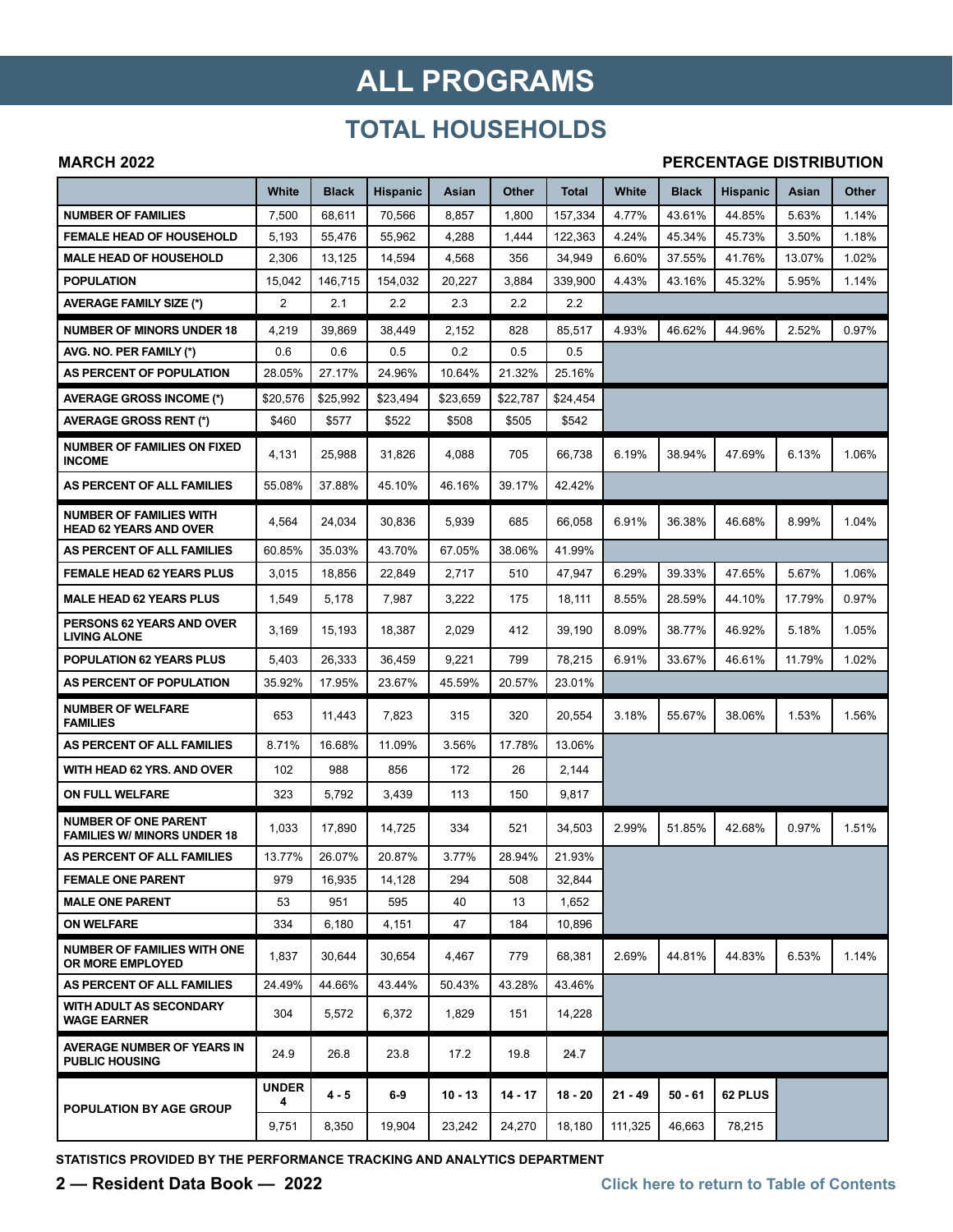## **ALL PROGRAMS**

### **PUBLIC HOUSING HOUSEHOLDS**

#### **MARCH 2022**

#### **PERCENTAGE DISTRIBUTION**

|                                                                   | White             | <b>Black</b> | <b>Hispanic</b> | Asian     | <b>Other</b> | <b>Total</b> | White     | <b>Black</b> | <b>Hispanic</b> | Asian  | Other |
|-------------------------------------------------------------------|-------------------|--------------|-----------------|-----------|--------------|--------------|-----------|--------------|-----------------|--------|-------|
| <b>NUMBER OF FAMILIES</b>                                         | 7,410             | 67,196       | 69,704          | 8,833     | 1,764        | 154,907      | 4.78%     | 43.38%       | 45.00%          | 5.70%  | 1.14% |
| <b>FEMALE HEAD OF HOUSEHOLD</b>                                   | 5,136             | 54,378       | 55,277          | 4,277     | 1,416        | 120,484      | 4.26%     | 45.13%       | 45.88%          | 3.55%  | 1.18% |
| <b>MALE HEAD OF HOUSEHOLD</b>                                     | 2,273             | 12,808       | 14,417          | 4,555     | 348          | 34,401       | 6.61%     | 37.23%       | 41.91%          | 13.24% | 1.01% |
| <b>POPULATION</b>                                                 | 14,866            | 143.126      | 151,770         | 20,181    | 3,805        | 333,748      | 4.45%     | 42.88%       | 45.47%          | 6.05%  | 1.14% |
| <b>AVERAGE FAMILY SIZE (*)</b>                                    | $\overline{2}$    | 2.1          | 2.2             | 2.3       | 2.2          | 2.2          |           |              |                 |        |       |
| <b>NUMBER OF MINORS UNDER 18</b>                                  | 4,167             | 38,629       | 37,649          | 2,148     | 812          | 83,405       | 5.00%     | 46.31%       | 45.14%          | 2.58%  | 0.97% |
| AVG. NO. PER FAMILY (*)                                           | 0.6               | 0.6          | 0.5             | 0.2       | 0.5          | 0.5          |           |              |                 |        |       |
| AS PERCENT OF POPULATION                                          | 28.03%            | 26.99%       | 24.81%          | 10.64%    | 21.34%       | 24.99%       |           |              |                 |        |       |
| <b>AVERAGE GROSS INCOME (*)</b>                                   | \$20,620          | \$26,120     | \$23,551        | \$23.665  | \$22,778     | \$24,531     |           |              |                 |        |       |
| <b>AVERAGE GROSS RENT (*)</b>                                     | \$461             | \$580        | \$524           | \$508     | \$506        | \$544        |           |              |                 |        |       |
| <b>NUMBER OF FAMILIES ON FIXED</b><br><b>INCOME</b>               | 4,097             | 25,501       | 31,469          | 4,080     | 691          | 65,838       | 6.22%     | 38.73%       | 47.80%          | 6.20%  | 1.05% |
| AS PERCENT OF ALL FAMILIES                                        | 55.29%            | 37.95%       | 45.15%          | 46.19%    | 39.17%       | 42.50%       |           |              |                 |        |       |
| <b>NUMBER OF FAMILIES WITH</b><br><b>HEAD 62 YEARS AND OVER</b>   | 4,541             | 23,819       | 30.659          | 5,927     | 673          | 65,619       | 6.92%     | 36.30%       | 46.72%          | 9.03%  | 1.03% |
| AS PERCENT OF ALL FAMILIES                                        | 61.28%            | 35.45%       | 43.98%          | 67.10%    | 38.15%       | 42.36%       |           |              |                 |        |       |
| <b>FEMALE HEAD 62 YEARS PLUS</b>                                  | 3,005             | 18,767       | 22,750          | 2,715     | 502          | 47,739       | 6.29%     | 39.31%       | 47.65%          | 5.69%  | 1.05% |
| <b>MALE HEAD 62 YEARS PLUS</b>                                    | 1,536             | 5,052        | 7,909           | 3,212     | 171          | 17,880       | 8.59%     | 28.26%       | 44.23%          | 17.96% | 0.96% |
| <b>PERSONS 62 YEARS AND OVER</b><br><b>LIVING ALONE</b>           | 3,150             | 15,039       | 18,265          | 2,023     | 401          | 38,878       | 8.10%     | 38.68%       | 46.98%          | 5.20%  | 1.03% |
| <b>POPULATION 62 YEARS PLUS</b>                                   | 5,380             | 26,101       | 36,264          | 9,206     | 786          | 77,737       | 6.92%     | 33.58%       | 46.65%          | 11.84% | 1.01% |
| AS PERCENT OF POPULATION                                          | 36.19%            | 18.24%       | 23.89%          | 45.62%    | 20.66%       | 23.29%       |           |              |                 |        |       |
| <b>NUMBER OF WELFARE</b><br><b>FAMILIES</b>                       | 641               | 11,134       | 7,667           | 312       | 312          | 20,066       | 3.19%     | 55.49%       | 38.21%          | 1.55%  | 1.55% |
| AS PERCENT OF ALL FAMILIES                                        | 8.65%             | 16.57%       | 11.00%          | 3.53%     | 17.69%       | 12.95%       |           |              |                 |        |       |
| WITH HEAD 62 YRS. AND OVER                                        | 98                | 970          | 845             | 170       | 26           | 2,109        |           |              |                 |        |       |
| ON FULL WELFARE                                                   | 319               | 5,651        | 3,369           | 112       | 147          | 9,598        |           |              |                 |        |       |
| <b>NUMBER OF ONE PARENT</b><br><b>FAMILIES W/ MINORS UNDER 18</b> | 1,012             | 17,461       | 14,493          | 330       | 514          | 33,810       | 2.99%     | 51.64%       | 42.87%          | 0.98%  | 1.52% |
| AS PERCENT OF ALL FAMILIES                                        | 13.66%            | 25.99%       | 20.79%          | 3.74%     | 29.14%       | 21.83%       |           |              |                 |        |       |
| <b>FEMALE ONE PARENT</b>                                          | 959               | 16,527       | 13,901          | 290       | 501          | 32,178       |           |              |                 |        |       |
| <b>MALE ONE PARENT</b>                                            | 52                | 930          | 590             | 40        | 13           | 1,625        |           |              |                 |        |       |
| <b>ON WELFARE</b>                                                 | 332               | 6,048        | 4,091           | 47        | 182          | 10,700       |           |              |                 |        |       |
| <b>NUMBER OF FAMILIES WITH ONE</b><br><b>OR MORE EMPLOYED</b>     | 1,822             | 30,099       | 30,340          | 4,456     | 765          | 67,482       | 2.70%     | 44.60%       | 44.96%          | 6.60%  | 1.13% |
| AS PERCENT OF ALL FAMILIES                                        | 24.59%            | 44.79%       | 43.53%          | 50.45%    | 43.37%       | 43.56%       |           |              |                 |        |       |
| <b>WITH ADULT AS SECONDARY</b><br><b>WAGE EARNER</b>              | 304               | 5,501        | 6,316           | 1,824     | 150          | 14,095       |           |              |                 |        |       |
| <b>AVERAGE NUMBER OF YEARS IN</b><br><b>PUBLIC HOUSING</b>        | 25.1              | 27.2         | 23.9            | 17.2      | 20           | 25           |           |              |                 |        |       |
| POPULATION BY AGE GROUP                                           | <b>UNDER</b><br>4 | $4 - 5$      | $6-9$           | $10 - 13$ | $14 - 17$    | $18 - 20$    | $21 - 49$ | $50 - 61$    | 62 PLUS         |        |       |
|                                                                   | 9,582             | 8,192        | 19,480          | 22,658    | 23,493       | 17,621       | 109,011   | 45,974       | 77,737          |        |       |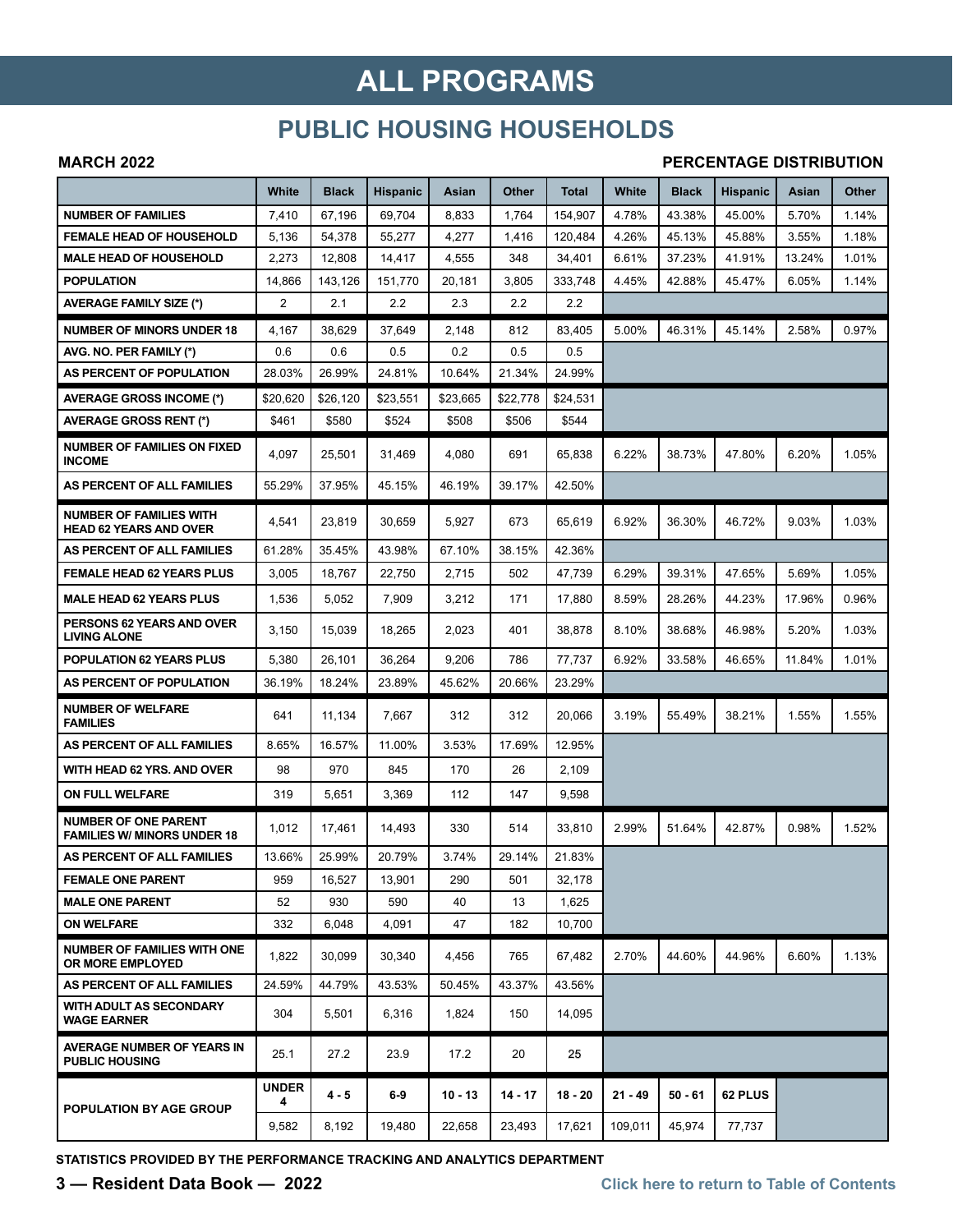## **ALL PROGRAMS**

### **SECTION 8 TRANSITION HOUSEHOLDS**

#### **MARCH 2022**

#### **PERCENTAGE DISTRIBUTION**

|                                                                   | White             | <b>Black</b> | <b>Hispanic</b> | Asian          | Other          | Total     | White     | <b>Black</b> | <b>Hispanic</b> | Asian | Other |
|-------------------------------------------------------------------|-------------------|--------------|-----------------|----------------|----------------|-----------|-----------|--------------|-----------------|-------|-------|
| <b>NUMBER OF FAMILIES</b>                                         | 90                | 1,415        | 862             | 24             | 36             | 2,427     | 3.71%     | 58.30%       | 35.52%          | 0.99% | 1.48% |
| <b>FEMALE HEAD OF HOUSEHOLD</b>                                   | 57                | 1,098        | 685             | 11             | 28             | 1,879     | 3.03%     | 58.44%       | 36.46%          | 0.59% | 1.49% |
| <b>MALE HEAD OF HOUSEHOLD</b>                                     | 33                | 317          | 177             | 13             | 8              | 548       | 6.02%     | 57.85%       | 32.30%          | 2.37% | 1.46% |
| <b>POPULATION</b>                                                 | 176               | 3,589        | 2,262           | 46             | 79             | 6,152     | 2.86%     | 58.34%       | 36.77%          | 0.75% | 1.28% |
| <b>AVERAGE FAMILY SIZE (*)</b>                                    | $\mathbf{2}$      | 2.5          | 2.6             | 1.9            | 2.2            | 2.5       |           |              |                 |       |       |
| <b>NUMBER OF MINORS UNDER 18</b>                                  | 52                | 1,240        | 800             | 4              | 16             | 2,112     | 2.46%     | 58.71%       | 37.88%          | 0.19% | 0.76% |
| AVG. NO. PER FAMILY (*)                                           | 0.6               | 0.9          | 0.9             | 0.2            | 0.4            | 0.9       |           |              |                 |       |       |
| AS PERCENT OF POPULATION                                          | 29.55%            | 34.55%       | 35.37%          | 8.70%          | 20.25%         | 34.33%    |           |              |                 |       |       |
| <b>AVERAGE GROSS INCOME (*)</b>                                   | \$16,032          | \$19.652     | \$18,854        | \$21,386       | \$23,208       | \$19,326  |           |              |                 |       |       |
| <b>AVERAGE GROSS RENT (*)</b>                                     | \$413             | \$441        | \$418           | \$499          | \$461          | \$433     |           |              |                 |       |       |
| <b>NUMBER OF FAMILIES ON FIXED</b><br><b>INCOME</b>               | 34                | 487          | 357             | 8              | 14             | 900       | 3.78%     | 54.11%       | 39.67%          | 0.89% | 1.56% |
| AS PERCENT OF ALL FAMILIES                                        | 37.78%            | 34.42%       | 41.42%          | 33.33%         | 38.89%         | 37.08%    |           |              |                 |       |       |
| <b>NUMBER OF FAMILIES WITH</b><br><b>HEAD 62 YEARS AND OVER</b>   | 23                | 215          | 177             | 12             | 12             | 439       | 5.24%     | 48.97%       | 40.32%          | 2.73% | 2.73% |
| AS PERCENT OF ALL FAMILIES                                        | 25.56%            | 15.19%       | 20.53%          | 50.00%         | 33.33%         | 18.09%    |           |              |                 |       |       |
| <b>FEMALE HEAD 62 YEARS PLUS</b>                                  | 10                | 89           | 99              | $\overline{2}$ | 8              | 208       | 4.81%     | 42.79%       | 47.60%          | 0.96% | 3.85% |
| <b>MALE HEAD 62 YEARS PLUS</b>                                    | 13                | 126          | 78              | 10             | 4              | 231       | 5.63%     | 54.55%       | 33.77%          | 4.33% | 1.73% |
| PERSONS 62 YEARS AND OVER<br><b>LIVING ALONE</b>                  | 19                | 154          | 122             | 6              | 11             | 312       | 6.09%     | 49.36%       | 39.10%          | 1.92% | 3.53% |
| <b>POPULATION 62 YEARS PLUS</b>                                   | 23                | 232          | 195             | 15             | 13             | 478       | 4.81%     | 48.54%       | 40.79%          | 3.14% | 2.72% |
| AS PERCENT OF POPULATION                                          | 13.07%            | 6.46%        | 8.62%           | 32.61%         | 16.46%         | 7.77%     |           |              |                 |       |       |
| <b>NUMBER OF WELFARE</b><br><b>FAMILIES</b>                       | 12                | 309          | 156             | 3              | 8              | 488       | 2.46%     | 63.32%       | 31.97%          | 0.61% | 1.64% |
| <b>AS PERCENT OF ALL FAMILIES</b>                                 | 13.33%            | 21.84%       | 18.10%          | 12.50%         | 22.22%         | 20.11%    |           |              |                 |       |       |
| WITH HEAD 62 YRS. AND OVER                                        | 4                 | 18           | 11              | $\overline{2}$ | $\mathbf 0$    | 35        |           |              |                 |       |       |
| ON FULL WELFARE                                                   | 4                 | 141          | 70              | 1              | 3              | 219       |           |              |                 |       |       |
| <b>NUMBER OF ONE PARENT</b><br><b>FAMILIES W/ MINORS UNDER 18</b> | 21                | 429          | 232             | 4              | 7              | 693       | 3.03%     | 61.90%       | 33.48%          | 0.58% | 1.01% |
| AS PERCENT OF ALL FAMILIES                                        | 23.33%            | 30.32%       | 26.91%          | 16.67%         | 19.44%         | 28.55%    |           |              |                 |       |       |
| <b>FEMALE ONE PARENT</b>                                          | 20                | 408          | 227             | 4              | $\overline{7}$ | 666       |           |              |                 |       |       |
| <b>MALE ONE PARENT</b>                                            | $\mathbf{1}$      | 21           | 5               | $\Omega$       | $\Omega$       | 27        |           |              |                 |       |       |
| <b>ON WELFARE</b>                                                 | $\mathbf{2}$      | 132          | 60              | 0              | 2              | 196       |           |              |                 |       |       |
| <b>NUMBER OF FAMILIES WITH ONE</b><br><b>OR MORE EMPLOYED</b>     | 15                | 545          | 314             | 11             | 14             | 899       | 1.67%     | 60.62%       | 34.93%          | 1.22% | 1.56% |
| AS PERCENT OF ALL FAMILIES                                        | 16.67%            | 38.52%       | 36.43%          | 45.83%         | 38.89%         | 37.04%    |           |              |                 |       |       |
| <b>WITH ADULT AS SECONDARY</b><br><b>WAGE EARNER</b>              | 0                 | 71           | 56              | 5              | $\mathbf{1}$   | 133       |           |              |                 |       |       |
| AVERAGE NUMBER OF YEARS IN<br><b>PUBLIC HOUSING</b>               | 8.5               | 9.5          | 9.6             | 11.4           | 9.5            | 9.5       |           |              |                 |       |       |
| <b>POPULATION BY AGE GROUP</b>                                    | <b>UNDER</b><br>4 | $4 - 5$      | $6-9$           | $10 - 13$      | $14 - 17$      | $18 - 20$ | $21 - 49$ | $50 - 61$    | 62 PLUS         |       |       |
|                                                                   | 169               | 158          | 424             | 584            | 777            | 559       | 2,314     | 689          | 478             |       |       |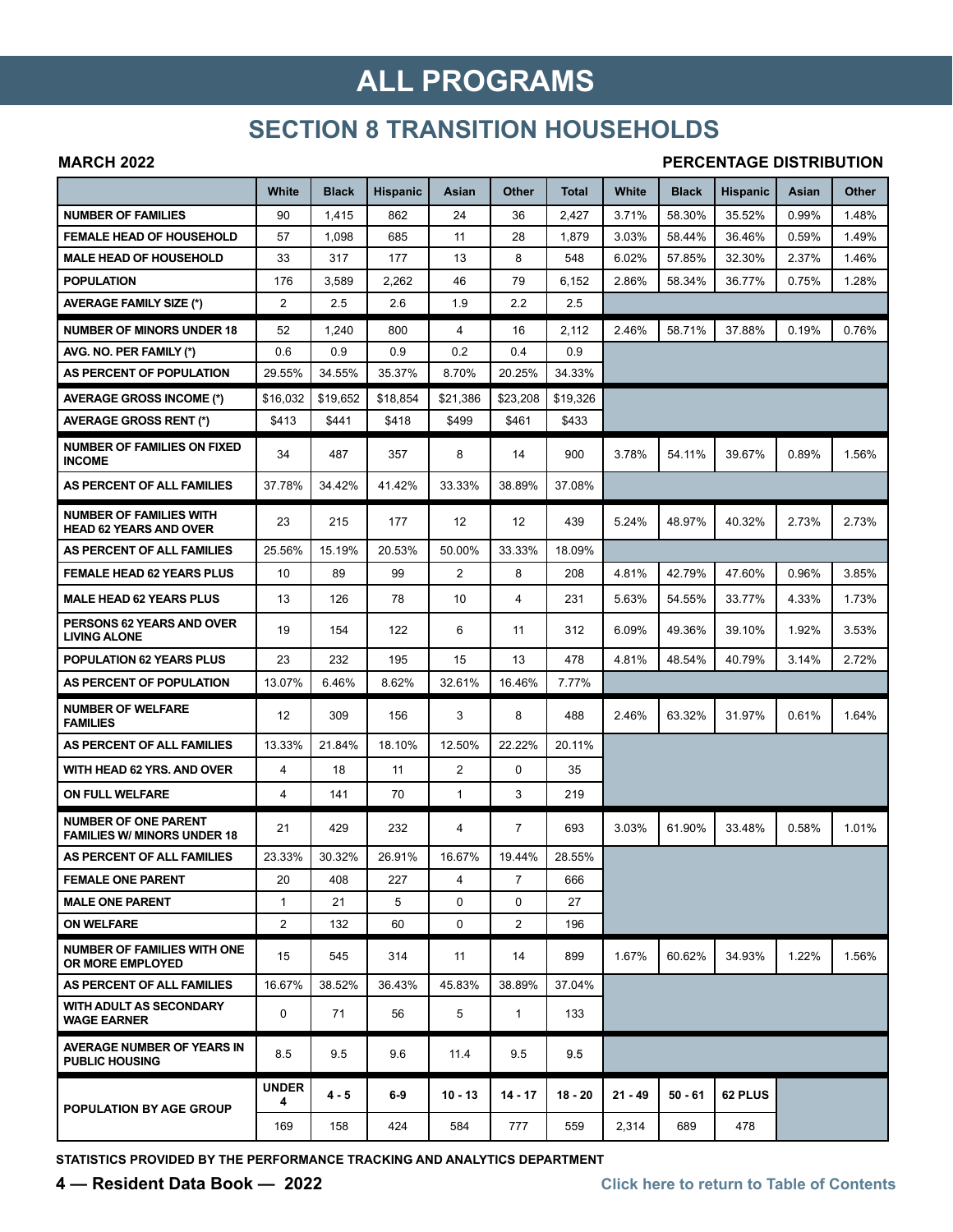## **SPECIAL TABULATION OF RESIDENT CHARACTERISTICS**

## **ALL PROGRAMS - SECTION 8 HOUSEHOLDS (as of March 2022)**

|                                                                   | White             | <b>Black</b>   | <b>Hispanic</b> | Asian       | Other          | <b>Total</b> | White  | <b>Black</b>  | <b>Hispanic</b>                | Asian                          | Other        |
|-------------------------------------------------------------------|-------------------|----------------|-----------------|-------------|----------------|--------------|--------|---------------|--------------------------------|--------------------------------|--------------|
| <b>NUMBER OF FAMILIES</b>                                         | 13,116            | 27,896         | 47,456          | 1,981       | 680            | 91,129       | 14.4%  | 30.6%         | 52.1%                          | 2.2%                           | 0.7%         |
| FEMALE HEAD OF HOUSEHOLD                                          | 7,075             | 22,112         | 40,668          | 1,335       | 511            | 71,701       | 9.9%   | 30.8%         | 56.7%                          | 1.9%                           | 0.7%         |
| <b>MALE HEAD OF HOUSEHOLD</b>                                     | 6,039             | 5,777          | 6,785           | 646         | 168            | 19,415       | 31.1%  | 29.8%         | 34.9%                          | 3.3%                           | 0.9%         |
| OTHER HEAD OF HOUSEHOLD                                           | $\overline{2}$    | $\overline{7}$ | 3               | $\mathbf 0$ | $\mathbf{1}$   | 13           | 15.4%  | 53.8%         | 23.1%                          | 0.0%                           | 7.7%         |
| <b>POPULATION</b>                                                 | 33,710            | 61,839         | 95,388          | 3,956       | 2,510          | 197,403      | 17.1%  | 31.3%         | 48.3%                          | 2.0%                           | 1.3%         |
| <b>AVERAGE FAMILY SIZE</b>                                        | 2.6               | 2.2            | 2.0             | 2.2         | 2.3            | 2.2          |        |               |                                |                                |              |
| <b>NUMBER OF MINORS UNDER 18</b>                                  | 12,165            | 17,799         | 21,676          | 649         | 969            | 53,258       | 22.8%  | 33.4%         | 40.7%                          | 1.2%                           | 1.8%         |
| AVG. NO. PER FAMILY                                               | 0.9               | 0.7            | 0.4             | 0.4         | 0.8            | 0.6          |        |               |                                |                                |              |
| AS PERCENT OF POPULATION                                          | 36%               | 29%            | 23%             | 16%         | 39%            | 27%          |        |               |                                |                                |              |
| <b>AVERAGE GROSS INCOME</b>                                       | \$16,131          | \$20,357       | \$18,182        | \$18,008    | \$17,120       | \$18,536     |        |               |                                |                                |              |
| <b>AVERAGE CONTRACT RENT</b>                                      | \$1,607           | \$1,677        | \$1,592         | \$1,626     | \$1,659        | \$1,621      |        |               |                                |                                |              |
| <b>AVERAGE TENANT SHARE</b>                                       | \$295             | \$430          | \$358           | \$364       | \$344          | \$371        |        |               |                                |                                |              |
| <b>AVERAGE NYCHA SHARE</b>                                        | \$1,312           | \$1,249        | \$1,234         | \$1,262     | \$1,315        | \$1,251      |        |               |                                |                                |              |
| NUMBER OF FAMILIES WITH HEAD 62<br><b>YEARS AND OVER</b>          | 8,603             | 7,812          | 21,088          | 958         | 205            | 38,666       | 22.2%  | 20.2%         | 54.5%                          | 2.5%                           | 0.5%         |
| AS PERCENT OF ALL FAMILIES                                        | 66%               | 28%            | 44%             | 48%         | 30%            | 42%          |        |               |                                |                                |              |
| FEMALE HEAD 62 YEARS PLUS                                         | 5,125             | 5,332          | 17,336          | 529         | 132            | 28,454       | 18.0%  | 18.7%         | 60.9%                          | 1.9%                           | 0.5%         |
| <b>MALE HEAD 62 YEARS PLUS</b>                                    | 3,477             | 2,479          | 3,750           | 429         | 72             | 10,207       | 34.1%  | 24.3%         | 36.7%                          | 4.2%                           | 0.7%         |
| PERSONS 62 YEARS AND OVER LIVING<br><b>ALONE</b>                  | 5,982             | 5,633          | 14,670          | 531         | 152            | 26,968       | 22.2%  | 20.9%         | 54.4%                          | 2.0%                           | 0.6%         |
| POPULATION 62 YEARS PLUS                                          | 10,805            | 8,347          | 23,887          | 1,281       | 249            | 44,569       |        |               |                                |                                |              |
| AS PERCENT OF POPULATION                                          | 32.1%             | 13.5%          | 25.0%           | 32.4%       | 9.9%           | 23%          |        |               |                                |                                |              |
| <b>FEMALE 62 YEARS PLUS</b>                                       | 6,960             | 5,620          | 18,836          | 766         | 167            | 32,349       |        |               |                                |                                |              |
| <b>MALE 62 YEARS PLUS</b>                                         | 3,844             | 2,726          | 5,049           | 515         | 81             | 12,215       |        |               |                                |                                |              |
| NUMBER OF HOUSHOLDS ON PUBLIC<br><b>ASSISTANCE (PA)</b>           | 420               | 4,424          | 3,800           | 174         | 128            | 8,946        | 4.7%   | 49.5%         | 42.5%                          | 1.9%                           | 1.4%         |
| AS PERCENT OF ALL<br><b>HOUSEHOLDS</b>                            | 3.2%              | 15.9%          | 8.0%            | 8.8%        | 18.8%          | 9.8%         |        |               |                                |                                |              |
| WITH HEAD 62 YRS. AND OVER                                        | 74                | 389            | 461             | 35          | 9              | 968          | 7.6%   | 40.2%         | 47.6%                          | 3.6%                           | 0.9%         |
| <b>HOUSEHOLDS ON FULL PA</b>                                      | 198               | 2,476          | 1,838           | 82          | 69             | 4,663        | 4.2%   | 53.1%         | 39.4%                          | 1.8%                           | 1.5%         |
| HOUSEHOLDS ON DUAL PA                                             | 222               | 1,948          | 1,962           | 92          | 59             | 4,283        | 5.2%   | 45.5%         | 45.8%                          | 2.1%                           | 1.4%         |
| <b>NUMBER OF ONE PARENT</b><br><b>FAMILIES W/ MINORS UNDER 18</b> | 324               | 4,759          | 5,205           | 157         | 114            | 10,559       | 3.1%   | 45.1%         | 49.3%                          | 1.5%                           | 1.1%         |
| AS PERCENT OF ALL FAMILIES                                        | 2%                | 17%            | 11%             | 8%          | 17%            | 12%          |        |               |                                |                                |              |
| <b>FEMALE ONE PARENT</b>                                          | 300               | 4,507          | 4,969           | 147         | 107            | 10,030       | 3.0%   | 44.9%         | 49.5%                          | 1.5%                           | 1.1%         |
| <b>MALE ONE PARENT</b>                                            | 24                | 251            | 236             | 10          | $\overline{7}$ | 528          | 4.5%   | 47.5%         | 44.7%                          | 1.9%                           | 1.3%         |
| SINGLE PARENTS ON PUBLIC ASSISTANCE                               | 57                | 1,245          | 979             | 29          | 40             | 2,350        |        |               |                                |                                |              |
| SINGLE PARENTS NOT ON PUBLIC<br><b>ASSISTANCE</b>                 | 267               | 3,514          | 4,226           | 128         | 74             | 8,209        |        |               |                                |                                |              |
| HOUSEHOLDS IN RENT STABILIZED UNITS                               | 6,967             | 11,352         | 27,022          | 942         | 311            | 46,594       | 15.0%  | 24.4%         | 58.0%                          | 2.0%                           | 0.7%         |
| AVERAGE NUMBER OF YEARS ON<br><b>SECTION 8</b>                    | 17.8              | 13.1           | 16.2            | 13.7        | 14.3           | 15.4         |        |               |                                |                                |              |
|                                                                   | <b>UNDER</b><br>4 | 45             | 69              | 10-13       | 14-17          | 18-20        | 21-49  | 50-61         | 62 PLUS                        |                                |              |
| POPULATION BY AGE GROUP                                           | 5,300             | 4,378          | 11,315          | 14,418      | 17,847         | 13,155       | 58,180 | 28,238        | 44,569                         |                                |              |
| # OF BUILDINGS BY BOROUGH                                         |                   | <b>BRONX</b>   | <b>BROOKLYN</b> |             | MANHATTAN      |              |        | <b>QUEENS</b> | <b>STATEN</b><br><b>ISLAND</b> | <b>TOTAL</b>                   |              |
|                                                                   |                   | 10,822         | 10,793          |             | 2,486          |              |        | 4,195         | 1,241                          | 29,537                         |              |
|                                                                   |                   | <b>BRONX</b>   | <b>BROOKLYN</b> |             | MANHATTAN      |              |        | <b>QUEENS</b> | <b>STATEN</b><br><b>ISLAND</b> | <b>MULTI</b><br><b>BOROUGH</b> | <b>TOTAL</b> |
| # OF OWNERS BY BOROUGH                                            |                   | 4,424          | 6,985           |             | 644            |              |        | 2,725         | 733                            | 9,000                          | 24,511       |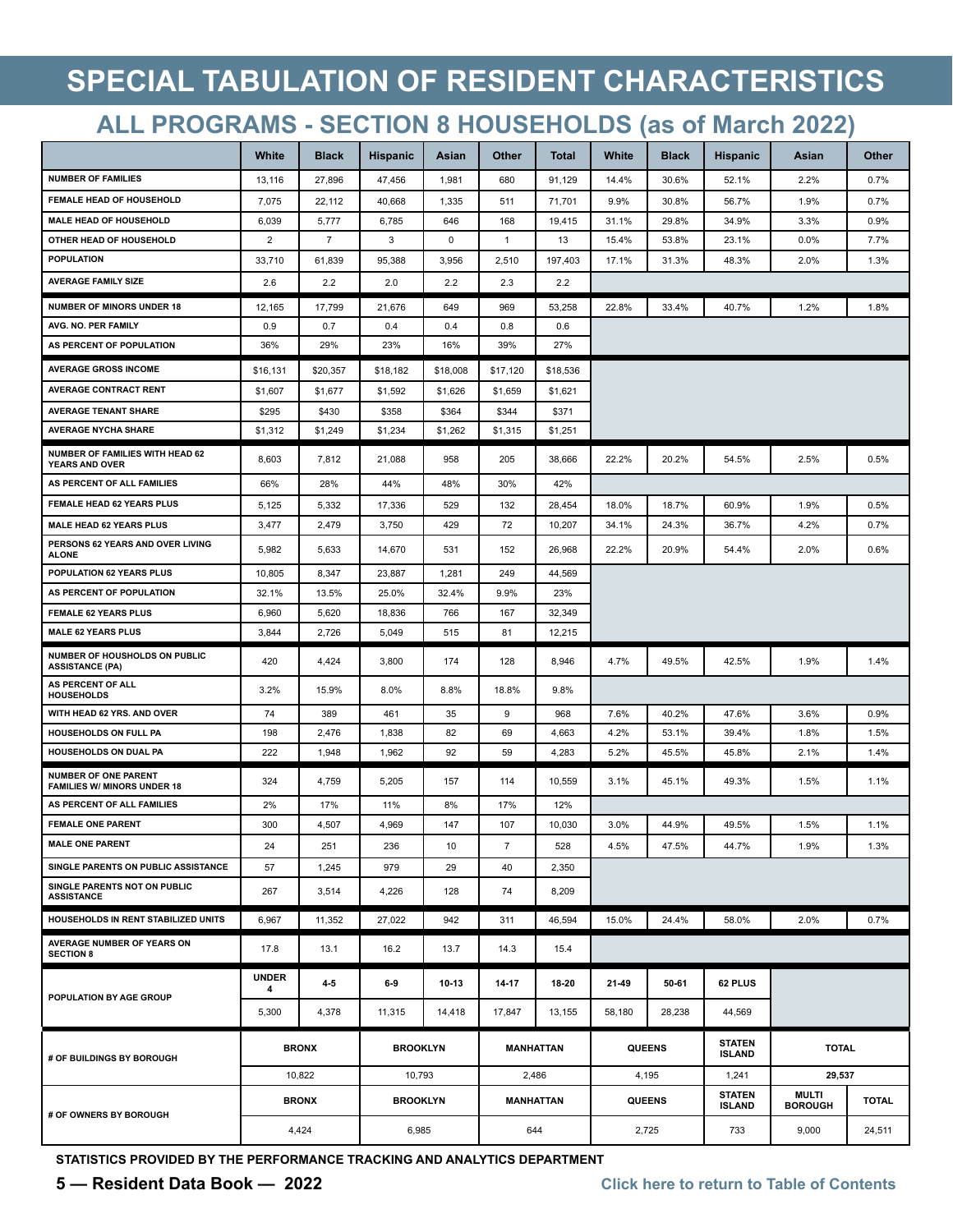# **SPECIAL TABULATION OF RESIDENT CHARACTERISTICS**

## **RAD/PACT - SECTION 8 HOUSEHOLDS (as of March 2022)**

|                                                                   | White             | <b>Black</b>   | <b>Hispanic</b> | Asian        | Other            | <b>Total</b>     | White | <b>Black</b>             | <b>Hispanic</b>                | Asian                          | Other        |
|-------------------------------------------------------------------|-------------------|----------------|-----------------|--------------|------------------|------------------|-------|--------------------------|--------------------------------|--------------------------------|--------------|
| <b>NUMBER OF FAMILIES</b>                                         | 682               | 6,194          | 6,437           | 193          | 84               | 13,590           | 5.0%  | 45.6%                    | 47.4%                          | 1.4%                           | 0.6%         |
| <b>FEMALE HEAD OF HOUSEHOLD</b>                                   | 358               | 4,901          | 4,977           | 100          | 62               | 10,398           | 3.4%  | 47.1%                    | 47.9%                          | 1.0%                           | 0.6%         |
| <b>MALE HEAD OF HOUSEHOLD</b>                                     | 323               | 1,288          | 1,458           | 93           | 22               | 3,184            | 10.1% | 40.5%                    | 45.8%                          | 2.9%                           | 0.7%         |
| OTHER HEAD OF HOUSEHOLD                                           | $\mathbf{1}$      | 5              | $\overline{2}$  | 0            | 0                | 8                | 12.5% | 62.5%                    | 25.0%                          | 0.0%                           | 0.0%         |
| <b>POPULATION</b>                                                 | 1,707             | 13,506         | 13,547          | 509          | 531              | 29,800           | 5.7%  | 45.3%                    | 45.5%                          | 1.7%                           | 1.8%         |
| <b>AVERAGE FAMILY SIZE</b>                                        | 2.6               | 2.2            | 2.1             | 2.7          | 2.5              | 2.2              |       |                          |                                |                                |              |
| <b>NUMBER OF MINORS UNDER 18</b>                                  | 507               | 3,709          | 3,114           | 118          | 209              | 7,657            | 6.6%  | 48.4%                    | 40.7%                          | 1.5%                           | 2.7%         |
| AVG. NO. PER FAMILY                                               | 0.8               | 0.6            | 0.5             | 0.5          | 0.9              | 0.6              |       |                          |                                |                                |              |
| AS PERCENT OF POPULATION                                          | 30%               | 27%            | 23%             | 23%          | 39%              | 26%              |       |                          |                                |                                |              |
| <b>AVERAGE GROSS INCOME</b>                                       | \$21,234          | \$24,984       | \$23,929        | \$21,538     | \$17,900         | \$24,194         |       |                          |                                |                                |              |
| <b>AVERAGE CONTRACT RENT</b>                                      | \$2,278           | \$1,945        | \$1,940         | \$1,919      | \$1,956          | \$1,959          |       |                          |                                |                                |              |
| <b>AVERAGE TENANT SHARE</b>                                       | \$464             | \$564          | \$482           | \$487        | \$421            | \$518            |       |                          |                                |                                |              |
| <b>AVERAGE NYCHA SHARE</b>                                        | \$1,817           | \$1,388        | \$1,463         | \$1,436      | \$1,535          | \$1,447          |       |                          |                                |                                |              |
| NUMBER OF FAMILIES WITH HEAD 62<br><b>YEARS AND OVER</b>          | 349               | 2,049          | 3,226           | 110          | 17               | 5,751            | 6.1%  | 35.6%                    | 56.1%                          | 1.9%                           | 0.3%         |
| AS PERCENT OF ALL FAMILIES                                        | 51%               | 33%            | 50%             | 57%          | 20%              | 42%              |       |                          |                                |                                |              |
| FEMALE HEAD 62 YEARS PLUS                                         | 167               | 1,524          | 2,376           | 51           | 14               | 4,132            | 4.0%  | 36.9%                    | 57.5%                          | 1.2%                           | 0.3%         |
| <b>MALE HEAD 62 YEARS PLUS</b>                                    | 181               | 524            | 849             | 59           | 3                | 1,616            | 11.2% | 32.4%                    | 52.5%                          | 3.7%                           | 0.2%         |
| PERSONS 62 YEARS AND OVER LIVING<br><b>ALONE</b>                  | 174               | 1,210          | 1,903           | 29           | 13               | 3,329            | 5.2%  | 36.3%                    | 57.2%                          | 0.9%                           | 0.4%         |
| POPULATION 62 YEARS PLUS                                          | 468               | 2,254          | 3,842           | 173          | 28               | 6,765            |       |                          |                                |                                |              |
| AS PERCENT OF POPULATION                                          | 27.4%             | 16.7%          | 28.4%           | 34.0%        | 5.3%             | 23%              |       |                          |                                |                                |              |
| <b>FEMALE 62 YEARS PLUS</b>                                       | 271               | 1,650          | 2,763           | 93           | 24               | 4,801            |       |                          |                                |                                |              |
| <b>MALE 62 YEARS PLUS</b>                                         | 196               | 603            | 1,078           | 80           | $\overline{4}$   | 1,961            |       |                          |                                |                                |              |
| NUMBER OF HOUSHOLDS ON PUBLIC<br><b>ASSISTANCE (PA)</b>           | 38                | 839            | 451             | 14           | 16               | 1,358            | 2.8%  | 61.8%                    | 33.2%                          | 1.0%                           | 1.2%         |
| AS PERCENT OF ALL<br><b>HOUSEHOLDS</b>                            | 5.6%              | 13.5%          | 7.0%            | 7.3%         | 19.0%            | 10.0%            |       |                          |                                |                                |              |
| WITH HEAD 62 YRS. AND OVER                                        | 8                 | 79             | 64              | 10           | $\mathbf{1}$     | 162              | 4.9%  | 48.8%                    | 39.5%                          | 6.2%                           | 0.6%         |
| HOUSEHOLDS ON FULL PA                                             | 19                | 444            | 229             | 6            | 8                | 706              | 2.7%  | 62.9%                    | 32.4%                          | 0.8%                           | 1.1%         |
| HOUSEHOLDS ON DUAL PA                                             | 19                | 395            | 222             | 8            | 8                | 652              | 2.9%  | 60.6%                    | 34.0%                          | 1.2%                           | 1.2%         |
| <b>NUMBER OF ONE PARENT</b><br><b>FAMILIES W/ MINORS UNDER 18</b> | 52                | 1,193          | 766             | 5            | 19               | 2,035            | 2.6%  | 58.6%                    | 37.6%                          | 0.2%                           | 0.9%         |
| AS PERCENT OF ALL FAMILIES                                        | 8%                | 19%            | 12%             | 3%           | 23%              | 15%              |       |                          |                                |                                |              |
| <b>FEMALE ONE PARENT</b>                                          | 48                | 1,128          | 710             | 4            | 18               | 1,908            | 2.5%  | 59.1%                    | 37.2%                          | 0.2%                           | 0.9%         |
| <b>MALE ONE PARENT</b>                                            | $\overline{4}$    | 64             | 56              | $\mathbf{1}$ | $\mathbf{1}$     | 126              | 3.2%  | 50.8%                    | 44.4%                          | 0.8%                           | 0.8%         |
| SINGLE PARENTS ON PUBLIC ASSISTANCE                               | 8                 | 345            | 141             | $\mathbf 0$  | 5                | 499              |       |                          |                                |                                |              |
| SINGLE PARENTS NOT ON PUBLIC<br><b>ASSISTANCE</b>                 | 44                | 848            | 625             | 5            | 14               | 1,536            |       |                          |                                |                                |              |
| AVERAGE NUMBER OF YEARS ON<br><b>SECTION 8</b>                    | 2.5               | 3.0            | 2.5             | 2.2          | 2.6              | 2.7              |       |                          |                                |                                |              |
|                                                                   | <b>UNDER</b><br>4 | 45             | 69              | 10-13        | 14-17            | 18-20            | 21-49 | 50-61                    | 62 PLUS                        |                                |              |
| POPULATION BY AGE GROUP                                           | 815               | 703            | 1,744           | 2,106        | 2,285            | 1,643            | 9,691 | 4,047                    | 6,765                          |                                |              |
|                                                                   |                   |                |                 |              |                  |                  |       |                          | <b>STATEN</b>                  |                                |              |
| # OF BUILDINGS BY BOROUGH                                         |                   | <b>BRONX</b>   | <b>BROOKLYN</b> |              | <b>MANHATTAN</b> |                  |       | <b>QUEENS</b>            | <b>ISLAND</b>                  | <b>TOTAL</b>                   |              |
|                                                                   |                   | 70             | 177             |              |                  | 48               |       | 24                       | $\mathbf 0$                    | 319                            |              |
| # OF VENDORS BY BOROUGH                                           |                   | <b>BRONX</b>   | <b>BROOKLYN</b> |              |                  | <b>MANHATTAN</b> |       | <b>QUEENS</b>            | <b>STATEN</b><br><b>ISLAND</b> | <b>MULTI</b><br><b>BOROUGH</b> | <b>TOTAL</b> |
|                                                                   |                   | $\overline{2}$ | 4               |              | $\overline{2}$   |                  |       | $\overline{\phantom{a}}$ | $\overline{\phantom{a}}$       | 11                             | 19           |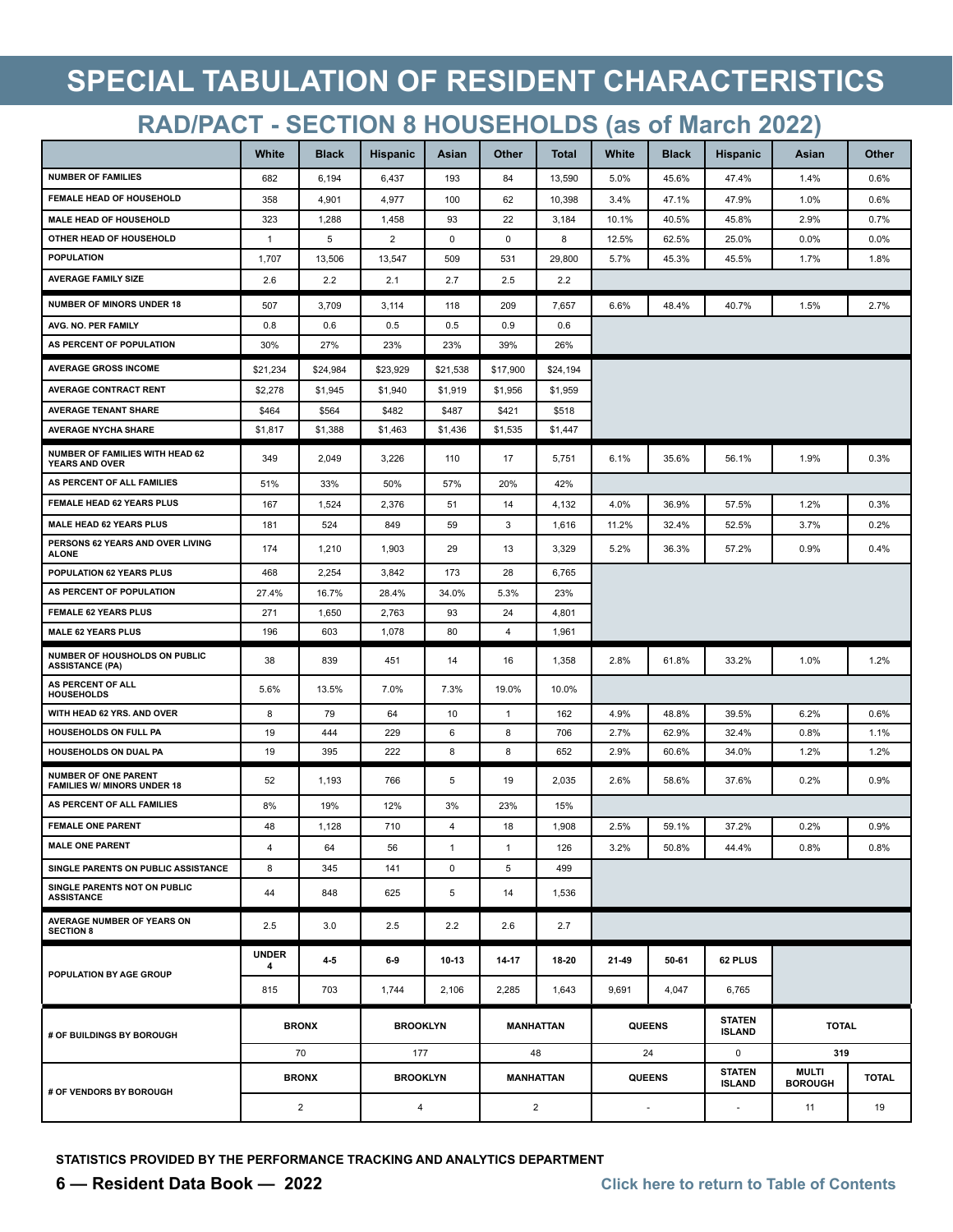## **BRONX**

### **TOTAL HOUSEHOLDS**

#### **MARCH 2022**

#### **PERCENTAGE DISTRIBUTION**

|                                                                   | White             | <b>Black</b> | <b>Hispanic</b> | Asian          | Other    | <b>Total</b> | White     | <b>Black</b> | <b>Hispanic</b> | Asian | Other |
|-------------------------------------------------------------------|-------------------|--------------|-----------------|----------------|----------|--------------|-----------|--------------|-----------------|-------|-------|
| <b>NUMBER OF FAMILIES</b>                                         | 998               | 14,610       | 24,567          | 151            | 511      | 40.837       | 2.44%     | 35.78%       | 60.16%          | 0.37% | 1.25% |
| <b>FEMALE HEAD OF HOUSEHOLD</b>                                   | 747               | 11,598       | 19,720          | 92             | 431      | 32,588       | 2.29%     | 35.59%       | 60.51%          | 0.28% | 1.32% |
| <b>MALE HEAD OF HOUSEHOLD</b>                                     | 251               | 3,009        | 4,845           | 59             | 80       | 8,244        | 3.04%     | 36.50%       | 58.77%          | 0.72% | 0.97% |
| <b>POPULATION</b>                                                 | 2,525             | 32,680       | 53,406          | 359            | 1,097    | 90,067       | 2.80%     | 36.28%       | 59.30%          | 0.40% | 1.22% |
| <b>AVERAGE FAMILY SIZE (*)</b>                                    | 2.5               | 2.2          | 2.2             | 2.4            | 2.1      | 2.2          |           |              |                 |       |       |
| <b>NUMBER OF MINORS UNDER 18</b>                                  | 1,058             | 9,183        | 13,769          | 73             | 248      | 24,331       | 4.35%     | 37.74%       | 56.59%          | 0.30% | 1.02% |
| AVG. NO. PER FAMILY (*)                                           | 1.1               | 0.6          | 0.6             | 0.5            | 0.5      | 0.6          |           |              |                 |       |       |
| AS PERCENT OF POPULATION                                          | 41.90%            | 28.10%       | 25.78%          | 20.33%         | 22.61%   | 27.01%       |           |              |                 |       |       |
| <b>AVERAGE GROSS INCOME (*)</b>                                   | \$21,243          | \$25.441     | \$21,791        | \$22,139       | \$21,038 | \$23,067     |           |              |                 |       |       |
| <b>AVERAGE GROSS RENT (*)</b>                                     | \$475             | \$571        | \$494           | \$505          | \$485    | \$521        |           |              |                 |       |       |
| <b>NUMBER OF FAMILIES ON FIXED</b><br><b>INCOME</b>               | 389               | 5,316        | 10,878          | 52             | 193      | 16,828       | 2.31%     | 31.59%       | 64.64%          | 0.31% | 1.15% |
| AS PERCENT OF ALL FAMILIES                                        | 38.98%            | 36.39%       | 44.28%          | 34.44%         | 37.77%   | 41.21%       |           |              |                 |       |       |
| <b>NUMBER OF FAMILIES WITH</b><br><b>HEAD 62 YEARS AND OVER</b>   | 432               | 5,166        | 10,424          | 73             | 200      | 16,295       | 2.65%     | 31.70%       | 63.97%          | 0.45% | 1.23% |
| AS PERCENT OF ALL FAMILIES                                        | 43.29%            | 35.36%       | 42.43%          | 48.34%         | 39.14%   | 39.90%       |           |              |                 |       |       |
| <b>FEMALE HEAD 62 YEARS PLUS</b>                                  | 291               | 3,993        | 7,645           | 37             | 157      | 12,123       | 2.40%     | 32.94%       | 63.06%          | 0.31% | 1.30% |
| <b>MALE HEAD 62 YEARS PLUS</b>                                    | 141               | 1,173        | 2,779           | 36             | 43       | 4,172        | 3.38%     | 28.12%       | 66.61%          | 0.86% | 1.03% |
| PERSONS 62 YEARS AND OVER<br><b>LIVING ALONE</b>                  | 306               | 3,268        | 6,531           | 31             | 117      | 10,253       | 2.98%     | 31.87%       | 63.70%          | 0.30% | 1.14% |
| <b>POPULATION 62 YEARS PLUS</b>                                   | 491               | 5,641        | 12,246          | 102            | 235      | 18,715       | 2.62%     | 30.14%       | 65.43%          | 0.55% | 1.26% |
| AS PERCENT OF POPULATION                                          | 19.45%            | 17.26%       | 22.93%          | 28.41%         | 21.42%   | 20.78%       |           |              |                 |       |       |
| <b>NUMBER OF WELFARE</b><br><b>FAMILIES</b>                       | 126               | 2,482        | 2,913           | 22             | 95       | 5,638        | 2.23%     | 44.02%       | 51.67%          | 0.39% | 1.68% |
| AS PERCENT OF ALL FAMILIES                                        | 12.63%            | 16.99%       | 11.86%          | 14.57%         | 18.59%   | 13.81%       |           |              |                 |       |       |
| WITH HEAD 62 YRS. AND OVER                                        | 6                 | 212          | 324             | 8              | 12       | 562          |           |              |                 |       |       |
| <b>ON FULL WELFARE</b>                                            | 70                | 1,203        | 1,261           | 9              | 41       | 2,584        |           |              |                 |       |       |
| <b>NUMBER OF ONE PARENT</b><br><b>FAMILIES W/ MINORS UNDER 18</b> | 256               | 3,853        | 5,681           | 28             | 155      | 9,973        | 2.57%     | 38.63%       | 56.96%          | 0.28% | 1.55% |
| AS PERCENT OF ALL FAMILIES                                        | 25.65%            | 26.37%       | 23.12%          | 18.54%         | 30.33%   | 24.42%       |           |              |                 |       |       |
| <b>FEMALE ONE PARENT</b>                                          | 242               | 3,611        | 5,468           | 28             | 152      | 9,501        |           |              |                 |       |       |
| <b>MALE ONE PARENT</b>                                            | 14                | 240          | 213             | 0              | 3        | 470          |           |              |                 |       |       |
| <b>ON WELFARE</b>                                                 | 88                | 1,343        | 1,617           | $\overline{7}$ | 51       | 3,106        |           |              |                 |       |       |
| <b>NUMBER OF FAMILIES WITH ONE</b><br><b>OR MORE EMPLOYED</b>     | 262               | 6,635        | 10,646          | 76             | 229      | 17,848       | 1.47%     | 37.18%       | 59.65%          | 0.43% | 1.28% |
| AS PERCENT OF ALL FAMILIES                                        | 26.25%            | 45.41%       | 43.33%          | 50.33%         | 44.81%   | 43.71%       |           |              |                 |       |       |
| WITH ADULT AS SECONDARY<br><b>WAGE EARNER</b>                     | 44                | 1,317        | 2,126           | 19             | 34       | 3,540        |           |              |                 |       |       |
| <b>AVERAGE NUMBER OF YEARS IN</b><br><b>PUBLIC HOUSING</b>        | 25.9              | 26.8         | 21.3            | 15.7           | 18.3     | 23.3         |           |              |                 |       |       |
| POPULATION BY AGE GROUP                                           | <b>UNDER</b><br>4 | 4 - 5        | 6-9             | $10 - 13$      | 14 - 17  | $18 - 20$    | $21 - 49$ | $50 - 61$    | 62 PLUS         |       |       |
|                                                                   | 2,680             | 2,349        | 5,739           | 6,602          | 6,961    | 5,255        | 29,841    | 11,925       | 18,715          |       |       |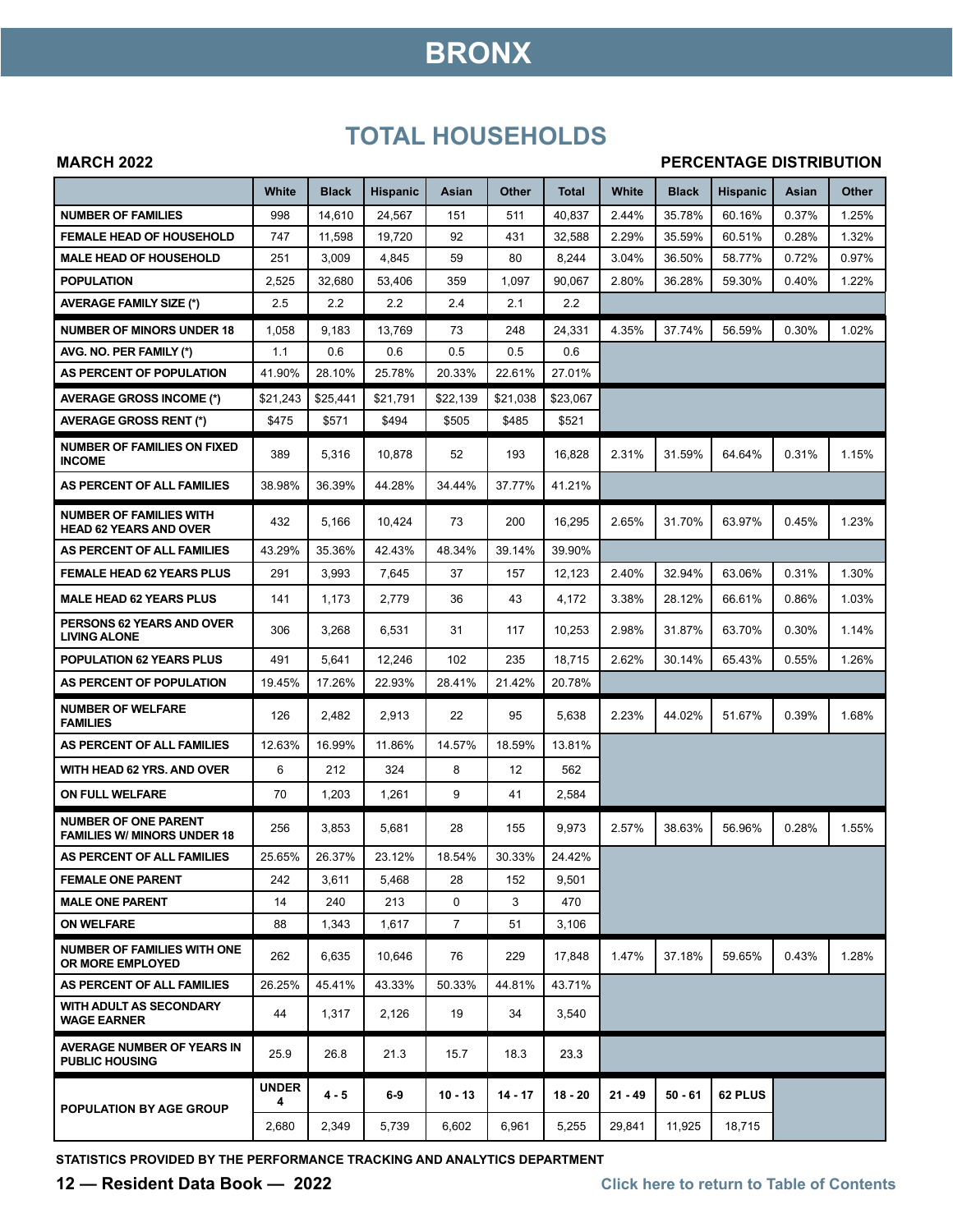## **BRONX**

### **PUBLIC HOUSING HOUSEHOLDS**

#### **MARCH 2022**

#### **PERCENTAGE DISTRIBUTION**

|                                                                   | White             | <b>Black</b> | <b>Hispanic</b> | Asian          | Other     | <b>Total</b> | White     | <b>Black</b> | <b>Hispanic</b> | Asian | Other |
|-------------------------------------------------------------------|-------------------|--------------|-----------------|----------------|-----------|--------------|-----------|--------------|-----------------|-------|-------|
| <b>NUMBER OF FAMILIES</b>                                         | 977               | 14,215       | 24,202          | 147            | 500       | 40,041       | 2.44%     | 35.50%       | 60.44%          | 0.37% | 1.25% |
| <b>FEMALE HEAD OF HOUSEHOLD</b>                                   | 734               | 11,298       | 19,424          | 89             | 422       | 31,967       | 2.30%     | 35.34%       | 60.76%          | 0.28% | 1.32% |
| <b>MALE HEAD OF HOUSEHOLD</b>                                     | 243               | 2,914        | 4,776           | 58             | 78        | 8,069        | 3.01%     | 36.11%       | 59.19%          | 0.72% | 0.97% |
| <b>POPULATION</b>                                                 | 2,482             | 31,679       | 52,467          | 354            | 1,069     | 88,051       | 2.82%     | 35.98%       | 59.59%          | 0.40% | 1.21% |
| <b>AVERAGE FAMILY SIZE (*)</b>                                    | 2.5               | 2.2          | 2.2             | 2.4            | 2.1       | 2.2          |           |              |                 |       |       |
| <b>NUMBER OF MINORS UNDER 18</b>                                  | 1,046             | 8,855        | 13,445          | 72             | 242       | 23,660       | 4.42%     | 37.43%       | 56.83%          | 0.30% | 1.02% |
| AVG. NO. PER FAMILY (*)                                           | 1.1               | 0.6          | 0.6             | 0.5            | 0.5       | 0.6          |           |              |                 |       |       |
| AS PERCENT OF POPULATION                                          | 42.14%            | 27.95%       | 25.63%          | 20.34%         | 22.64%    | 26.87%       |           |              |                 |       |       |
| <b>AVERAGE GROSS INCOME (*)</b>                                   | \$21,345          | \$25,584     | \$21,830        | \$22,113       | \$21,144  | \$23.135     |           |              |                 |       |       |
| <b>AVERAGE GROSS RENT (*)</b>                                     | \$476             | \$574        | \$495           | \$500          | \$488     | \$523        |           |              |                 |       |       |
| <b>NUMBER OF FAMILIES ON FIXED</b><br><b>INCOME</b>               | 381               | 5,189        | 10,724          | 52             | 188       | 16,534       | 2.30%     | 31.38%       | 64.86%          | 0.31% | 1.14% |
| AS PERCENT OF ALL FAMILIES                                        | 39.00%            | 36.50%       | 44.31%          | 35.37%         | 37.60%    | 41.29%       |           |              |                 |       |       |
| <b>NUMBER OF FAMILIES WITH</b><br><b>HEAD 62 YEARS AND OVER</b>   | 427               | 5,103        | 10,359          | 73             | 196       | 16,158       | 2.64%     | 31.58%       | 64.11%          | 0.45% | 1.21% |
| AS PERCENT OF ALL FAMILIES                                        | 43.71%            | 35.90%       | 42.80%          | 49.66%         | 39.20%    | 40.35%       |           |              |                 |       |       |
| <b>FEMALE HEAD 62 YEARS PLUS</b>                                  | 290               | 3,971        | 7,608           | 37             | 155       | 12,061       | 2.40%     | 32.92%       | 63.08%          | 0.31% | 1.29% |
| <b>MALE HEAD 62 YEARS PLUS</b>                                    | 137               | 1,132        | 2,751           | 36             | 41        | 4,097        | 3.34%     | 27.63%       | 67.15%          | 0.88% | 1.00% |
| PERSONS 62 YEARS AND OVER<br><b>LIVING ALONE</b>                  | 302               | 3,223        | 6,486           | 31             | 114       | 10,156       | 2.97%     | 31.73%       | 63.86%          | 0.31% | 1.12% |
| <b>POPULATION 62 YEARS PLUS</b>                                   | 486               | 5,572        | 12,174          | 102            | 231       | 18,565       | 2.62%     | 30.01%       | 65.58%          | 0.55% | 1.24% |
| AS PERCENT OF POPULATION                                          | 19.58%            | 17.59%       | 23.20%          | 28.81%         | 21.61%    | 21.08%       |           |              |                 |       |       |
| <b>NUMBER OF WELFARE</b><br><b>FAMILIES</b>                       | 124               | 2,394        | 2,854           | 22             | 93        | 5,487        | 2.26%     | 43.63%       | 52.01%          | 0.40% | 1.69% |
| AS PERCENT OF ALL FAMILIES                                        | 12.69%            | 16.84%       | 11.79%          | 14.97%         | 18.60%    | 13.70%       |           |              |                 |       |       |
| WITH HEAD 62 YRS. AND OVER                                        | 6                 | 206          | 321             | 8              | 12        | 553          |           |              |                 |       |       |
| ON FULL WELFARE                                                   | 70                | 1,171        | 1,231           | 9              | 40        | 2,521        |           |              |                 |       |       |
| <b>NUMBER OF ONE PARENT</b><br><b>FAMILIES W/ MINORS UNDER 18</b> | 250               | 3,736        | 5,576           | 26             | 151       | 9,739        | 2.57%     | 38.36%       | 57.25%          | 0.27% | 1.55% |
| AS PERCENT OF ALL FAMILIES                                        | 25.59%            | 26.28%       | 23.04%          | 17.69%         | 30.20%    | 24.32%       |           |              |                 |       |       |
| <b>FEMALE ONE PARENT</b>                                          | 236               | 3,505        | 5,365           | 26             | 148       | 9,280        |           |              |                 |       |       |
| <b>MALE ONE PARENT</b>                                            | 14                | 229          | 211             | $\mathbf 0$    | 3         | 457          |           |              |                 |       |       |
| <b>ON WELFARE</b>                                                 | 87                | 1,308        | 1,592           | $\overline{7}$ | 50        | 3,044        |           |              |                 |       |       |
| <b>NUMBER OF FAMILIES WITH ONE</b><br>OR MORE EMPLOYED            | 260               | 6,481        | 10.517          | 75             | 226       | 17,559       | 1.48%     | 36.91%       | 59.90%          | 0.43% | 1.29% |
| AS PERCENT OF ALL FAMILIES                                        | 26.61%            | 45.59%       | 43.46%          | 51.02%         | 45.20%    | 43.85%       |           |              |                 |       |       |
| <b>WITH ADULT AS SECONDARY</b><br><b>WAGE EARNER</b>              | 44                | 1,296        | 2,102           | 19             | 34        | 3,495        |           |              |                 |       |       |
| <b>AVERAGE NUMBER OF YEARS IN</b><br><b>PUBLIC HOUSING</b>        | 26.2              | 27.2         | 21.5            | 15.8           | 18.4      | 23.6         |           |              |                 |       |       |
| POPULATION BY AGE GROUP                                           | <b>UNDER</b><br>4 | $4 - 5$      | $6-9$           | $10 - 13$      | $14 - 17$ | $18 - 20$    | $21 - 49$ | 50 - 61      | 62 PLUS         |       |       |
|                                                                   | 2,626             | 2,293        | 5,604           | 6,421          | 6,716     | 5,070        | 29,078    | 11,678       | 18,565          |       |       |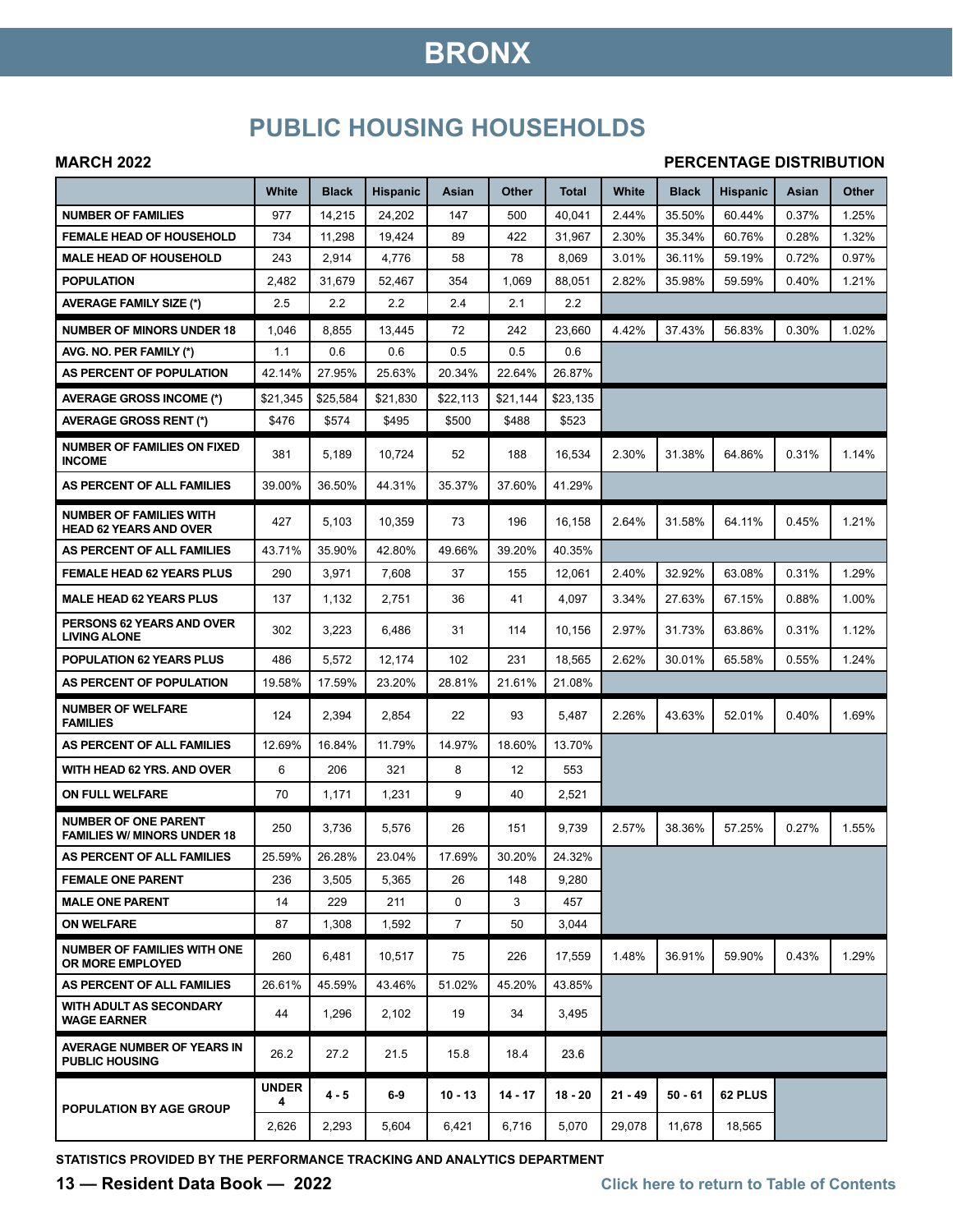## **BRONX**

## **SECTION 8 TRANSITION HOUSEHOLDS**

#### **MARCH 2022**

#### **PERCENTAGE DISTRIBUTION**

|                                                                   | White             | <b>Black</b> | <b>Hispanic</b> | Asian        | Other          | Total    | White     | <b>Black</b> | <b>Hispanic</b> | Asian    | Other |
|-------------------------------------------------------------------|-------------------|--------------|-----------------|--------------|----------------|----------|-----------|--------------|-----------------|----------|-------|
| <b>NUMBER OF FAMILIES</b>                                         | 21                | 395          | 365             | 4            | 11             | 796      | 2.64%     | 49.62%       | 45.85%          | 0.50%    | 1.38% |
| <b>FEMALE HEAD OF HOUSEHOLD</b>                                   | 13                | 300          | 296             | 3            | 9              | 621      | 2.09%     | 48.31%       | 47.67%          | 0.48%    | 1.45% |
| <b>MALE HEAD OF HOUSEHOLD</b>                                     | 8                 | 95           | 69              | 1            | $\overline{2}$ | 175      | 4.57%     | 54.29%       | 39.43%          | 0.57%    | 1.14% |
| <b>POPULATION</b>                                                 | 43                | 1,001        | 939             | 5            | 28             | 2,016    | 2.13%     | 49.65%       | 46.58%          | 0.25%    | 1.39% |
| <b>AVERAGE FAMILY SIZE (*)</b>                                    | $\overline{2}$    | 2.5          | 2.6             | 1.3          | 2.5            | 2.5      |           |              |                 |          |       |
| <b>NUMBER OF MINORS UNDER 18</b>                                  | 12                | 328          | 324             | $\mathbf{1}$ | 6              | 671      | 1.79%     | 48.88%       | 48.29%          | 0.15%    | 0.89% |
| AVG. NO. PER FAMILY (*)                                           | 0.6               | 0.8          | 0.9             | 0.3          | 0.5            | 0.8      |           |              |                 |          |       |
| AS PERCENT OF POPULATION                                          | 27.91%            | 32.77%       | 34.50%          | 20.00%       | 21.43%         | 33.28%   |           |              |                 |          |       |
| <b>AVERAGE GROSS INCOME (*)</b>                                   | \$15,270          | \$19,997     | \$19,160        | \$24,019     | \$15,867       | \$19,467 |           |              |                 |          |       |
| <b>AVERAGE GROSS RENT (*)</b>                                     | \$414             | \$450        | \$429           | \$696        | \$356          | \$440    |           |              |                 |          |       |
| <b>NUMBER OF FAMILIES ON FIXED</b><br><b>INCOME</b>               | 8                 | 127          | 154             | 0            | 5              | 294      | 2.72%     | 43.20%       | 52.38%          | 0.00%    | 1.70% |
| AS PERCENT OF ALL FAMILIES                                        | 38.10%            | 32.15%       | 42.19%          | 0.00%        | 45.45%         | 36.93%   |           |              |                 |          |       |
| <b>NUMBER OF FAMILIES WITH</b><br><b>HEAD 62 YEARS AND OVER</b>   | 5                 | 63           | 65              | 0            | 4              | 137      | 3.65%     | 45.99%       | 47.45%          | 0.00%    | 2.92% |
| AS PERCENT OF ALL FAMILIES                                        | 23.81%            | 15.95%       | 17.81%          | $0.00\%$     | 36.36%         | 17.21%   |           |              |                 |          |       |
| <b>FEMALE HEAD 62 YEARS PLUS</b>                                  | $\mathbf{1}$      | 22           | 37              | 0            | $\overline{2}$ | 62       | 1.61%     | 35.48%       | 59.68%          | $0.00\%$ | 3.23% |
| <b>MALE HEAD 62 YEARS PLUS</b>                                    | 4                 | 41           | 28              | 0            | 2              | 75       | 5.33%     | 54.67%       | 37.33%          | $0.00\%$ | 2.67% |
| PERSONS 62 YEARS AND OVER<br><b>LIVING ALONE</b>                  | 4                 | 45           | 45              | 0            | 3              | 97       | 4.12%     | 46.39%       | 46.39%          | $0.00\%$ | 3.09% |
| <b>POPULATION 62 YEARS PLUS</b>                                   | 5                 | 69           | 72              | 0            | 4              | 150      | 3.33%     | 46.00%       | 48.00%          | $0.00\%$ | 2.67% |
| AS PERCENT OF POPULATION                                          | 11.63%            | 6.89%        | 7.67%           | 0.00%        | 14.29%         | 7.44%    |           |              |                 |          |       |
| <b>NUMBER OF WELFARE</b><br><b>FAMILIES</b>                       | $\overline{2}$    | 88           | 59              | 0            | 2              | 151      | 1.32%     | 58.28%       | 39.07%          | 0.00%    | 1.32% |
| AS PERCENT OF ALL FAMILIES                                        | 9.52%             | 22.28%       | 16.16%          | 0.00%        | 18.18%         | 18.97%   |           |              |                 |          |       |
| WITH HEAD 62 YRS. AND OVER                                        | 0                 | 6            | 3               | 0            | $\mathbf 0$    | 9        |           |              |                 |          |       |
| ON FULL WELFARE                                                   | 0                 | 32           | 30              | 0            | $\mathbf{1}$   | 63       |           |              |                 |          |       |
| <b>NUMBER OF ONE PARENT</b><br><b>FAMILIES W/ MINORS UNDER 18</b> | 6                 | 117          | 105             | 2            | 4              | 234      | 2.56%     | 50.00%       | 44.87%          | 0.85%    | 1.71% |
| AS PERCENT OF ALL FAMILIES                                        | 28.57%            | 29.62%       | 28.77%          | 50.00%       | 36.36%         | 29.40%   |           |              |                 |          |       |
| <b>FEMALE ONE PARENT</b>                                          | 6                 | 106          | 103             | 2            | 4              | 221      |           |              |                 |          |       |
| <b>MALE ONE PARENT</b>                                            | 0                 | 11           | $\overline{2}$  | 0            | $\Omega$       | 13       |           |              |                 |          |       |
| <b>ON WELFARE</b>                                                 | $\mathbf{1}$      | 35           | 25              | 0            | $\mathbf{1}$   | 62       |           |              |                 |          |       |
| <b>NUMBER OF FAMILIES WITH ONE</b><br><b>OR MORE EMPLOYED</b>     | $\overline{2}$    | 154          | 129             | $\mathbf{1}$ | 3              | 289      | 0.69%     | 53.29%       | 44.64%          | 0.35%    | 1.04% |
| AS PERCENT OF ALL FAMILIES                                        | 9.52%             | 38.99%       | 35.34%          | 25.00%       | 27.27%         | 36.31%   |           |              |                 |          |       |
| WITH ADULT AS SECONDARY<br><b>WAGE EARNER</b>                     | 0                 | 21           | 24              | 0            | 0              | 45       |           |              |                 |          |       |
| <b>AVERAGE NUMBER OF YEARS IN</b><br><b>PUBLIC HOUSING</b>        | 9.8               | 8.9          | 9.4             | 12.5         | 11.9           | 9.2      |           |              |                 |          |       |
| POPULATION BY AGE GROUP                                           | <b>UNDER</b><br>4 | 4 - 5        | $6-9$           | $10 - 13$    | $14 - 17$      | 18 - 20  | $21 - 49$ | $50 - 61$    | 62 PLUS         |          |       |
|                                                                   | 54                | 56           | 135             | 181          | 245            | 185      | 763       | 247          | 150             |          |       |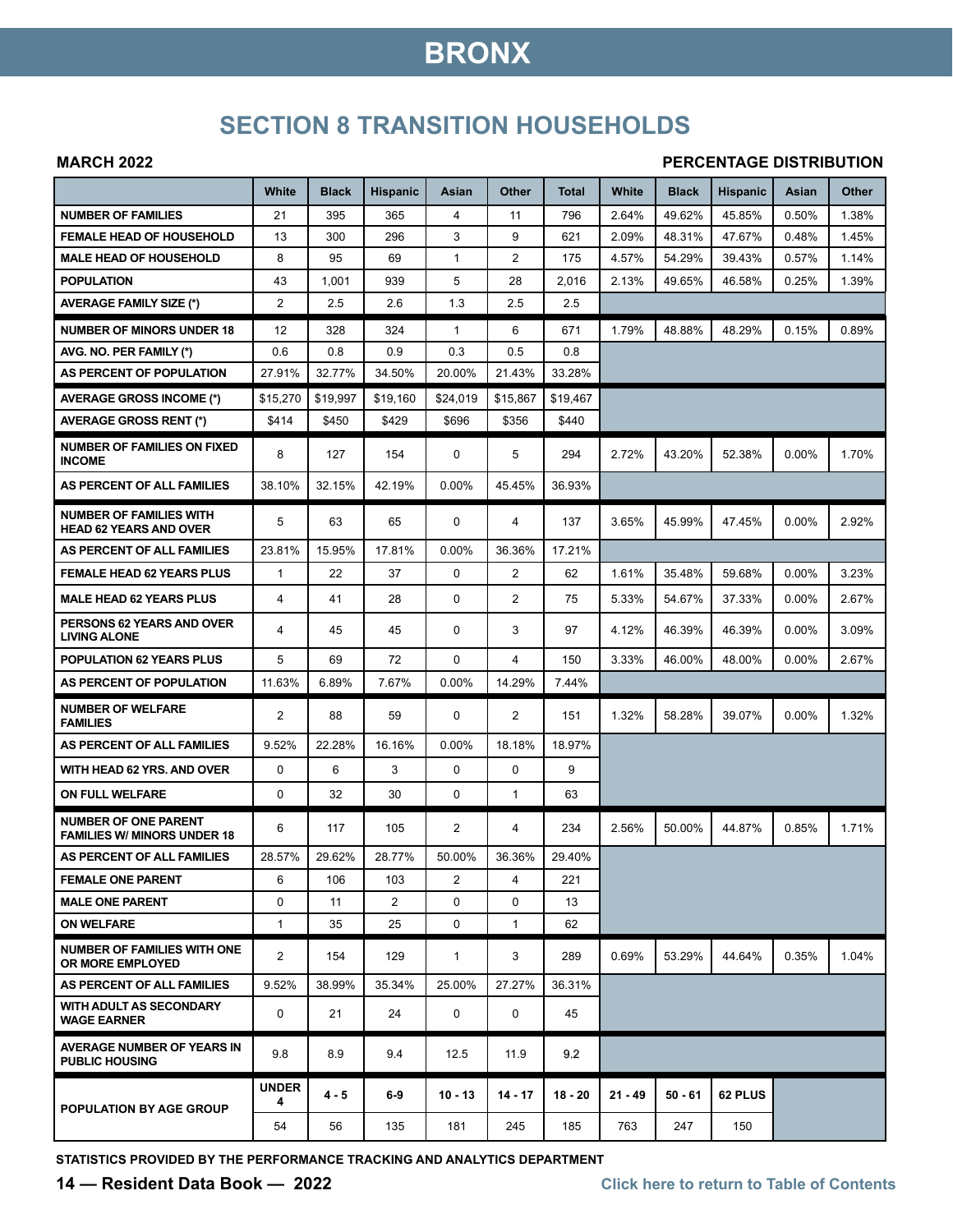# **BROOKLYN**

### **TOTAL HOUSEHOLDS**

#### **MARCH 2022**

#### **PERCENTAGE DISTRIBUTION**

|                                                                   | White             | <b>Black</b> | <b>Hispanic</b> | Asian     | Other     | <b>Total</b> | White     | <b>Black</b> | <b>Hispanic</b> | Asian  | Other |
|-------------------------------------------------------------------|-------------------|--------------|-----------------|-----------|-----------|--------------|-----------|--------------|-----------------|--------|-------|
| <b>NUMBER OF FAMILIES</b>                                         | 2,694             | 27,015       | 15,690          | 2,029     | 521       | 47,949       | 5.62%     | 56.34%       | 32.72%          | 4.23%  | 1.09% |
| <b>FEMALE HEAD OF HOUSEHOLD</b>                                   | 1,789             | 22,214       | 12,580          | 951       | 425       | 37,959       | 4.71%     | 58.52%       | 33.14%          | 2.51%  | 1.12% |
| <b>MALE HEAD OF HOUSEHOLD</b>                                     | 905               | 4,797        | 3,107           | 1,078     | 96        | 9,983        | 9.07%     | 48.05%       | 31.12%          | 10.80% | 0.96% |
| <b>POPULATION</b>                                                 | 5,284             | 57,961       | 36,170          | 5,419     | 1,159     | 105.993      | 4.99%     | 54.68%       | 34.12%          | 5.11%  | 1.09% |
| <b>AVERAGE FAMILY SIZE (*)</b>                                    | 2                 | 2.1          | 2.3             | 2.7       | 2.2       | 2.2          |           |              |                 |        |       |
| <b>NUMBER OF MINORS UNDER 18</b>                                  | 1,304             | 15,811       | 9,563           | 793       | 254       | 27,725       | 4.70%     | 57.03%       | 34.49%          | 2.86%  | 0.92% |
| AVG. NO. PER FAMILY (*)                                           | 0.5               | 0.6          | 0.6             | 0.4       | 0.5       | 0.6          |           |              |                 |        |       |
| AS PERCENT OF POPULATION                                          | 24.68%            | 27.28%       | 26.44%          | 14.63%    | 21.92%    | 26.16%       |           |              |                 |        |       |
| <b>AVERAGE GROSS INCOME (*)</b>                                   | \$18,743          | \$26,131     | \$23,745        | \$24,812  | \$23,411  | \$24,864     |           |              |                 |        |       |
| <b>AVERAGE GROSS RENT (*)</b>                                     | \$426             | \$580        | \$527           | \$538     | \$517     | \$552        |           |              |                 |        |       |
| <b>NUMBER OF FAMILIES ON FIXED</b><br><b>INCOME</b>               | 1,660             | 10,372       | 6,675           | 628       | 202       | 19,537       | 8.50%     | 53.09%       | 34.17%          | 3.21%  | 1.03% |
| AS PERCENT OF ALL FAMILIES                                        | 61.62%            | 38.39%       | 42.54%          | 30.95%    | 38.77%    | 40.75%       |           |              |                 |        |       |
| <b>NUMBER OF FAMILIES WITH</b><br><b>HEAD 62 YEARS AND OVER</b>   | 1,843             | 9,437        | 6,280           | 1,078     | 190       | 18,828       | 9.79%     | 50.12%       | 33.35%          | 5.73%  | 1.01% |
| AS PERCENT OF ALL FAMILIES                                        | 68.41%            | 34.93%       | 40.03%          | 53.13%    | 36.47%    | 39.27%       |           |              |                 |        |       |
| <b>FEMALE HEAD 62 YEARS PLUS</b>                                  | 1,182             | 7,580        | 4,689           | 443       | 136       | 14,030       | 8.42%     | 54.03%       | 33.42%          | 3.16%  | 0.97% |
| <b>MALE HEAD 62 YEARS PLUS</b>                                    | 661               | 1,857        | 1,591           | 635       | 54        | 4,798        | 13.78%    | 38.70%       | 33.16%          | 13.23% | 1.13% |
| PERSONS 62 YEARS AND OVER<br><b>LIVING ALONE</b>                  | 1,259             | 5,926        | 3,548           | 215       | 118       | 11,066       | 11.38%    | 53.55%       | 32.06%          | 1.94%  | 1.07% |
| POPULATION 62 YEARS PLUS                                          | 2,268             | 10,337       | 7,525           | 1,841     | 218       | 22,189       | 10.22%    | 46.59%       | 33.91%          | 8.30%  | 0.98% |
| AS PERCENT OF POPULATION                                          | 42.92%            | 17.83%       | 20.80%          | 33.97%    | 18.81%    | 20.93%       |           |              |                 |        |       |
| <b>NUMBER OF WELFARE</b><br><b>FAMILIES</b>                       | 190               | 4,375        | 1,707           | 82        | 93        | 6,447        | 2.95%     | 67.86%       | 26.48%          | 1.27%  | 1.44% |
| AS PERCENT OF ALL FAMILIES                                        | 7.05%             | 16.19%       | 10.88%          | 4.04%     | 17.85%    | 13.45%       |           |              |                 |        |       |
| WITH HEAD 62 YRS. AND OVER                                        | 38                | 387          | 182             | 43        | 9         | 659          |           |              |                 |        |       |
| ON FULL WELFARE                                                   | 80                | 2,181        | 755             | 28        | 43        | 3,087        |           |              |                 |        |       |
| <b>NUMBER OF ONE PARENT</b><br><b>FAMILIES W/ MINORS UNDER 18</b> | 265               | 7,049        | 3,365           | 90        | 165       | 10,934       | 2.42%     | 64.47%       | 30.78%          | 0.82%  | 1.51% |
| AS PERCENT OF ALL FAMILIES                                        | 9.84%             | 26.09%       | 21.45%          | 4.44%     | 31.67%    | 22.80%       |           |              |                 |        |       |
| <b>FEMALE ONE PARENT</b>                                          | 255               | 6,688        | 3,235           | 78        | 160       | 10,416       |           |              |                 |        |       |
| <b>MALE ONE PARENT</b>                                            | 10                | 360          | 130             | 12        | 5         | 517          |           |              |                 |        |       |
| <b>ON WELFARE</b>                                                 | 84                | 2,295        | 882             | 13        | 52        | 3,326        |           |              |                 |        |       |
| <b>NUMBER OF FAMILIES WITH ONE</b><br>OR MORE EMPLOYED            | 633               | 12.182       | 7,286           | 1,341     | 236       | 21,678       | 2.92%     | 56.20%       | 33.61%          | 6.19%  | 1.09% |
| AS PERCENT OF ALL FAMILIES                                        | 23.50%            | 45.09%       | 46.44%          | 66.09%    | 45.30%    | 45.21%       |           |              |                 |        |       |
| <b>WITH ADULT AS SECONDARY</b><br><b>WAGE EARNER</b>              | 121               | 2,226        | 1,591           | 619       | 37        | 4,594        |           |              |                 |        |       |
| <b>AVERAGE NUMBER OF YEARS IN</b><br><b>PUBLIC HOUSING</b>        | 22.3              | 26           | 22.2            | 11        | 19.2      | 23.8         |           |              |                 |        |       |
| POPULATION BY AGE GROUP                                           | <b>UNDER</b><br>4 | 4 - 5        | $6-9$           | $10 - 13$ | $14 - 17$ | 18 - 20      | $21 - 49$ | $50 - 61$    | 62 PLUS         |        |       |
|                                                                   | 3,216             | 2,716        | 6,315           | 7,525     | 7,953     | 5,718        | 35,789    | 14,572       | 22,189          |        |       |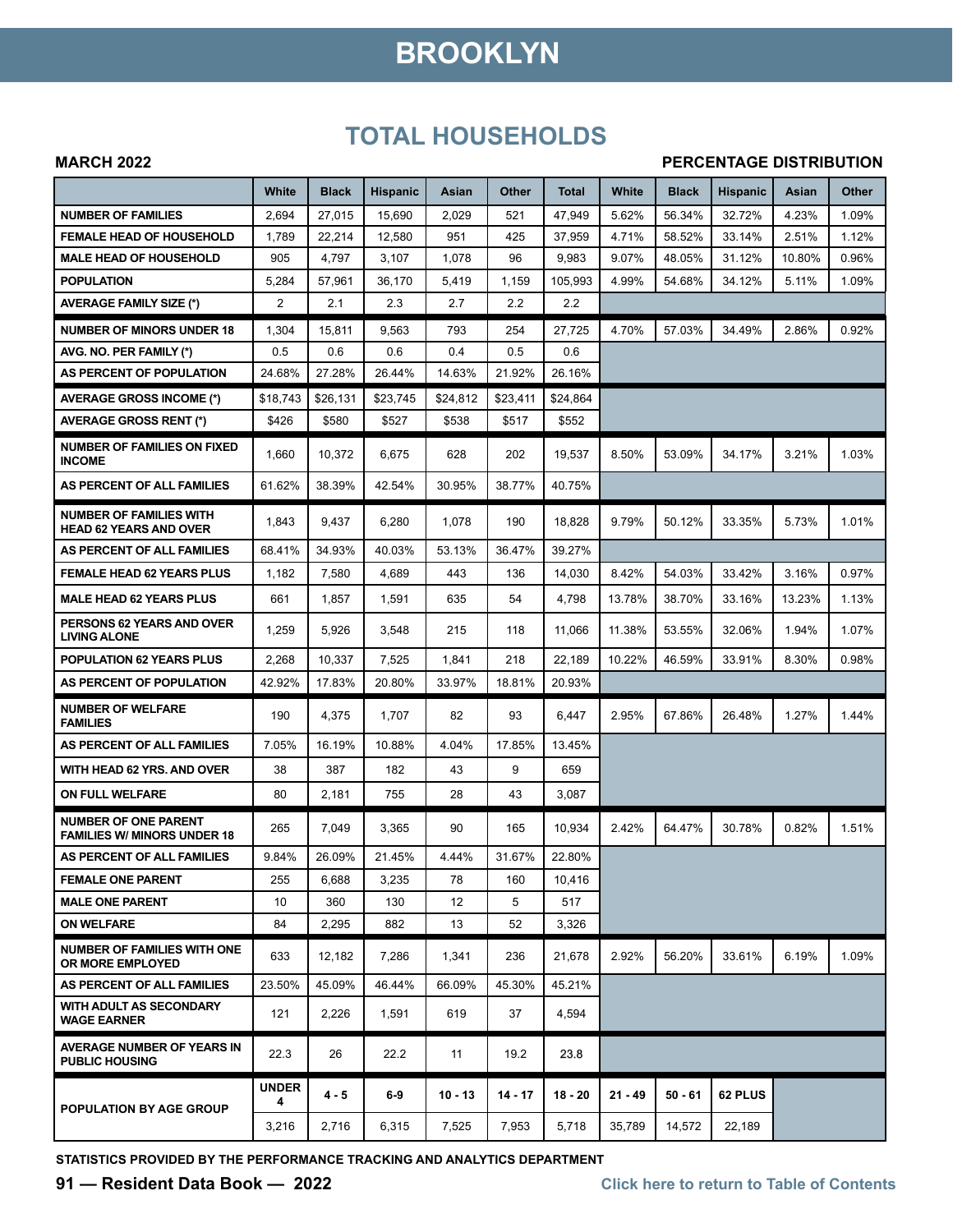## **BROOKLYN**

### **PUBLIC HOUSING HOUSEHOLDS**

#### **MARCH 2022**

#### **PERCENTAGE DISTRIBUTION**

|                                                                   | White             | <b>Black</b> | <b>Hispanic</b> | Asian     | Other     | Total     | White     | <b>Black</b> | <b>Hispanic</b> | Asian  | Other |
|-------------------------------------------------------------------|-------------------|--------------|-----------------|-----------|-----------|-----------|-----------|--------------|-----------------|--------|-------|
| <b>NUMBER OF FAMILIES</b>                                         | 2,657             | 26,473       | 15,462          | 2,024     | 508       | 47,124    | 5.64%     | 56.18%       | 32.81%          | 4.30%  | 1.08% |
| <b>FEMALE HEAD OF HOUSEHOLD</b>                                   | 1,762             | 21,763       | 12,395          | 948       | 416       | 37,284    | 4.73%     | 58.37%       | 33.24%          | 2.54%  | 1.12% |
| <b>MALE HEAD OF HOUSEHOLD</b>                                     | 895               | 4,706        | 3,064           | 1,076     | 92        | 9,833     | 9.10%     | 47.86%       | 31.16%          | 10.94% | 0.94% |
| <b>POPULATION</b>                                                 | 5,207             | 56,569       | 35,585          | 5,408     | 1,130     | 103,899   | 5.01%     | 54.45%       | 34.25%          | 5.21%  | 1.09% |
| <b>AVERAGE FAMILY SIZE (*)</b>                                    | 2                 | 2.1          | 2.3             | 2.7       | 2.2       | 2.2       |           |              |                 |        |       |
| <b>NUMBER OF MINORS UNDER 18</b>                                  | 1,281             | 15,323       | 9,349           | 793       | 246       | 26,992    | 4.75%     | 56.77%       | 34.64%          | 2.94%  | 0.91% |
| AVG. NO. PER FAMILY (*)                                           | 0.5               | 0.6          | 0.6             | 0.4       | 0.5       | 0.6       |           |              |                 |        |       |
| AS PERCENT OF POPULATION                                          | 24.60%            | 27.09%       | 26.27%          | 14.66%    | 21.77%    | 25.98%    |           |              |                 |        |       |
| AVERAGE GROSS INCOME (*)                                          | \$18,769          | \$26,251     | \$23,836        | \$24,791  | \$23,225  | \$24,955  |           |              |                 |        |       |
| <b>AVERAGE GROSS RENT (*)</b>                                     | \$427             | \$582        | \$529           | \$538     | \$517     | \$554     |           |              |                 |        |       |
| <b>NUMBER OF FAMILIES ON FIXED</b><br><b>INCOME</b>               | 1,645             | 10,183       | 6,584           | 627       | 200       | 19,239    | 8.55%     | 52.93%       | 34.22%          | 3.26%  | 1.04% |
| AS PERCENT OF ALL FAMILIES                                        | 61.91%            | 38.47%       | 42.58%          | 30.98%    | 39.37%    | 40.83%    |           |              |                 |        |       |
| <b>NUMBER OF FAMILIES WITH</b><br><b>HEAD 62 YEARS AND OVER</b>   | 1,835             | 9,372        | 6,236           | 1,075     | 188       | 18,706    | 9.81%     | 50.10%       | 33.34%          | 5.75%  | 1.01% |
| AS PERCENT OF ALL FAMILIES                                        | 69.06%            | 35.40%       | 40.33%          | 53.11%    | 37.01%    | 39.70%    |           |              |                 |        |       |
| <b>FEMALE HEAD 62 YEARS PLUS</b>                                  | 1,176             | 7,548        | 4,662           | 442       | 135       | 13,963    | 8.42%     | 54.06%       | 33.39%          | 3.17%  | 0.97% |
| <b>MALE HEAD 62 YEARS PLUS</b>                                    | 659               | 1,824        | 1,574           | 633       | 53        | 4,743     | 13.89%    | 38.46%       | 33.19%          | 13.35% | 1.12% |
| PERSONS 62 YEARS AND OVER<br><b>LIVING ALONE</b>                  | 1,253             | 5,883        | 3,519           | 214       | 116       | 10,985    | 11.41%    | 53.55%       | 32.03%          | 1.95%  | 1.06% |
| <b>POPULATION 62 YEARS PLUS</b>                                   | 2,260             | 10,269       | 7,477           | 1,837     | 216       | 22,059    | 10.25%    | 46.55%       | 33.90%          | 8.33%  | 0.98% |
| AS PERCENT OF POPULATION                                          | 43.40%            | 18.15%       | 21.01%          | 33.97%    | 19.12%    | 21.23%    |           |              |                 |        |       |
| <b>NUMBER OF WELFARE</b><br><b>FAMILIES</b>                       | 183               | 4,263        | 1,658           | 82        | 89        | 6,275     | 2.92%     | 67.94%       | 26.42%          | 1.31%  | 1.42% |
| AS PERCENT OF ALL FAMILIES                                        | 6.89%             | 16.10%       | 10.72%          | 4.05%     | 17.52%    | 13.32%    |           |              |                 |        |       |
| WITH HEAD 62 YRS. AND OVER                                        | 36                | 383          | 178             | 43        | 9         | 649       |           |              |                 |        |       |
| <b>ON FULL WELFARE</b>                                            | 78                | 2,129        | 735             | 28        | 41        | 3,011     |           |              |                 |        |       |
| <b>NUMBER OF ONE PARENT</b><br><b>FAMILIES W/ MINORS UNDER 18</b> | 254               | 6,873        | 3,302           | 90        | 163       | 10,682    | 2.38%     | 64.34%       | 30.91%          | 0.84%  | 1.53% |
| AS PERCENT OF ALL FAMILIES                                        | 9.56%             | 25.96%       | 21.36%          | 4.45%     | 32.09%    | 22.67%    |           |              |                 |        |       |
| <b>FEMALE ONE PARENT</b>                                          | 245               | 6,519        | 3,172           | 78        | 158       | 10.172    |           |              |                 |        |       |
| <b>MALE ONE PARENT</b>                                            | 9                 | 353          | 130             | 12        | 5         | 509       |           |              |                 |        |       |
| <b>ON WELFARE</b>                                                 | 83                | 2,247        | 865             | 13        | 51        | 3,259     |           |              |                 |        |       |
| <b>NUMBER OF FAMILIES WITH ONE</b><br>OR MORE EMPLOYED            | 629               | 11,964       | 7,206           | 1,337     | 228       | 21,364    | 2.94%     | 56.00%       | 33.73%          | 6.26%  | 1.07% |
| AS PERCENT OF ALL FAMILIES                                        | 23.67%            | 45.19%       | 46.60%          | 66.06%    | 44.88%    | 45.34%    |           |              |                 |        |       |
| WITH ADULT AS SECONDARY<br><b>WAGE EARNER</b>                     | 121               | 2,199        | 1,577           | 615       | 37        | 4,549     |           |              |                 |        |       |
| <b>AVERAGE NUMBER OF YEARS IN</b><br><b>PUBLIC HOUSING</b>        | 22.5              | 26.3         | 22.4            | 11        | 19.5      | 24.1      |           |              |                 |        |       |
| POPULATION BY AGE GROUP                                           | <b>UNDER</b><br>4 | $4 - 5$      | $6-9$           | $10 - 13$ | $14 - 17$ | $18 - 20$ | $21 - 49$ | 50 - 61      | 62 PLUS         |        |       |
|                                                                   | 3,158             | 2,663        | 6,160           | 7,328     | 7,683     | 5,521     | 34,970    | 14,357       | 22,059          |        |       |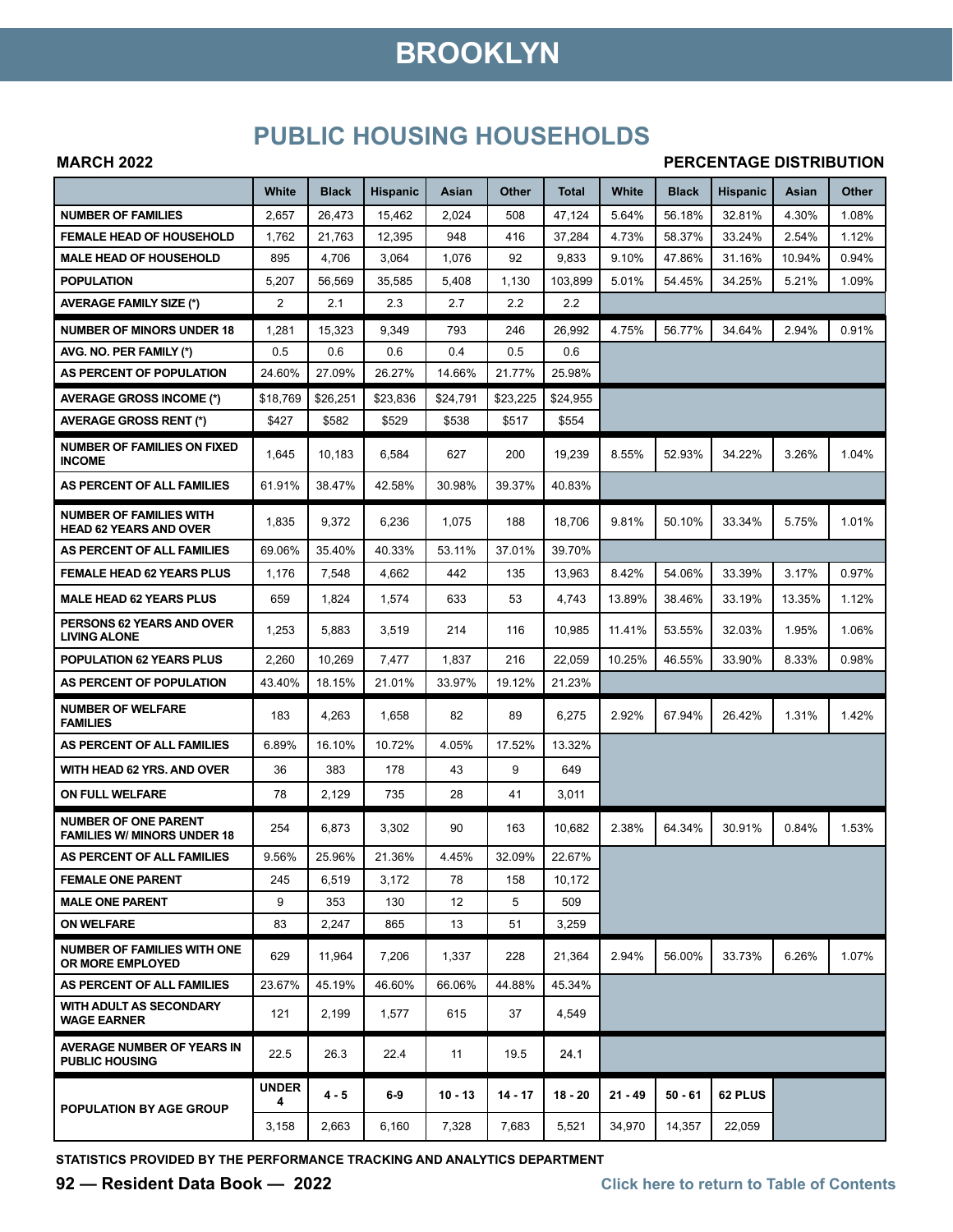# **BROOKLYN**

### **SECTION 8 TRANSITION HOUSEHOLDS**

#### **MARCH 2022**

#### **PERCENTAGE DISTRIBUTION**

|                                                                   | White             | <b>Black</b>   | <b>Hispanic</b> | Asian          | Other          | Total     | White     | <b>Black</b> | <b>Hispanic</b> | Asian    | Other |
|-------------------------------------------------------------------|-------------------|----------------|-----------------|----------------|----------------|-----------|-----------|--------------|-----------------|----------|-------|
| <b>NUMBER OF FAMILIES</b>                                         | 37                | 542            | 228             | 5              | 13             | 825       | 4.48%     | 65.70%       | 27.64%          | 0.61%    | 1.58% |
| <b>FEMALE HEAD OF HOUSEHOLD</b>                                   | 27                | 451            | 185             | 3              | 9              | 675       | 4.00%     | 66.81%       | 27.41%          | 0.44%    | 1.33% |
| <b>MALE HEAD OF HOUSEHOLD</b>                                     | 10                | 91             | 43              | $\overline{2}$ | 4              | 150       | 6.67%     | 60.67%       | 28.67%          | 1.33%    | 2.67% |
| <b>POPULATION</b>                                                 | 77                | 1,392          | 585             | 11             | 29             | 2,094     | 3.68%     | 66.48%       | 27.94%          | 0.53%    | 1.38% |
| <b>AVERAGE FAMILY SIZE (*)</b>                                    | 2.1               | 2.6            | 2.6             | 2.2            | 2.2            | 2.5       |           |              |                 |          |       |
| <b>NUMBER OF MINORS UNDER 18</b>                                  | 23                | 488            | 214             | 0              | 8              | 733       | 3.14%     | 66.58%       | 29.20%          | 0.00%    | 1.09% |
| AVG. NO. PER FAMILY (*)                                           | 0.6               | 0.9            | 0.9             | 0              | 0.6            | 0.9       |           |              |                 |          |       |
| AS PERCENT OF POPULATION                                          | 29.87%            | 35.06%         | 36.58%          | 0.00%          | 27.59%         | 35.00%    |           |              |                 |          |       |
| <b>AVERAGE GROSS INCOME (*)</b>                                   | \$16,404          | \$20,089       | \$17,589        | \$33.338       | \$30,637       | \$19,502  |           |              |                 |          |       |
| <b>AVERAGE GROSS RENT (*)</b>                                     | \$385             | \$457          | \$389           | \$641          | \$513          | \$437     |           |              |                 |          |       |
| <b>NUMBER OF FAMILIES ON FIXED</b><br><b>INCOME</b>               | 15                | 189            | 91              | 1              | $\overline{2}$ | 298       | 5.03%     | 63.42%       | 30.54%          | 0.34%    | 0.67% |
| AS PERCENT OF ALL FAMILIES                                        | 40.54%            | 34.87%         | 39.91%          | 20.00%         | 15.38%         | 36.12%    |           |              |                 |          |       |
| <b>NUMBER OF FAMILIES WITH</b><br><b>HEAD 62 YEARS AND OVER</b>   | 8                 | 65             | 44              | 3              | $\overline{2}$ | 122       | 6.56%     | 53.28%       | 36.07%          | 2.46%    | 1.64% |
| AS PERCENT OF ALL FAMILIES                                        | 21.62%            | 11.99%         | 19.30%          | 60.00%         | 15.38%         | 14.79%    |           |              |                 |          |       |
| FEMALE HEAD 62 YEARS PLUS                                         | 6                 | 32             | 27              | $\mathbf{1}$   | $\mathbf{1}$   | 67        | 8.96%     | 47.76%       | 40.30%          | 1.49%    | 1.49% |
| <b>MALE HEAD 62 YEARS PLUS</b>                                    | 2                 | 33             | 17              | $\overline{2}$ | $\mathbf{1}$   | 55        | 3.64%     | 60.00%       | 30.91%          | 3.64%    | 1.82% |
| <b>PERSONS 62 YEARS AND OVER</b><br><b>LIVING ALONE</b>           | 6                 | 43             | 29              | $\mathbf{1}$   | 2              | 81        | 7.41%     | 53.09%       | 35.80%          | 1.23%    | 2.47% |
| <b>POPULATION 62 YEARS PLUS</b>                                   | 8                 | 68             | 48              | 4              | $\overline{2}$ | 130       | 6.15%     | 52.31%       | 36.92%          | 3.08%    | 1.54% |
| AS PERCENT OF POPULATION                                          | 10.39%            | 4.89%          | 8.21%           | 36.36%         | 6.90%          | 6.21%     |           |              |                 |          |       |
| <b>NUMBER OF WELFARE</b><br><b>FAMILIES</b>                       | 7                 | 112            | 49              | 0              | 4              | 172       | 4.07%     | 65.12%       | 28.49%          | $0.00\%$ | 2.33% |
| AS PERCENT OF ALL FAMILIES                                        | 18.92%            | 20.66%         | 21.49%          | 0.00%          | 30.77%         | 20.85%    |           |              |                 |          |       |
| WITH HEAD 62 YRS. AND OVER                                        | 2                 | 4              | 4               | 0              | 0              | 10        |           |              |                 |          |       |
| <b>ON FULL WELFARE</b>                                            | 2                 | 52             | 20              | 0              | $\overline{2}$ | 76        |           |              |                 |          |       |
| <b>NUMBER OF ONE PARENT</b><br><b>FAMILIES W/ MINORS UNDER 18</b> | 11                | 176            | 63              | 0              | $\overline{2}$ | 252       | 4.37%     | 69.84%       | 25.00%          | 0.00%    | 0.79% |
| AS PERCENT OF ALL FAMILIES                                        | 29.73%            | 32.47%         | 27.63%          | 0.00%          | 15.38%         | 30.55%    |           |              |                 |          |       |
| <b>FEMALE ONE PARENT</b>                                          | 10                | 169            | 63              | 0              | $\overline{2}$ | 244       |           |              |                 |          |       |
| <b>MALE ONE PARENT</b>                                            | 1                 | $\overline{7}$ | 0               | 0              | $\Omega$       | 8         |           |              |                 |          |       |
| <b>ON WELFARE</b>                                                 | $\mathbf{1}$      | 48             | 17              | 0              | $\mathbf{1}$   | 67        |           |              |                 |          |       |
| <b>NUMBER OF FAMILIES WITH ONE</b><br>OR MORE EMPLOYED            | 4                 | 218            | 80              | 4              | 8              | 314       | 1.27%     | 69.43%       | 25.48%          | 1.27%    | 2.55% |
| AS PERCENT OF ALL FAMILIES                                        | 10.81%            | 40.22%         | 35.09%          | 80.00%         | 61.54%         | 38.06%    |           |              |                 |          |       |
| <b>WITH ADULT AS SECONDARY</b><br><b>WAGE EARNER</b>              | 0                 | 27             | 14              | 4              | 0              | 45        |           |              |                 |          |       |
| AVERAGE NUMBER OF YEARS IN<br><b>PUBLIC HOUSING</b>               | 8.2               | 9.7            | 9.6             | 12.6           | 6.7            | 9.6       |           |              |                 |          |       |
| POPULATION BY AGE GROUP                                           | <b>UNDER</b><br>4 | 4 - 5          | $6-9$           | $10 - 13$      | $14 - 17$      | $18 - 20$ | $21 - 49$ | $50 - 61$    | 62 PLUS         |          |       |
|                                                                   | 58                | 53             | 155             | 197            | 270            | 197       | 819       | 215          | 130             |          |       |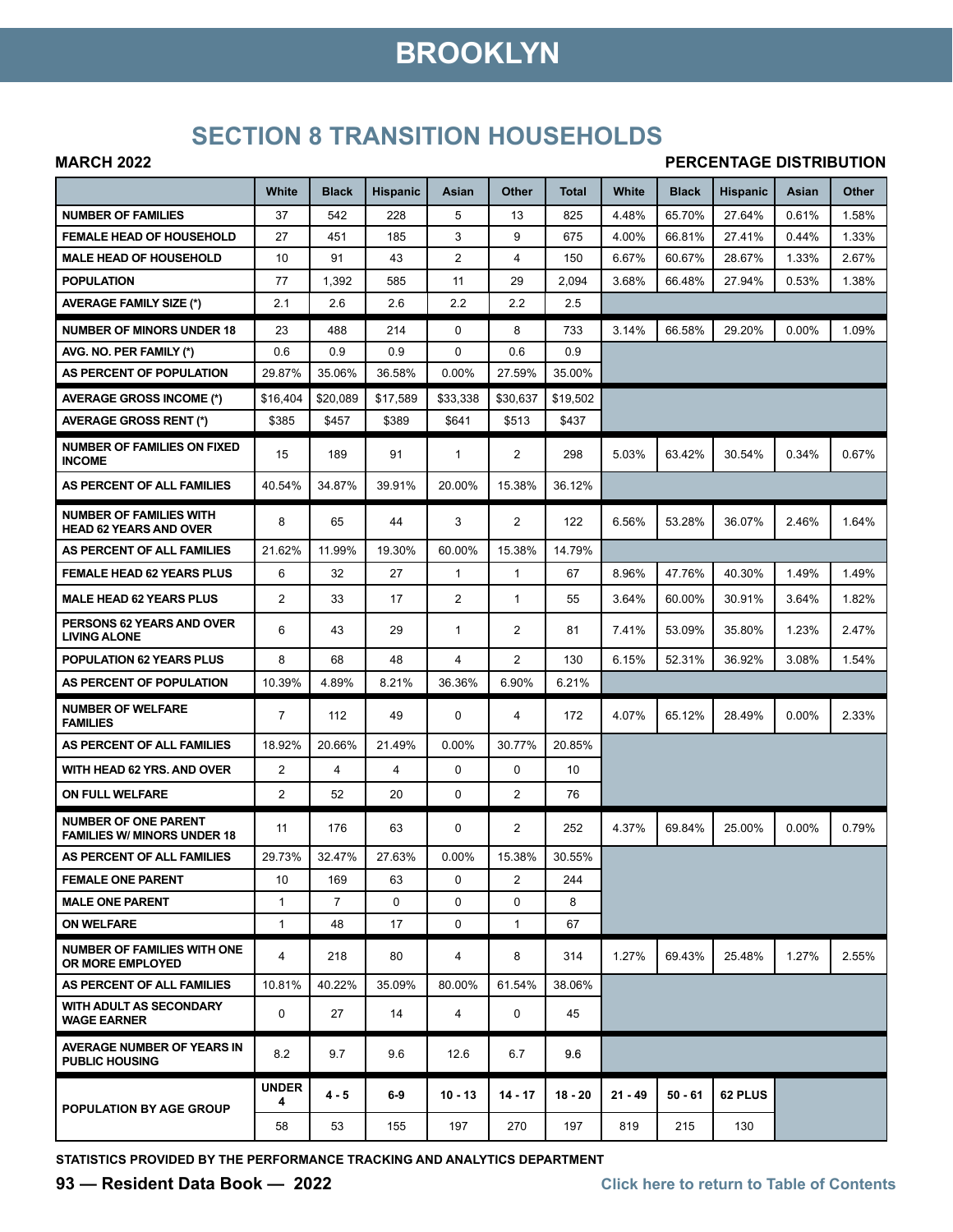# **MANHATTAN**

### **TOTAL HOUSEHOLDS**

#### **MARCH 2022**

#### **PERCENTAGE DISTRIBUTION**

|                                                                   | White             | <b>Black</b> | <b>Hispanic</b> | Asian     | Other     | Total     | White     | <b>Black</b> | <b>Hispanic</b> | Asian  | Other |
|-------------------------------------------------------------------|-------------------|--------------|-----------------|-----------|-----------|-----------|-----------|--------------|-----------------|--------|-------|
| <b>NUMBER OF FAMILIES</b>                                         | 2,149             | 17,387       | 23,988          | 5,323     | 518       | 49,365    | 4.35%     | 35.22%       | 48.59%          | 10.78% | 1.05% |
| <b>FEMALE HEAD OF HOUSEHOLD</b>                                   | 1,474             | 13,657       | 18,548          | 2,564     | 387       | 36,630    | 4.02%     | 37.28%       | 50.64%          | 7.00%  | 1.06% |
| <b>MALE HEAD OF HOUSEHOLD</b>                                     | 674               | 3,727        | 5,436           | 2,759     | 131       | 12,727    | 5.30%     | 29.28%       | 42.71%          | 21.68% | 1.03% |
| <b>POPULATION</b>                                                 | 4,227             | 35,919       | 50,169          | 11,836    | 1,120     | 103,271   | 4.09%     | 34.78%       | 48.58%          | 11.46% | 1.08% |
| <b>AVERAGE FAMILY SIZE (*)</b>                                    | 2                 | 2.1          | 2.1             | 2.2       | 2.2       | 2.1       |           |              |                 |        |       |
| <b>NUMBER OF MINORS UNDER 18</b>                                  | 1,207             | 9,130        | 11,056          | 1,055     | 225       | 22,673    | 5.32%     | 40.27%       | 48.76%          | 4.65%  | 0.99% |
| AVG. NO. PER FAMILY (*)                                           | 0.6               | 0.5          | 0.5             | 0.2       | 0.4       | 0.5       |           |              |                 |        |       |
| AS PERCENT OF POPULATION                                          | 28.55%            | 25.42%       | 22.04%          | 8.91%     | 20.09%    | 21.95%    |           |              |                 |        |       |
| <b>AVERAGE GROSS INCOME (*)</b>                                   | \$22,158          | \$26,219     | \$24,990        | \$24,224  | \$25.216  | \$25,232  |           |              |                 |        |       |
| <b>AVERAGE GROSS RENT (*)</b>                                     | \$484             | \$578        | \$546           | \$514     | \$541     | \$551     |           |              |                 |        |       |
| <b>NUMBER OF FAMILIES ON FIXED</b><br><b>INCOME</b>               | 1,082             | 6,670        | 11,552          | 2,638     | 201       | 22,143    | 4.89%     | 30.12%       | 52.17%          | 11.91% | 0.91% |
| AS PERCENT OF ALL FAMILIES                                        | 50.35%            | 38.36%       | 48.16%          | 49.56%    | 38.80%    | 44.86%    |           |              |                 |        |       |
| <b>NUMBER OF FAMILIES WITH</b><br><b>HEAD 62 YEARS AND OVER</b>   | 1,250             | 6,286        | 11,620          | 3,776     | 201       | 23,133    | 5.40%     | 27.17%       | 50.23%          | 16.32% | 0.87% |
| AS PERCENT OF ALL FAMILIES                                        | 58.17%            | 36.15%       | 48.44%          | 70.94%    | 38.80%    | 46.86%    |           |              |                 |        |       |
| <b>FEMALE HEAD 62 YEARS PLUS</b>                                  | 844               | 4,762        | 8,652           | 1,762     | 147       | 16,167    | 5.22%     | 29.46%       | 53.52%          | 10.90% | 0.91% |
| <b>MALE HEAD 62 YEARS PLUS</b>                                    | 406               | 1,524        | 2,968           | 2,014     | 54        | 6,966     | 5.83%     | 21.88%       | 42.61%          | 28.91% | 0.78% |
| <b>PERSONS 62 YEARS AND OVER</b><br><b>LIVING ALONE</b>           | 897               | 3,883        | 6,812           | 1,350     | 114       | 13,056    | 6.87%     | 29.74%       | 52.18%          | 10.34% | 0.87% |
| <b>POPULATION 62 YEARS PLUS</b>                                   | 1,409             | 6,922        | 13,675          | 5,763     | 232       | 28,001    | 5.03%     | 24.72%       | 48.84%          | 20.58% | 0.83% |
| AS PERCENT OF POPULATION                                          | 33.33%            | 19.27%       | 27.26%          | 48.69%    | 20.71%    | 27.11%    |           |              |                 |        |       |
| <b>NUMBER OF WELFARE</b><br><b>FAMILIES</b>                       | 186               | 2,947        | 2,458           | 125       | 81        | 5,797     | 3.21%     | 50.84%       | 42.40%          | 2.16%  | 1.40% |
| AS PERCENT OF ALL FAMILIES                                        | 8.66%             | 16.95%       | 10.25%          | 2.35%     | 15.64%    | 11.74%    |           |              |                 |        |       |
| WITH HEAD 62 YRS. AND OVER                                        | 22                | 259          | 296             | 61        | 4         | 642       |           |              |                 |        |       |
| ON FULL WELFARE                                                   | 103               | 1,563        | 1,064           | 31        | 41        | 2,802     |           |              |                 |        |       |
| <b>NUMBER OF ONE PARENT</b><br><b>FAMILIES W/ MINORS UNDER 18</b> | 303               | 4,304        | 4,132           | 159       | 128       | 9,026     | 3.36%     | 47.68%       | 45.78%          | 1.76%  | 1.42% |
| AS PERCENT OF ALL FAMILIES                                        | 14.10%            | 24.75%       | 17.23%          | 2.99%     | 24.71%    | 18.28%    |           |              |                 |        |       |
| <b>FEMALE ONE PARENT</b>                                          | 282               | 4,060        | 3,923           | 134       | 123       | 8,522     |           |              |                 |        |       |
| <b>MALE ONE PARENT</b>                                            | 20                | 243          | 208             | 25        | 5         | 501       |           |              |                 |        |       |
| <b>ON WELFARE</b>                                                 | 94                | 1,612        | 1,214           | 17        | 47        | 2,984     |           |              |                 |        |       |
| <b>NUMBER OF FAMILIES WITH ONE</b><br>OR MORE EMPLOYED            | 514               | 7,485        | 9,887           | 2,553     | 218       | 20,657    | 2.49%     | 36.23%       | 47.86%          | 12.36% | 1.06% |
| AS PERCENT OF ALL FAMILIES                                        | 23.92%            | 43.05%       | 41.22%          | 47.96%    | 42.08%    | 41.85%    |           |              |                 |        |       |
| WITH ADULT AS SECONDARY<br><b>WAGE EARNER</b>                     | 79                | 1,262        | 2,086           | 992       | 64        | 4,483     |           |              |                 |        |       |
| AVERAGE NUMBER OF YEARS IN<br><b>PUBLIC HOUSING</b>               | 27.6              | 29.1         | 28.2            | 20.4      | 23.1      | 27.6      |           |              |                 |        |       |
| POPULATION BY AGE GROUP                                           | <b>UNDER</b><br>4 | $4 - 5$      | $6-9$           | $10 - 13$ | $14 - 17$ | $18 - 20$ | $21 - 49$ | 50 - 61      | 62 PLUS         |        |       |
|                                                                   | 2,542             | 2,180        | 5,217           | 6,250     | 6,484     | 5,138     | 32,634    | 14,825       | 28,001          |        |       |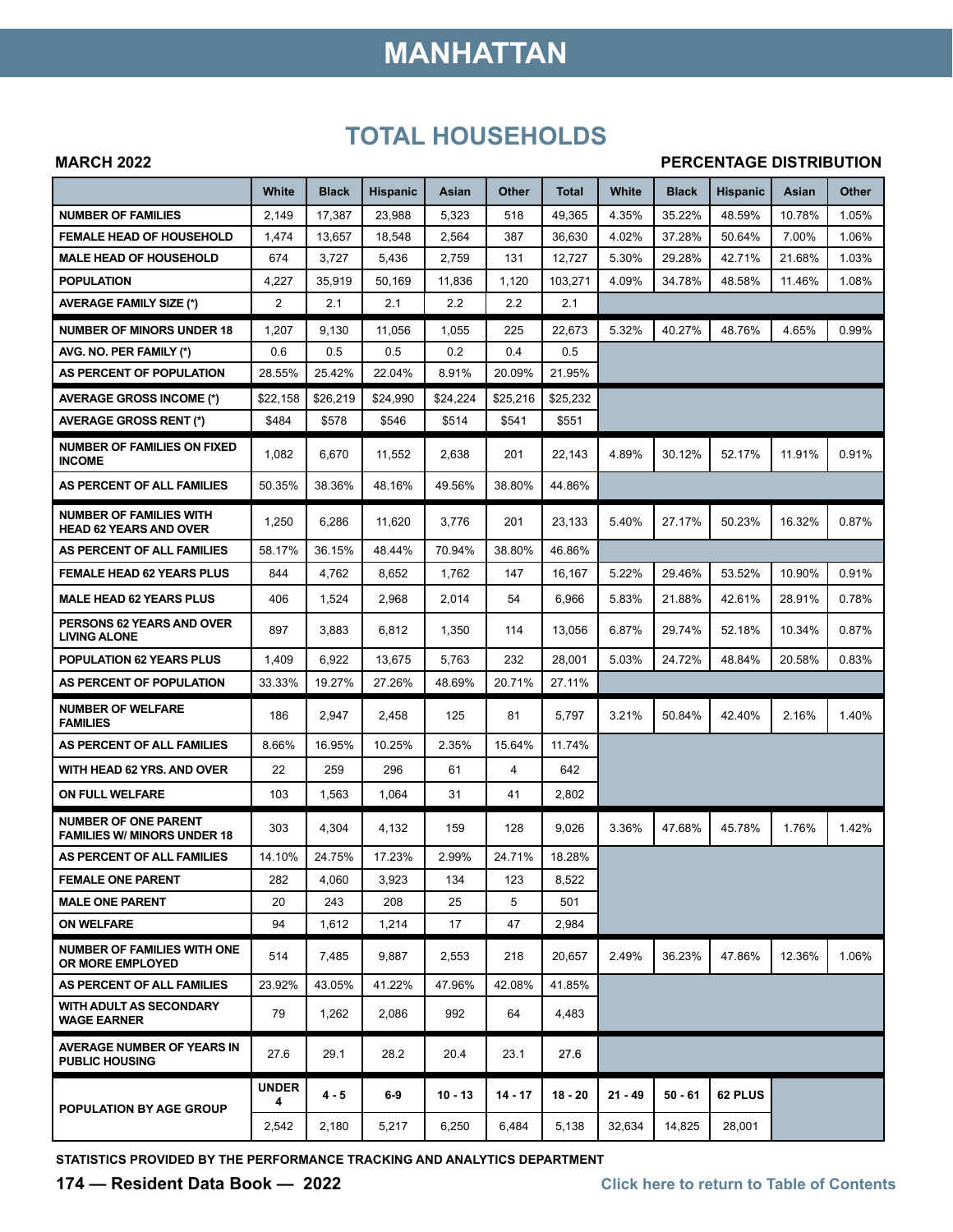# **MANHATTAN**

### **PUBLIC HOUSING HOUSEHOLDS**

#### **MARCH 2022**

#### **PERCENTAGE DISTRIBUTION**

|                                                                   | White             | <b>Black</b> | <b>Hispanic</b> | Asian     | Other     | <b>Total</b> | White     | <b>Black</b> | <b>Hispanic</b> | Asian  | Other    |
|-------------------------------------------------------------------|-------------------|--------------|-----------------|-----------|-----------|--------------|-----------|--------------|-----------------|--------|----------|
| <b>NUMBER OF FAMILIES</b>                                         | 2,123             | 16,964       | 23,749          | 5,309     | 507       | 48,652       | 4.36%     | 34.87%       | 48.81%          | 10.91% | 1.04%    |
| <b>FEMALE HEAD OF HOUSEHOLD</b>                                   | 1,461             | 13,357       | 18,368          | 2,559     | 378       | 36,123       | 4.04%     | 36.98%       | 50.85%          | 7.08%  | 1.05%    |
| <b>MALE HEAD OF HOUSEHOLD</b>                                     | 661               | 3,604        | 5,377           | 2,750     | 129       | 12,521       | 5.28%     | 28.78%       | 42.94%          | 21.96% | 1.03%    |
| <b>POPULATION</b>                                                 | 4,184             | 34,911       | 49,528          | 11,809    | 1,099     | 101,531      | 4.12%     | 34.38%       | 48.78%          | 11.63% | 1.08%    |
| <b>AVERAGE FAMILY SIZE (*)</b>                                    | 2                 | 2.1          | 2.1             | 2.2       | 2.2       | 2.1          |           |              |                 |        |          |
| <b>NUMBER OF MINORS UNDER 18</b>                                  | 1,193             | 8,785        | 10,834          | 1,052     | 223       | 22.087       | 5.40%     | 39.77%       | 49.05%          | 4.76%  | 1.01%    |
| AVG. NO. PER FAMILY (*)                                           | 0.6               | 0.5          | 0.5             | 0.2       | 0.4       | 0.5          |           |              |                 |        |          |
| AS PERCENT OF POPULATION                                          | 28.51%            | 25.16%       | 21.87%          | 8.91%     | 20.29%    | 21.75%       |           |              |                 |        |          |
| <b>AVERAGE GROSS INCOME (*)</b>                                   | \$22.227          | \$26,404     | \$25,043        | \$24,241  | \$25.360  | \$25,322     |           |              |                 |        |          |
| <b>AVERAGE GROSS RENT (*)</b>                                     | \$485             | \$582        | \$547           | \$514     | \$543     | \$553        |           |              |                 |        |          |
| <b>NUMBER OF FAMILIES ON FIXED</b><br><b>INCOME</b>               | 1,073             | 6,508        | 11,453          | 2,631     | 194       | 21,859       | 4.91%     | 29.77%       | 52.39%          | 12.04% | 0.89%    |
| AS PERCENT OF ALL FAMILIES                                        | 50.54%            | 38.36%       | 48.23%          | 49.56%    | 38.26%    | 44.93%       |           |              |                 |        |          |
| <b>NUMBER OF FAMILIES WITH</b><br><b>HEAD 62 YEARS AND OVER</b>   | 1,241             | 6,203        | 11,559          | 3,768     | 195       | 22,966       | 5.40%     | 27.01%       | 50.33%          | 16.41% | $0.85\%$ |
| AS PERCENT OF ALL FAMILIES                                        | 58.46%            | 36.57%       | 48.67%          | 70.97%    | 38.46%    | 47.20%       |           |              |                 |        |          |
| <b>FEMALE HEAD 62 YEARS PLUS</b>                                  | 842               | 4,728        | 8,620           | 1,761     | 142       | 16,093       | 5.23%     | 29.38%       | 53.56%          | 10.94% | 0.88%    |
| <b>MALE HEAD 62 YEARS PLUS</b>                                    | 399               | 1,475        | 2,939           | 2,007     | 53        | 6,873        | 5.81%     | 21.46%       | 42.76%          | 29.20% | 0.77%    |
| PERSONS 62 YEARS AND OVER<br><b>LIVING ALONE</b>                  | 888               | 3,820        | 6,769           | 1,346     | 108       | 12,931       | 6.87%     | 29.54%       | 52.35%          | 10.41% | 0.84%    |
| POPULATION 62 YEARS PLUS                                          | 1,400             | 6,831        | 13,607          | 5,753     | 225       | 27,816       | 5.03%     | 24.56%       | 48.92%          | 20.68% | 0.81%    |
| AS PERCENT OF POPULATION                                          | 33.46%            | 19.57%       | 27.47%          | 48.72%    | 20.47%    | 27.40%       |           |              |                 |        |          |
| <b>NUMBER OF WELFARE</b><br><b>FAMILIES</b>                       | 184               | 2,858        | 2,419           | 123       | 79        | 5,663        | 3.25%     | 50.47%       | 42.72%          | 2.17%  | 1.40%    |
| AS PERCENT OF ALL FAMILIES                                        | 8.67%             | 16.85%       | 10.19%          | 2.32%     | 15.58%    | 11.64%       |           |              |                 |        |          |
| WITH HEAD 62 YRS. AND OVER                                        | 20                | 251          | 293             | 60        | 4         | 628          |           |              |                 |        |          |
| ON FULL WELFARE                                                   | 101               | 1,514        | 1,047           | 31        | 41        | 2,734        |           |              |                 |        |          |
| <b>NUMBER OF ONE PARENT</b><br><b>FAMILIES W/ MINORS UNDER 18</b> | 300               | 4,184        | 4,077           | 157       | 127       | 8,845        | 3.39%     | 47.30%       | 46.09%          | 1.78%  | 1.44%    |
| AS PERCENT OF ALL FAMILIES                                        | 14.13%            | 24.66%       | 17.17%          | 2.96%     | 25.05%    | 18.18%       |           |              |                 |        |          |
| <b>FEMALE ONE PARENT</b>                                          | 279               | 3,943        | 3,871           | 132       | 122       | 8,347        |           |              |                 |        |          |
| <b>MALE ONE PARENT</b>                                            | 20                | 240          | 205             | 25        | 5         | 495          |           |              |                 |        |          |
| <b>ON WELFARE</b>                                                 | 94                | 1,574        | 1,199           | 17        | 47        | 2,931        |           |              |                 |        |          |
| <b>NUMBER OF FAMILIES WITH ONE</b><br><b>OR MORE EMPLOYED</b>     | 507               | 7,337        | 9,791           | 2,547     | 216       | 20,398       | 2.49%     | 35.97%       | 48.00%          | 12.49% | 1.06%    |
| AS PERCENT OF ALL FAMILIES                                        | 23.88%            | 43.25%       | 41.23%          | 47.98%    | 42.60%    | 41.93%       |           |              |                 |        |          |
| WITH ADULT AS SECONDARY<br><b>WAGE EARNER</b>                     | 79                | 1,242        | 2,068           | 991       | 63        | 4,443        |           |              |                 |        |          |
| <b>AVERAGE NUMBER OF YEARS IN</b><br><b>PUBLIC HOUSING</b>        | 27.9              | 29.6         | 28.4            | 20.5      | 23.4      | 27.9         |           |              |                 |        |          |
| <b>POPULATION BY AGE GROUP</b>                                    | <b>UNDER</b><br>4 | 4 - 5        | $6-9$           | $10 - 13$ | $14 - 17$ | $18 - 20$    | $21 - 49$ | 50 - 61      | 62 PLUS         |        |          |
|                                                                   | 2,498             | 2,139        | 5,106           | 6,079     | 6,265     | 4,988        | 32,017    | 14,623       | 27,816          |        |          |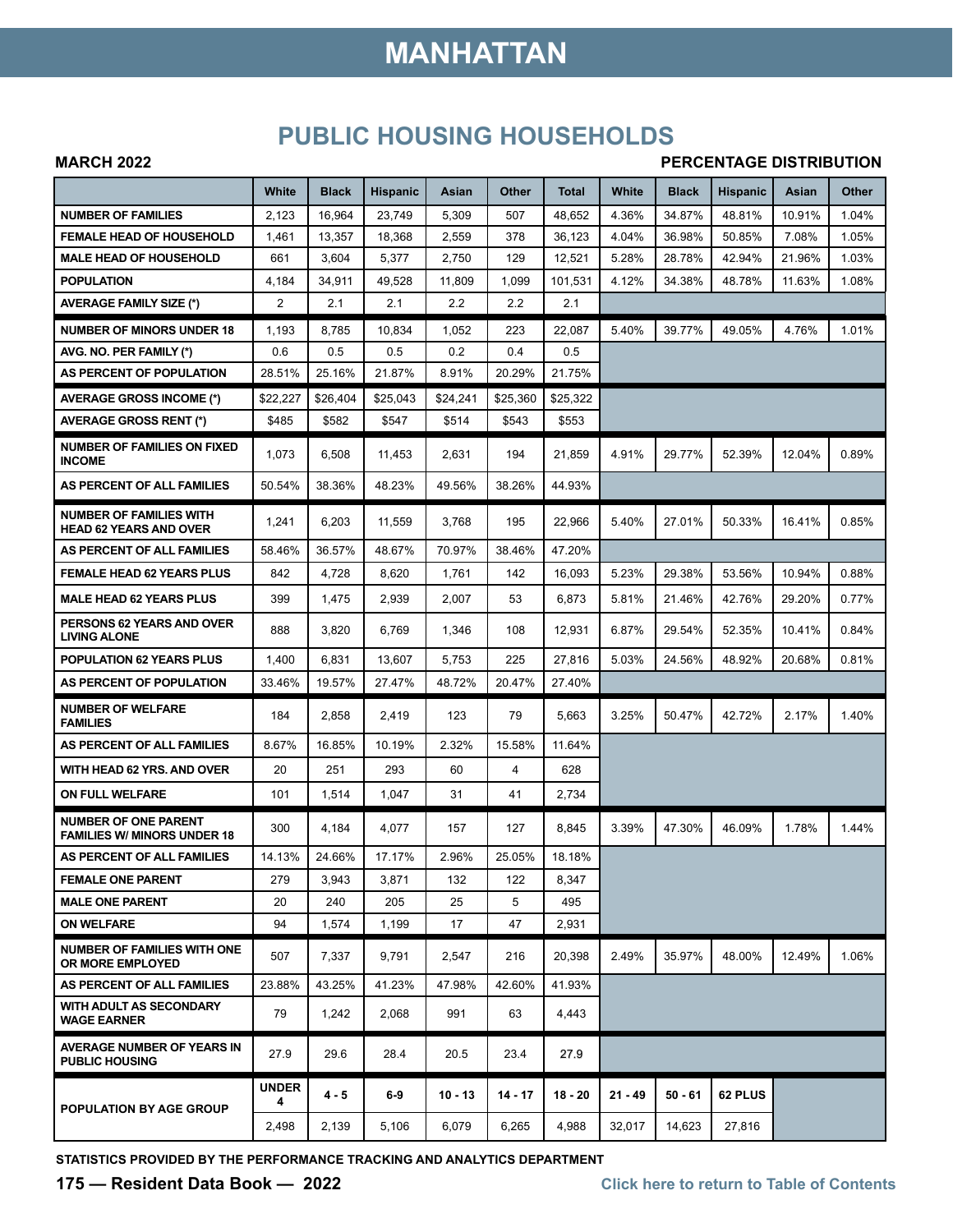# **MANHATTAN**

### **SECTION 8 TRANSITION HOUSEHOLDS**

#### **MARCH 2022**

#### **PERCENTAGE DISTRIBUTION**

|                                                                   | White             | <b>Black</b> | <b>Hispanic</b> | Asian          | Other          | Total     | White     | <b>Black</b> | <b>Hispanic</b> | Asian | Other |
|-------------------------------------------------------------------|-------------------|--------------|-----------------|----------------|----------------|-----------|-----------|--------------|-----------------|-------|-------|
| <b>NUMBER OF FAMILIES</b>                                         | 26                | 423          | 239             | 14             | 11             | 713       | 3.65%     | 59.33%       | 33.52%          | 1.96% | 1.54% |
| <b>FEMALE HEAD OF HOUSEHOLD</b>                                   | 13                | 300          | 180             | 5              | 9              | 507       | 2.56%     | 59.17%       | 35.50%          | 0.99% | 1.78% |
| <b>MALE HEAD OF HOUSEHOLD</b>                                     | 13                | 123          | 59              | 9              | $\overline{2}$ | 206       | 6.31%     | 59.71%       | 28.64%          | 4.37% | 0.97% |
| <b>POPULATION</b>                                                 | 43                | 1,008        | 641             | 27             | 21             | 1,740     | 2.47%     | 57.93%       | 36.84%          | 1.55% | 1.21% |
| <b>AVERAGE FAMILY SIZE (*)</b>                                    | 1.7               | 2.4          | 2.7             | 1.9            | 1.9            | 2.4       |           |              |                 |       |       |
| <b>NUMBER OF MINORS UNDER 18</b>                                  | 14                | 345          | 222             | 3              | $\overline{2}$ | 586       | 2.39%     | 58.87%       | 37.88%          | 0.51% | 0.34% |
| AVG. NO. PER FAMILY (*)                                           | 0.5               | 0.8          | 0.9             | 0.2            | 0.2            | 0.8       |           |              |                 |       |       |
| AS PERCENT OF POPULATION                                          | 32.56%            | 34.23%       | 34.63%          | 11.11%         | 9.52%          | 33.68%    |           |              |                 |       |       |
| <b>AVERAGE GROSS INCOME (*)</b>                                   | \$15,449          | \$18,543     | \$19.747        | \$17,648       | \$18.170       | \$18,858  |           |              |                 |       |       |
| <b>AVERAGE GROSS RENT (*)</b>                                     | \$436             | \$411        | \$430           | \$419          | \$451          | \$419     |           |              |                 |       |       |
| <b>NUMBER OF FAMILIES ON FIXED</b><br><b>INCOME</b>               | 9                 | 162          | 99              | $\overline{7}$ | $\overline{7}$ | 284       | 3.17%     | 57.04%       | 34.86%          | 2.46% | 2.46% |
| AS PERCENT OF ALL FAMILIES                                        | 34.62%            | 38.30%       | 41.42%          | 50.00%         | 63.64%         | 39.83%    |           |              |                 |       |       |
| <b>NUMBER OF FAMILIES WITH</b><br><b>HEAD 62 YEARS AND OVER</b>   | 9                 | 83           | 61              | 8              | 6              | 167       | 5.39%     | 49.70%       | 36.53%          | 4.79% | 3.59% |
| AS PERCENT OF ALL FAMILIES                                        | 34.62%            | 19.62%       | 25.52%          | 57.14%         | 54.55%         | 23.42%    |           |              |                 |       |       |
| <b>FEMALE HEAD 62 YEARS PLUS</b>                                  | $\overline{2}$    | 34           | 32              | $\mathbf{1}$   | 5              | 74        | 2.70%     | 45.95%       | 43.24%          | 1.35% | 6.76% |
| <b>MALE HEAD 62 YEARS PLUS</b>                                    | $\overline{7}$    | 49           | 29              | $\overline{7}$ | $\mathbf{1}$   | 93        | 7.53%     | 52.69%       | 31.18%          | 7.53% | 1.08% |
| PERSONS 62 YEARS AND OVER<br><b>LIVING ALONE</b>                  | 9                 | 63           | 43              | 4              | 6              | 125       | 7.20%     | 50.40%       | 34.40%          | 3.20% | 4.80% |
| <b>POPULATION 62 YEARS PLUS</b>                                   | 9                 | 91           | 68              | 10             | $\overline{7}$ | 185       | 4.86%     | 49.19%       | 36.76%          | 5.41% | 3.78% |
| AS PERCENT OF POPULATION                                          | 20.93%            | 9.03%        | 10.61%          | 37.04%         | 33.33%         | 10.63%    |           |              |                 |       |       |
| <b>NUMBER OF WELFARE</b><br><b>FAMILIES</b>                       | $\overline{2}$    | 89           | 39              | $\overline{2}$ | $\overline{2}$ | 134       | 1.49%     | 66.42%       | 29.10%          | 1.49% | 1.49% |
| AS PERCENT OF ALL FAMILIES                                        | 7.69%             | 21.04%       | 16.32%          | 14.29%         | 18.18%         | 18.79%    |           |              |                 |       |       |
| WITH HEAD 62 YRS. AND OVER                                        | $\overline{2}$    | 8            | 3               | $\mathbf{1}$   | $\mathbf 0$    | 14        |           |              |                 |       |       |
| <b>ON FULL WELFARE</b>                                            | 2                 | 49           | 17              | 0              | $\mathbf 0$    | 68        |           |              |                 |       |       |
| <b>NUMBER OF ONE PARENT</b><br><b>FAMILIES W/ MINORS UNDER 18</b> | 3                 | 120          | 55              | 2              | $\mathbf{1}$   | 181       | 1.66%     | 66.30%       | 30.39%          | 1.10% | 0.55% |
| AS PERCENT OF ALL FAMILIES                                        | 11.54%            | 28.37%       | 23.01%          | 14.29%         | 9.09%          | 25.39%    |           |              |                 |       |       |
| <b>FEMALE ONE PARENT</b>                                          | 3                 | 117          | 52              | 2              | $\mathbf{1}$   | 175       |           |              |                 |       |       |
| <b>MALE ONE PARENT</b>                                            | 0                 | 3            | 3               | $\mathbf 0$    | $\Omega$       | 6         |           |              |                 |       |       |
| <b>ON WELFARE</b>                                                 | 0                 | 38           | 15              | 0              | $\mathbf 0$    | 53        |           |              |                 |       |       |
| <b>NUMBER OF FAMILIES WITH ONE</b><br><b>OR MORE EMPLOYED</b>     | $\overline{7}$    | 148          | 96              | 6              | 2              | 259       | 2.70%     | 57.14%       | 37.07%          | 2.32% | 0.77% |
| AS PERCENT OF ALL FAMILIES                                        | 26.92%            | 34.99%       | 40.17%          | 42.86%         | 18.18%         | 36.33%    |           |              |                 |       |       |
| <b>WITH ADULT AS SECONDARY</b><br><b>WAGE EARNER</b>              | 0                 | 20           | 18              | 1              | 1              | 40        |           |              |                 |       |       |
| <b>AVERAGE NUMBER OF YEARS IN</b><br><b>PUBLIC HOUSING</b>        | 8.5               | 9.9          | 10.1            | 10.8           | 10.2           | 9.9       |           |              |                 |       |       |
| <b>POPULATION BY AGE GROUP</b>                                    | <b>UNDER</b><br>4 | 4 - 5        | 6-9             | $10 - 13$      | 14 - 17        | $18 - 20$ | $21 - 49$ | $50 - 61$    | 62 PLUS         |       |       |
|                                                                   | 44                | 41           | 111             | 171            | 219            | 150       | 617       | 202          | 185             |       |       |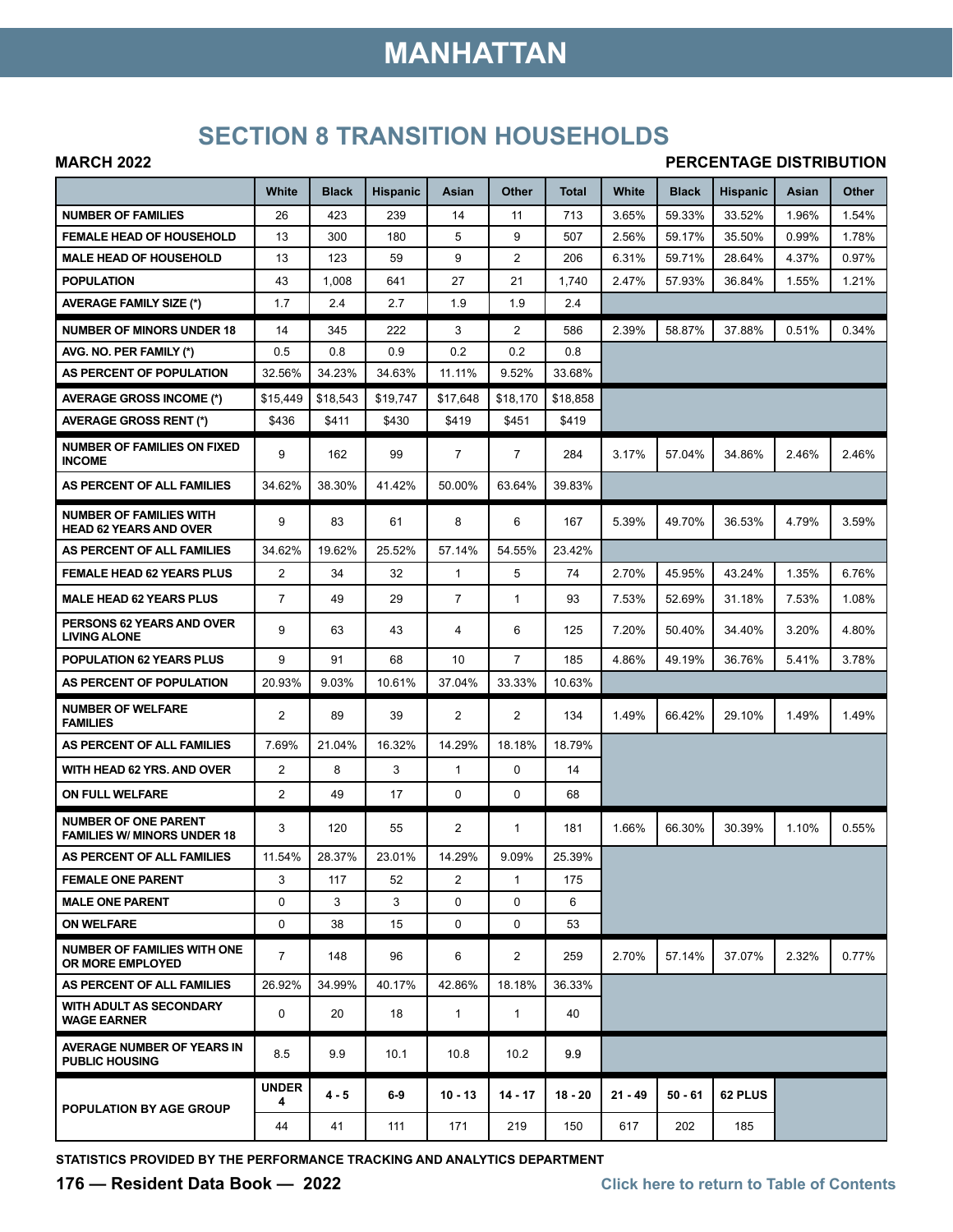## **QUEENS**

### **TOTAL HOUSEHOLDS**

#### **MARCH 2022**

#### **PERCENTAGE DISTRIBUTION**

|                                                                   | White             | <b>Black</b> | <b>Hispanic</b> | Asian          | <b>Other</b>   | Total     | White     | <b>Black</b> | <b>Hispanic</b> | Asian  | <b>Other</b> |
|-------------------------------------------------------------------|-------------------|--------------|-----------------|----------------|----------------|-----------|-----------|--------------|-----------------|--------|--------------|
| <b>NUMBER OF FAMILIES</b>                                         | 919               | 7,699        | 4,992           | 1,171          | 206            | 14,987    | 6.13%     | 51.37%       | 33.31%          | 7.81%  | 1.37%        |
| <b>FEMALE HEAD OF HOUSEHOLD</b>                                   | 654               | 6,426        | 4,009           | 586            | 166            | 11,841    | 5.52%     | 54.27%       | 33.86%          | 4.95%  | 1.40%        |
| <b>MALE HEAD OF HOUSEHOLD</b>                                     | 265               | 1,273        | 982             | 584            | 40             | 3,144     | 8.43%     | 40.49%       | 31.23%          | 18.58% | 1.27%        |
| <b>POPULATION</b>                                                 | 1,764             | 15,809       | 10,957          | 2,308          | 409            | 31,247    | 5.65%     | 50.59%       | 35.07%          | 7.39%  | 1.31%        |
| <b>AVERAGE FAMILY SIZE (*)</b>                                    | 1.9               | 2.1          | 2.2             | 2              | $\overline{2}$ | 2.1       |           |              |                 |        |              |
| <b>NUMBER OF MINORS UNDER 18</b>                                  | 426               | 4,341        | 2,834           | 209            | 84             | 7,894     | 5.40%     | 54.99%       | 35.90%          | 2.65%  | 1.06%        |
| AVG. NO. PER FAMILY (*)                                           | 0.5               | 0.6          | 0.6             | 0.2            | 0.4            | 0.5       |           |              |                 |        |              |
| AS PERCENT OF POPULATION                                          | 24.15%            | 27.46%       | 25.86%          | 9.06%          | 20.54%         | 25.26%    |           |              |                 |        |              |
| AVERAGE GROSS INCOME (*)                                          | \$22,578          | \$25,974     | \$24,223        | \$20,758       | \$20.026       | \$24,693  |           |              |                 |        |              |
| <b>AVERAGE GROSS RENT (*)</b>                                     | \$505             | \$573        | \$538           | \$454          | \$444          | \$546     |           |              |                 |        |              |
| <b>NUMBER OF FAMILIES ON FIXED</b><br><b>INCOME</b>               | 490               | 2,975        | 2,153           | 637            | 93             | 6,348     | 7.72%     | 46.87%       | 33.92%          | 10.03% | 1.47%        |
| AS PERCENT OF ALL FAMILIES                                        | 53.32%            | 38.64%       | 43.13%          | 54.40%         | 45.15%         | 42.36%    |           |              |                 |        |              |
| <b>NUMBER OF FAMILIES WITH</b><br><b>HEAD 62 YEARS AND OVER</b>   | 529               | 2,606        | 2,076           | 857            | 79             | 6,147     | 8.61%     | 42.39%       | 33.77%          | 13.94% | 1.29%        |
| AS PERCENT OF ALL FAMILIES                                        | 57.56%            | 33.85%       | 41.59%          | 73.19%         | 38.35%         | 41.02%    |           |              |                 |        |              |
| <b>FEMALE HEAD 62 YEARS PLUS</b>                                  | 351               | 2,110        | 1,538           | 397            | 61             | 4,457     | 7.88%     | 47.34%       | 34.51%          | 8.91%  | 1.37%        |
| <b>MALE HEAD 62 YEARS PLUS</b>                                    | 178               | 496          | 538             | 460            | 18             | 1,690     | 10.53%    | 29.35%       | 31.83%          | 27.22% | 1.07%        |
| <b>PERSONS 62 YEARS AND OVER</b><br><b>LIVING ALONE</b>           | 333               | 1,732        | 1,204           | 340            | 56             | 3,665     | 9.09%     | 47.26%       | 32.85%          | 9.28%  | 1.53%        |
| <b>POPULATION 62 YEARS PLUS</b>                                   | 631               | 2,848        | 2,511           | 1,298          | 96             | 7,384     | 8.55%     | 38.57%       | 34.01%          | 17.58% | 1.30%        |
| AS PERCENT OF POPULATION                                          | 35.77%            | 18.02%       | 22.92%          | 56.24%         | 23.47%         | 23.63%    |           |              |                 |        |              |
| <b>NUMBER OF WELFARE</b><br><b>FAMILIES</b>                       | 83                | 1,245        | 521             | 70             | 38             | 1,957     | 4.24%     | 63.62%       | 26.62%          | 3.58%  | 1.94%        |
| AS PERCENT OF ALL FAMILIES                                        | 9.03%             | 16.17%       | 10.44%          | 5.98%          | 18.45%         | 13.06%    |           |              |                 |        |              |
| WITH HEAD 62 YRS. AND OVER                                        | 12                | 106          | 39              | 49             | 0              | 206       |           |              |                 |        |              |
| ON FULL WELFARE                                                   | 40                | 678          | 255             | 33             | 23             | 1,029     |           |              |                 |        |              |
| <b>NUMBER OF ONE PARENT</b><br><b>FAMILIES W/ MINORS UNDER 18</b> | 141               | 2,091        | 1,135           | 49             | 59             | 3,475     | 4.06%     | 60.17%       | 32.66%          | 1.41%  | 1.70%        |
| AS PERCENT OF ALL FAMILIES                                        | 15.34%            | 27.16%       | 22.74%          | 4.18%          | 28.64%         | 23.19%    |           |              |                 |        |              |
| <b>FEMALE ONE PARENT</b>                                          | 136               | 2,009        | 1,104           | 47             | 59             | 3,355     |           |              |                 |        |              |
| <b>MALE ONE PARENT</b>                                            | 5                 | 82           | 30              | $\overline{2}$ | $\Omega$       | 119       |           |              |                 |        |              |
| <b>ON WELFARE</b>                                                 | 46                | 696          | 305             | 6              | 24             | 1,077     |           |              |                 |        |              |
| <b>NUMBER OF FAMILIES WITH ONE</b><br><b>OR MORE EMPLOYED</b>     | 274               | 3,449        | 2,297           | 464            | 79             | 6,563     | 4.17%     | 52.55%       | 35.00%          | 7.07%  | 1.20%        |
| AS PERCENT OF ALL FAMILIES                                        | 29.82%            | 44.80%       | 46.01%          | 39.62%         | 38.35%         | 43.79%    |           |              |                 |        |              |
| <b>WITH ADULT AS SECONDARY</b><br><b>WAGE EARNER</b>              | 36                | 587          | 476             | 186            | 14             | 1,299     |           |              |                 |        |              |
| <b>AVERAGE NUMBER OF YEARS IN</b><br><b>PUBLIC HOUSING</b>        | 28.2              | 26.2         | 20.4            | 14.6           | 18.3           | 23.4      |           |              |                 |        |              |
| POPULATION BY AGE GROUP                                           | <b>UNDER</b><br>4 | $4 - 5$      | $6-9$           | $10 - 13$      | 14 - 17        | $18 - 20$ | $21 - 49$ | $50 - 61$    | 62 PLUS         |        |              |
|                                                                   | 977               | 835          | 1,972           | 2,012          | 2,098          | 1,532     | 10,102    | 4,335        | 7,384           |        |              |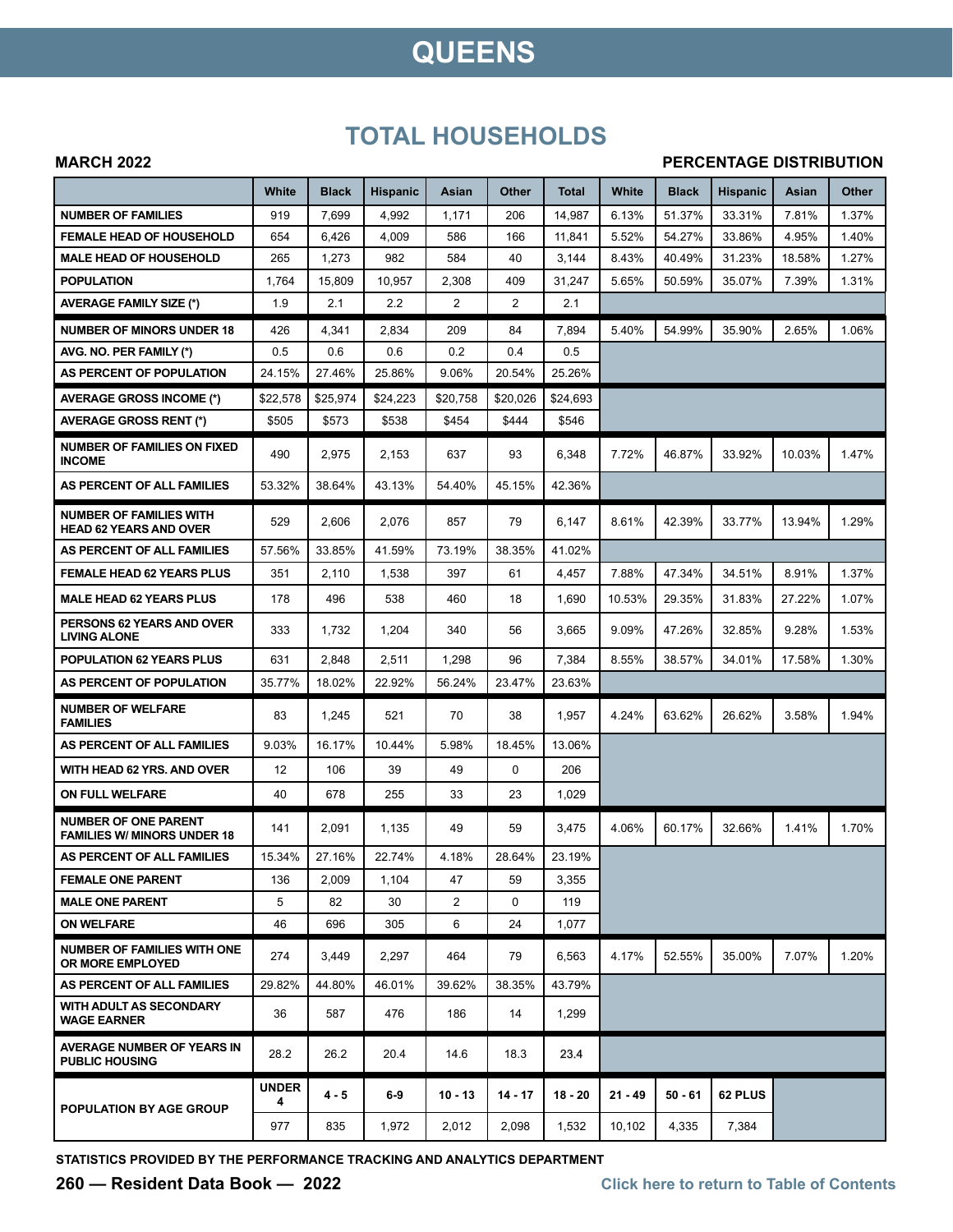# **STATEN ISLAND**

### **TOTAL HOUSEHOLDS**

#### **MARCH 2022**

#### **PERCENTAGE DISTRIBUTION**

|                                                                   | White             | <b>Black</b> | <b>Hispanic</b> | Asian          | Other          | Total     | White     | <b>Black</b> | <b>Hispanic</b> | Asian  | Other |
|-------------------------------------------------------------------|-------------------|--------------|-----------------|----------------|----------------|-----------|-----------|--------------|-----------------|--------|-------|
| <b>NUMBER OF FAMILIES</b>                                         | 740               | 1,900        | 1,329           | 183            | 44             | 4,196     | 17.64%    | 45.28%       | 31.67%          | 4.36%  | 1.05% |
| <b>FEMALE HEAD OF HOUSEHOLD</b>                                   | 529               | 1,581        | 1,105           | 95             | 35             | 3,345     | 15.81%    | 47.26%       | 33.03%          | 2.84%  | 1.05% |
| <b>MALE HEAD OF HOUSEHOLD</b>                                     | 211               | 319          | 224             | 88             | 9              | 851       | 24.79%    | 37.49%       | 26.32%          | 10.34% | 1.06% |
| <b>POPULATION</b>                                                 | 1,242             | 4,346        | 3,330           | 305            | 99             | 9,322     | 13.32%    | 46.62%       | 35.72%          | 3.27%  | 1.06% |
| <b>AVERAGE FAMILY SIZE (*)</b>                                    | 1.7               | 2.3          | 2.5             | 1.7            | 2.3            | 2.2       |           |              |                 |        |       |
| <b>NUMBER OF MINORS UNDER 18</b>                                  | 224               | 1,404        | 1,227           | 22             | 17             | 2,894     | 7.74%     | 48.51%       | 42.40%          | 0.76%  | 0.59% |
| AVG. NO. PER FAMILY (*)                                           | 0.3               | 0.7          | 0.9             | 0.1            | 0.4            | 0.7       |           |              |                 |        |       |
| AS PERCENT OF POPULATION                                          | 18.04%            | 32.31%       | 36.85%          | 7.21%          | 17.17%         | 31.04%    |           |              |                 |        |       |
| <b>AVERAGE GROSS INCOME (*)</b>                                   | \$19,881          | \$26.223     | \$22,217        | \$14.361       | \$20,532       | \$23,254  |           |              |                 |        |       |
| <b>AVERAGE GROSS RENT (*)</b>                                     | \$439             | \$580        | \$493           | \$347          | \$445          | \$516     |           |              |                 |        |       |
| <b>NUMBER OF FAMILIES ON FIXED</b><br><b>INCOME</b>               | 510               | 655          | 568             | 133            | 16             | 1,882     | 27.10%    | 34.80%       | 30.18%          | 7.07%  | 0.85% |
| AS PERCENT OF ALL FAMILIES                                        | 68.92%            | 34.47%       | 42.74%          | 72.68%         | 36.36%         | 44.85%    |           |              |                 |        |       |
| <b>NUMBER OF FAMILIES WITH</b><br><b>HEAD 62 YEARS AND OVER</b>   | 510               | 539          | 436             | 155            | 15             | 1,655     | 30.82%    | 32.57%       | 26.34%          | 9.37%  | 0.91% |
| AS PERCENT OF ALL FAMILIES                                        | 68.92%            | 28.37%       | 32.81%          | 84.70%         | 34.09%         | 39.44%    |           |              |                 |        |       |
| <b>FEMALE HEAD 62 YEARS PLUS</b>                                  | 347               | 411          | 325             | 78             | 9              | 1,170     | 29.66%    | 35.13%       | 27.78%          | 6.67%  | 0.77% |
| <b>MALE HEAD 62 YEARS PLUS</b>                                    | 163               | 128          | 111             | 77             | 6              | 485       | 33.61%    | 26.39%       | 22.89%          | 15.88% | 1.24% |
| PERSONS 62 YEARS AND OVER<br><b>LIVING ALONE</b>                  | 374               | 384          | 292             | 93             | $\overline{7}$ | 1,150     | 32.52%    | 33.39%       | 25.39%          | 8.09%  | 0.61% |
| POPULATION 62 YEARS PLUS                                          | 604               | 585          | 502             | 217            | 18             | 1,926     | 31.36%    | 30.37%       | 26.06%          | 11.27% | 0.93% |
| AS PERCENT OF POPULATION                                          | 48.63%            | 13.46%       | 15.08%          | 71.15%         | 18.18%         | 20.66%    |           |              |                 |        |       |
| <b>NUMBER OF WELFARE</b><br><b>FAMILIES</b>                       | 68                | 394          | 224             | 16             | 13             | 715       | 9.51%     | 55.10%       | 31.33%          | 2.24%  | 1.82% |
| AS PERCENT OF ALL FAMILIES                                        | 9.19%             | 20.74%       | 16.85%          | 8.74%          | 29.55%         | 17.04%    |           |              |                 |        |       |
| WITH HEAD 62 YRS. AND OVER                                        | 24                | 24           | 15              | 11             | $\mathbf{1}$   | 75        |           |              |                 |        |       |
| ON FULL WELFARE                                                   | 30                | 167          | 104             | 12             | $\overline{2}$ | 315       |           |              |                 |        |       |
| <b>NUMBER OF ONE PARENT</b><br><b>FAMILIES W/ MINORS UNDER 18</b> | 68                | 593          | 412             | 8              | 14             | 1,095     | 6.21%     | 54.16%       | 37.63%          | 0.73%  | 1.28% |
| AS PERCENT OF ALL FAMILIES                                        | 9.19%             | 31.21%       | 31.00%          | 4.37%          | 31.82%         | 26.10%    |           |              |                 |        |       |
| <b>FEMALE ONE PARENT</b>                                          | 64                | 567          | 398             | $\overline{7}$ | 14             | 1,050     |           |              |                 |        |       |
| <b>MALE ONE PARENT</b>                                            | 4                 | 26           | 14              | $\mathbf{1}$   | $\Omega$       | 45        |           |              |                 |        |       |
| <b>ON WELFARE</b>                                                 | 22                | 234          | 133             | 4              | 10             | 403       |           |              |                 |        |       |
| <b>NUMBER OF FAMILIES WITH ONE</b><br>OR MORE EMPLOYED            | 154               | 893          | 538             | 33             | 17             | 1,635     | 9.42%     | 54.62%       | 32.91%          | 2.02%  | 1.04% |
| AS PERCENT OF ALL FAMILIES                                        | 20.81%            | 47.00%       | 40.48%          | 18.03%         | 38.64%         | 38.97%    |           |              |                 |        |       |
| WITH ADULT AS SECONDARY<br><b>WAGE EARNER</b>                     | 24                | 180          | 93              | 13             | 2              | 312       |           |              |                 |        |       |
| AVERAGE NUMBER OF YEARS IN<br><b>PUBLIC HOUSING</b>               | 21                | 20.8         | 17.9            | 9.8            | 13             | 19.4      |           |              |                 |        |       |
| POPULATION BY AGE GROUP                                           | <b>UNDER</b><br>4 | 4 - 5        | $6-9$           | $10 - 13$      | $14 - 17$      | $18 - 20$ | $21 - 49$ | 50 - 61      | 62 PLUS         |        |       |
|                                                                   | 336               | 270          | 661             | 853            | 774            | 537       | 2,959     | 1,006        | 1,926           |        |       |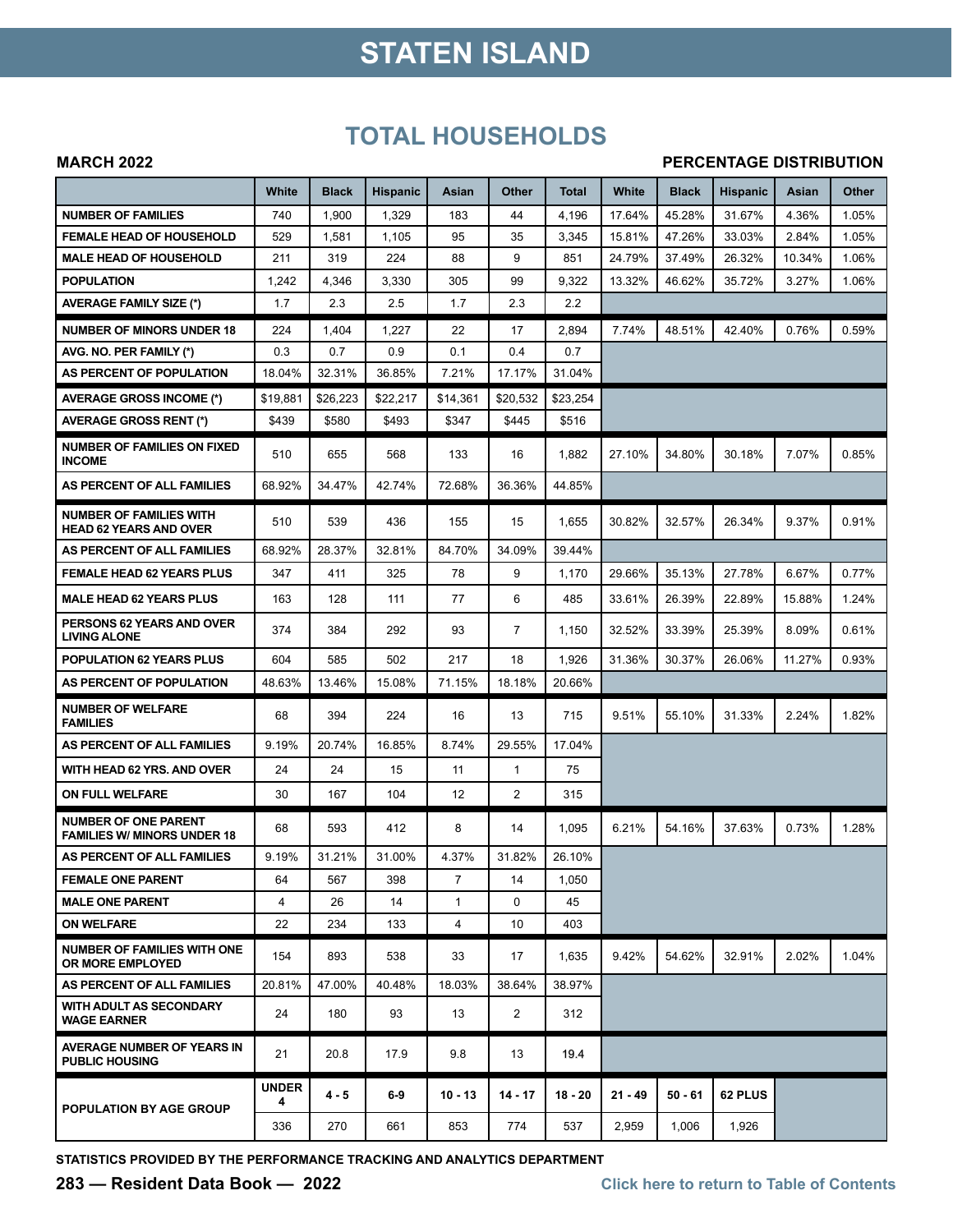## **STATEN ISLAND**

### **PUBLIC HOUSING HOUSEHOLDS**

#### **MARCH 2022**

#### **PERCENTAGE DISTRIBUTION**

|                                                                   | White             | <b>Black</b> | Hispanic | Asian        | Other        | Total     | White     | <b>Black</b> | <b>Hispanic</b> | Asian  | Other |
|-------------------------------------------------------------------|-------------------|--------------|----------|--------------|--------------|-----------|-----------|--------------|-----------------|--------|-------|
| <b>NUMBER OF FAMILIES</b>                                         | 734               | 1,845        | 1,299    | 182          | 43           | 4,103     | 17.89%    | 44.97%       | 31.66%          | 4.44%  | 1.05% |
| <b>FEMALE HEAD OF HOUSEHOLD</b>                                   | 525               | 1,534        | 1,081    | 95           | 34           | 3,269     | 16.06%    | 46.93%       | 33.07%          | 2.91%  | 1.04% |
| <b>MALE HEAD OF HOUSEHOLD</b>                                     | 209               | 311          | 218      | 87           | 9            | 834       | 25.06%    | 37.29%       | 26.14%          | 10.43% | 1.08% |
| <b>POPULATION</b>                                                 | 1,229             | 4,158        | 3,233    | 302          | 98           | 9,020     | 13.63%    | 46.10%       | 35.84%          | 3.35%  | 1.09% |
| <b>AVERAGE FAMILY SIZE (*)</b>                                    | 1.7               | 2.3          | 2.5      | 1.7          | 2.3          | 2.2       |           |              |                 |        |       |
| <b>NUMBER OF MINORS UNDER 18</b>                                  | 221               | 1,325        | 1,187    | 22           | 17           | 2,772     | 7.97%     | 47.80%       | 42.82%          | 0.79%  | 0.61% |
| AVG. NO. PER FAMILY (*)                                           | 0.3               | 0.7          | 0.9      | 0.1          | 0.4          | 0.7       |           |              |                 |        |       |
| AS PERCENT OF POPULATION                                          | 17.98%            | 31.87%       | 36.72%   | 7.28%        | 17.35%       | 30.73%    |           |              |                 |        |       |
| <b>AVERAGE GROSS INCOME (*)</b>                                   | \$19,893          | \$26,365     | \$22,322 | \$14,413     | \$19,820     | \$23,324  |           |              |                 |        |       |
| <b>AVERAGE GROSS RENT (*)</b>                                     | \$438             | \$584        | \$495    | \$348        | \$432        | \$518     |           |              |                 |        |       |
| <b>NUMBER OF FAMILIES ON FIXED</b><br><b>INCOME</b>               | 508               | 646          | 555      | 133          | 16           | 1,858     | 27.34%    | 34.77%       | 29.87%          | 7.16%  | 0.86% |
| AS PERCENT OF ALL FAMILIES                                        | 69.21%            | 35.01%       | 42.73%   | 73.08%       | 37.21%       | 45.28%    |           |              |                 |        |       |
| <b>NUMBER OF FAMILIES WITH</b><br><b>HEAD 62 YEARS AND OVER</b>   | 509               | 535          | 429      | 154          | 15           | 1,642     | 31.00%    | 32.58%       | 26.13%          | 9.38%  | 0.91% |
| AS PERCENT OF ALL FAMILIES                                        | 69.35%            | 29.00%       | 33.03%   | 84.62%       | 34.88%       | 40.02%    |           |              |                 |        |       |
| <b>FEMALE HEAD 62 YEARS PLUS</b>                                  | 346               | 410          | 322      | 78           | 9            | 1,165     | 29.70%    | 35.19%       | 27.64%          | 6.70%  | 0.77% |
| <b>MALE HEAD 62 YEARS PLUS</b>                                    | 163               | 125          | 107      | 76           | 6            | 477       | 34.17%    | 26.21%       | 22.43%          | 15.93% | 1.26% |
| PERSONS 62 YEARS AND OVER<br><b>LIVING ALONE</b>                  | 374               | 381          | 287      | 92           | 7            | 1,141     | 32.78%    | 33.39%       | 25.15%          | 8.06%  | 0.61% |
| <b>POPULATION 62 YEARS PLUS</b>                                   | 603               | 581          | 495      | 216          | 18           | 1,913     | 31.52%    | 30.37%       | 25.88%          | 11.29% | 0.94% |
| AS PERCENT OF POPULATION                                          | 49.06%            | 13.97%       | 15.31%   | 71.52%       | 18.37%       | 21.21%    |           |              |                 |        |       |
| <b>NUMBER OF WELFARE</b><br><b>FAMILIES</b>                       | 67                | 374          | 215      | 15           | 13           | 684       | 9.80%     | 54.68%       | 31.43%          | 2.19%  | 1.90% |
| AS PERCENT OF ALL FAMILIES                                        | 9.13%             | 20.27%       | 16.55%   | 8.24%        | 30.23%       | 16.67%    |           |              |                 |        |       |
| WITH HEAD 62 YRS. AND OVER                                        | 24                | 24           | 14       | 10           | $\mathbf{1}$ | 73        |           |              |                 |        |       |
| ON FULL WELFARE                                                   | 30                | 159          | 101      | 11           | 2            | 303       |           |              |                 |        |       |
| <b>NUMBER OF ONE PARENT</b><br><b>FAMILIES W/ MINORS UNDER 18</b> | 67                | 577          | 403      | 8            | 14           | 1,069     | 6.27%     | 53.98%       | 37.70%          | 0.75%  | 1.31% |
| AS PERCENT OF ALL FAMILIES                                        | 9.13%             | 31.27%       | 31.02%   | 4.40%        | 32.56%       | 26.05%    |           |              |                 |        |       |
| <b>FEMALE ONE PARENT</b>                                          | 63                | 551          | 389      | 7            | 14           | 1,024     |           |              |                 |        |       |
| <b>MALE ONE PARENT</b>                                            | 4                 | 26           | 14       | $\mathbf{1}$ | $\Omega$     | 45        |           |              |                 |        |       |
| <b>ON WELFARE</b>                                                 | 22                | 223          | 130      | 4            | 10           | 389       |           |              |                 |        |       |
| <b>NUMBER OF FAMILIES WITH ONE</b><br>OR MORE EMPLOYED            | 152               | 868          | 529      | 33           | 16           | 1,598     | 9.51%     | 54.32%       | 33.10%          | 2.07%  | 1.00% |
| AS PERCENT OF ALL FAMILIES                                        | 20.71%            | 47.05%       | 40.72%   | 18.13%       | 37.21%       | 38.95%    |           |              |                 |        |       |
| <b>WITH ADULT AS SECONDARY</b><br><b>WAGE EARNER</b>              | 24                | 177          | 93       | 13           | 2            | 309       |           |              |                 |        |       |
| AVERAGE NUMBER OF YEARS IN<br><b>PUBLIC HOUSING</b>               | 21.1              | 21.2         | 18.2     | 9.8          | 13           | 19.6      |           |              |                 |        |       |
| <b>POPULATION BY AGE GROUP</b>                                    | <b>UNDER</b><br>4 | 4 - 5        | $6-9$    | $10 - 13$    | $14 - 17$    | $18 - 20$ | $21 - 49$ | $50 - 61$    | 62 PLUS         |        |       |
|                                                                   | 323               | 262          | 638      | 818          | 731          | 510       | 2,844     | 981          | 1,913           |        |       |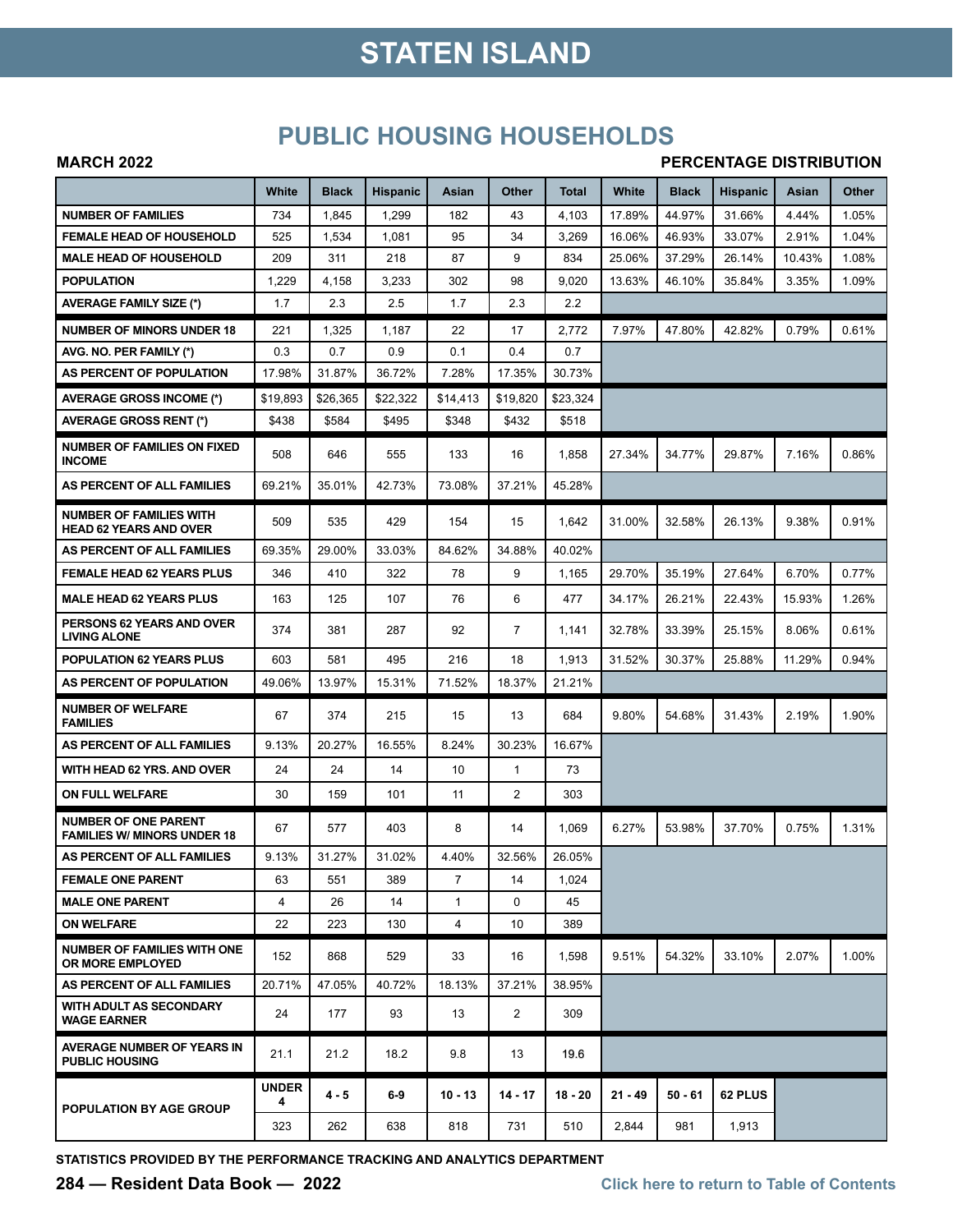## **STATEN ISLAND**

### **SECTION 8 TRANSITION HOUSEHOLDS**

#### **MARCH 2022**

#### **PERCENTAGE DISTRIBUTION**

|                                                                   | White             | <b>Black</b> | <b>Hispanic</b> | Asian        | Other        | Total          | White     | <b>Black</b> | <b>Hispanic</b> | Asian    | Other    |
|-------------------------------------------------------------------|-------------------|--------------|-----------------|--------------|--------------|----------------|-----------|--------------|-----------------|----------|----------|
| <b>NUMBER OF FAMILIES</b>                                         | 6                 | 55           | 30              | $\mathbf{1}$ | $\mathbf{1}$ | 93             | 6.45%     | 59.14%       | 32.26%          | 1.08%    | 1.08%    |
| <b>FEMALE HEAD OF HOUSEHOLD</b>                                   | 4                 | 47           | 24              | $\Omega$     | $\mathbf{1}$ | 76             | 5.26%     | 61.84%       | 31.58%          | $0.00\%$ | 1.32%    |
| <b>MALE HEAD OF HOUSEHOLD</b>                                     | $\overline{2}$    | 8            | 6               | 1            | $\mathbf 0$  | 17             | 11.76%    | 47.06%       | 35.29%          | 5.88%    | $0.00\%$ |
| <b>POPULATION</b>                                                 | 13                | 188          | 97              | 3            | $\mathbf{1}$ | 302            | 4.30%     | 62.25%       | 32.12%          | 0.99%    | 0.33%    |
| <b>AVERAGE FAMILY SIZE (*)</b>                                    | 2.2               | 3.4          | 3.2             | 3            | $\mathbf{1}$ | 3.2            |           |              |                 |          |          |
| <b>NUMBER OF MINORS UNDER 18</b>                                  | 3                 | 79           | 40              | 0            | $\mathbf 0$  | 122            | 2.46%     | 64.75%       | 32.79%          | 0.00%    | $0.00\%$ |
| AVG. NO. PER FAMILY (*)                                           | 0.5               | 1.4          | 1.3             | 0            | 0            | 1.3            |           |              |                 |          |          |
| AS PERCENT OF POPULATION                                          | 23.08%            | 42.02%       | 41.24%          | 0.00%        | 0.00%        | 40.40%         |           |              |                 |          |          |
| AVERAGE GROSS INCOME (*)                                          | \$18,105          | \$21,373     | \$17,753        | \$4,969      | \$50,412     | \$20.125       |           |              |                 |          |          |
| <b>AVERAGE GROSS RENT (*)</b>                                     | \$478             | \$446        | \$413           | \$124        | \$1,029      | \$440          |           |              |                 |          |          |
| <b>NUMBER OF FAMILIES ON FIXED</b><br><b>INCOME</b>               | $\overline{2}$    | 9            | 13              | 0            | 0            | 24             | 8.33%     | 37.50%       | 54.17%          | 0.00%    | 0.00%    |
| AS PERCENT OF ALL FAMILIES                                        | 33.33%            | 16.36%       | 43.33%          | 0.00%        | 0.00%        | 25.81%         |           |              |                 |          |          |
| <b>NUMBER OF FAMILIES WITH</b><br><b>HEAD 62 YEARS AND OVER</b>   | 1                 | 4            | $\overline{7}$  | 1            | 0            | 13             | 7.69%     | 30.77%       | 53.85%          | 7.69%    | 0.00%    |
| AS PERCENT OF ALL FAMILIES                                        | 16.67%            | 7.27%        | 23.33%          | 100.00%      | 0.00%        | 13.98%         |           |              |                 |          |          |
| <b>FEMALE HEAD 62 YEARS PLUS</b>                                  | $\mathbf{1}$      | $\mathbf{1}$ | 3               | 0            | $\Omega$     | 5              | 20.00%    | 20.00%       | 60.00%          | 0.00%    | $0.00\%$ |
| <b>MALE HEAD 62 YEARS PLUS</b>                                    | 0                 | 3            | 4               | 1            | $\mathbf 0$  | 8              | $0.00\%$  | 37.50%       | 50.00%          | 12.50%   | 0.00%    |
| <b>PERSONS 62 YEARS AND OVER</b><br><b>LIVING ALONE</b>           | 0                 | 3            | 5               | 1            | 0            | 9              | $0.00\%$  | 33.33%       | 55.56%          | 11.11%   | $0.00\%$ |
| <b>POPULATION 62 YEARS PLUS</b>                                   | 1                 | 4            | $\overline{7}$  | 1            | $\Omega$     | 13             | 7.69%     | 30.77%       | 53.85%          | 7.69%    | $0.00\%$ |
| AS PERCENT OF POPULATION                                          | 7.69%             | 2.13%        | 7.22%           | 33.33%       | 0.00%        | 4.30%          |           |              |                 |          |          |
| <b>NUMBER OF WELFARE</b><br><b>FAMILIES</b>                       | $\mathbf 1$       | 20           | 9               | 1            | 0            | 31             | 3.23%     | 64.52%       | 29.03%          | 3.23%    | 0.00%    |
| AS PERCENT OF ALL FAMILIES                                        | 16.67%            | 36.36%       | 30.00%          | 100.00%      | 0.00%        | 33.33%         |           |              |                 |          |          |
| WITH HEAD 62 YRS. AND OVER                                        | 0                 | $\mathbf 0$  | $\mathbf{1}$    | $\mathbf{1}$ | $\mathbf 0$  | $\overline{2}$ |           |              |                 |          |          |
| ON FULL WELFARE                                                   | 0                 | 8            | 3               | $\mathbf{1}$ | $\mathbf 0$  | 12             |           |              |                 |          |          |
| <b>NUMBER OF ONE PARENT</b><br><b>FAMILIES W/ MINORS UNDER 18</b> | 1                 | 16           | 9               | 0            | 0            | 26             | 3.85%     | 61.54%       | 34.62%          | 0.00%    | $0.00\%$ |
| AS PERCENT OF ALL FAMILIES                                        | 16.67%            | 29.09%       | 30.00%          | 0.00%        | 0.00%        | 27.96%         |           |              |                 |          |          |
| <b>FEMALE ONE PARENT</b>                                          | $\mathbf{1}$      | 16           | 9               | $\mathbf 0$  | $\mathbf 0$  | 26             |           |              |                 |          |          |
| <b>MALE ONE PARENT</b>                                            | 0                 | $\Omega$     | $\Omega$        | 0            | $\Omega$     | $\Omega$       |           |              |                 |          |          |
| <b>ON WELFARE</b>                                                 | 0                 | 11           | 3               | 0            | $\mathbf 0$  | 14             |           |              |                 |          |          |
| NUMBER OF FAMILIES WITH ONE<br>OR MORE EMPLOYED                   | $\overline{2}$    | 25           | 9               | 0            | $\mathbf{1}$ | 37             | 5.41%     | 67.57%       | 24.32%          | $0.00\%$ | 2.70%    |
| AS PERCENT OF ALL FAMILIES                                        | 33.33%            | 45.45%       | 30.00%          | 0.00%        | 100.00%      | 39.78%         |           |              |                 |          |          |
| <b>WITH ADULT AS SECONDARY</b><br><b>WAGE EARNER</b>              | 0                 | 3            | 0               | 0            | 0            | 3              |           |              |                 |          |          |
| AVERAGE NUMBER OF YEARS IN<br><b>PUBLIC HOUSING</b>               | 6.2               | 8.5          | 7.8             | 8.5          | 13.1         | 8.2            |           |              |                 |          |          |
| POPULATION BY AGE GROUP                                           | <b>UNDER</b><br>4 | $4 - 5$      | $6-9$           | $10 - 13$    | $14 - 17$    | $18 - 20$      | $21 - 49$ | $50 - 61$    | 62 PLUS         |          |          |
|                                                                   | 13                | 8            | 23              | 35           | 43           | 27             | 115       | 25           | 13              |          |          |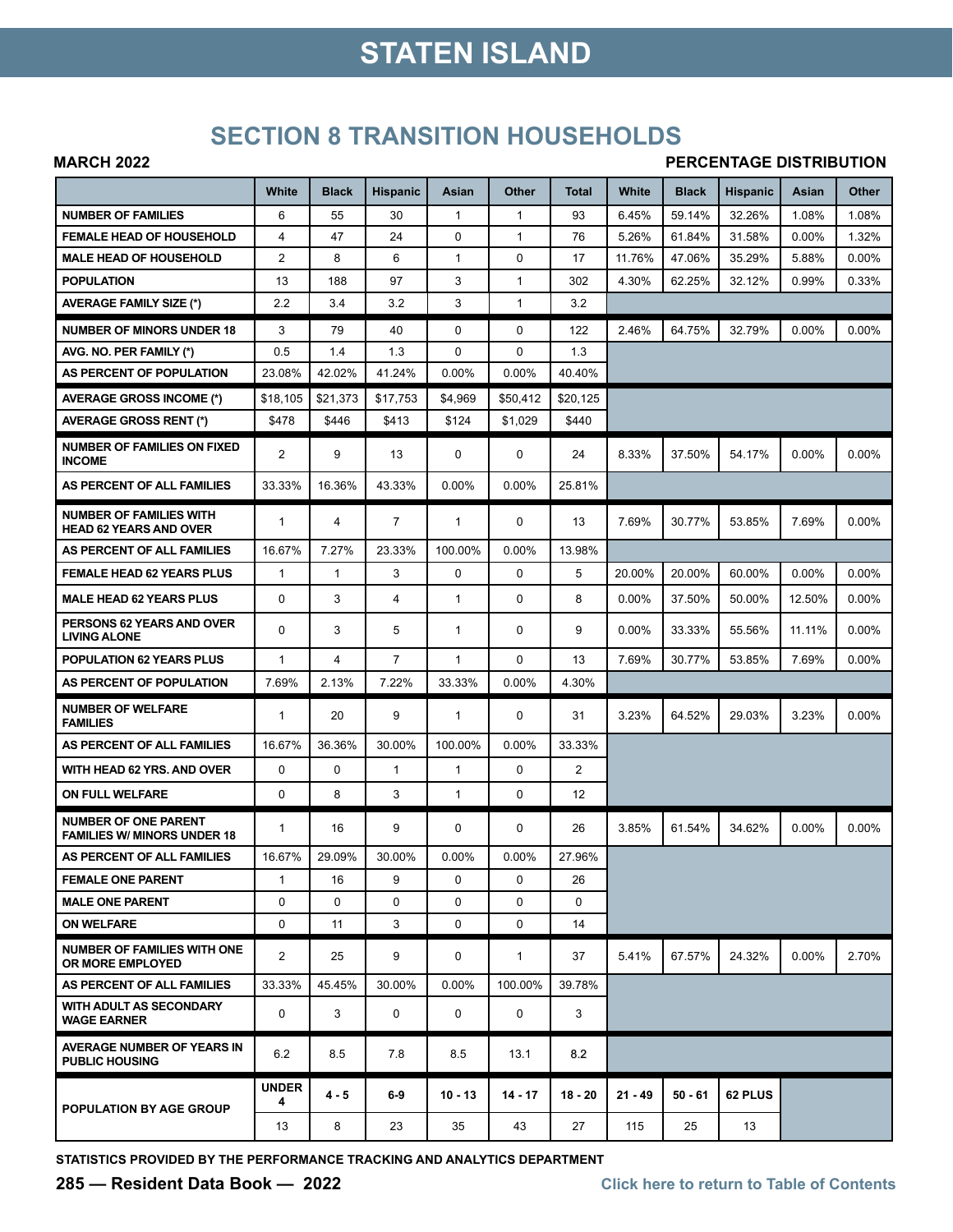## **MIXED FINANCE (LLC1)**

### **TOTAL HOUSEHOLDS**

#### **MARCH 2022**

#### **PERCENTAGE DISTRIBUTION**

|                                                                   | White          | <b>Black</b> | Hispanic | Asian     | Other          | Total    | White     | <b>Black</b> | <b>Hispanic</b> | Asian  | Other |
|-------------------------------------------------------------------|----------------|--------------|----------|-----------|----------------|----------|-----------|--------------|-----------------|--------|-------|
| <b>NUMBER OF FAMILIES</b>                                         | 583            | 6,306        | 6,095    | 779       | 169            | 13,932   | 4.18%     | 45.26%       | 43.75%          | 5.59%  | 1.21% |
| <b>FEMALE HEAD OF HOUSEHOLD</b>                                   | 389            | 4,977        | 4,834    | 383       | 136            | 10,719   | 3.63%     | 46.43%       | 45.10%          | 3.57%  | 1.27% |
| <b>MALE HEAD OF HOUSEHOLD</b>                                     | 194            | 1,326        | 1,261    | 396       | 33             | 3,210    | 6.04%     | 41.31%       | 39.28%          | 12.34% | 1.03% |
| <b>POPULATION</b>                                                 | 1,187          | 13,929       | 13,712   | 1,893     | 377            | 31,098   | 3.82%     | 44.79%       | 44.09%          | 6.09%  | 1.21% |
| <b>AVERAGE FAMILY SIZE (*)</b>                                    | $\overline{2}$ | 2.2          | 2.2      | 2.4       | 2.2            | 2.2      |           |              |                 |        |       |
| <b>NUMBER OF MINORS UNDER 18</b>                                  | 337            | 3,824        | 3,636    | 223       | 75             | 8,095    | 4.16%     | 47.24%       | 44.92%          | 2.75%  | 0.93% |
| AVG. NO. PER FAMILY (*)                                           | 0.6            | 0.6          | 0.6      | 0.3       | 0.4            | 0.6      |           |              |                 |        |       |
| AS PERCENT OF POPULATION                                          | 28.39%         | 27.45%       | 26.52%   | 11.78%    | 19.89%         | 26.03%   |           |              |                 |        |       |
| <b>AVERAGE GROSS INCOME (*)</b>                                   | \$23,276       | \$26.327     | \$23,153 | \$26.434  | \$26.328       | \$24,812 |           |              |                 |        |       |
| <b>AVERAGE GROSS RENT (*)</b>                                     | \$492          | \$572        | \$516    | \$564     | \$572          | \$544    |           |              |                 |        |       |
| <b>NUMBER OF FAMILIES ON FIXED</b><br><b>INCOME</b>               | 275            | 2,358        | 2,713    | 328       | 63             | 5,737    | 4.79%     | 41.10%       | 47.29%          | 5.72%  | 1.10% |
| AS PERCENT OF ALL FAMILIES                                        | 47.17%         | 37.39%       | 44.51%   | 42.11%    | 37.28%         | 41.18%   |           |              |                 |        |       |
| <b>NUMBER OF FAMILIES WITH</b><br><b>HEAD 62 YEARS AND OVER</b>   | 285            | 2,063        | 2,458    | 517       | 67             | 5,390    | 5.29%     | 38.27%       | 45.60%          | 9.59%  | 1.24% |
| AS PERCENT OF ALL FAMILIES                                        | 48.89%         | 32.71%       | 40.33%   | 66.37%    | 39.64%         | 38.69%   |           |              |                 |        |       |
| <b>FEMALE HEAD 62 YEARS PLUS</b>                                  | 171            | 1,543        | 1,813    | 237       | 53             | 3,817    | 4.48%     | 40.42%       | 47.50%          | 6.21%  | 1.39% |
| <b>MALE HEAD 62 YEARS PLUS</b>                                    | 114            | 520          | 645      | 280       | 14             | 1,573    | 7.25%     | 33.06%       | 41.00%          | 17.80% | 0.89% |
| PERSONS 62 YEARS AND OVER<br><b>LIVING ALONE</b>                  | 177            | 1,267        | 1,422    | 159       | 35             | 3,060    | 5.78%     | 41.41%       | 46.47%          | 5.20%  | 1.14% |
| <b>POPULATION 62 YEARS PLUS</b>                                   | 335            | 2,259        | 2,926    | 792       | 81             | 6,393    | 5.24%     | 35.34%       | 45.77%          | 12.39% | 1.27% |
| AS PERCENT OF POPULATION                                          | 28.22%         | 16.22%       | 21.34%   | 41.84%    | 21.49%         | 20.56%   |           |              |                 |        |       |
| <b>NUMBER OF WELFARE</b><br><b>FAMILIES</b>                       | 66             | 1,015        | 681      | 21        | 31             | 1,814    | 3.64%     | 55.95%       | 37.54%          | 1.16%  | 1.71% |
| AS PERCENT OF ALL FAMILIES                                        | 11.32%         | 16.10%       | 11.17%   | 2.70%     | 18.34%         | 13.02%   |           |              |                 |        |       |
| WITH HEAD 62 YRS. AND OVER                                        | 9              | 100          | 69       | 7         | $\overline{2}$ | 187      |           |              |                 |        |       |
| ON FULL WELFARE                                                   | 33             | 494          | 286      | 9         | 13             | 835      |           |              |                 |        |       |
| <b>NUMBER OF ONE PARENT</b><br><b>FAMILIES W/ MINORS UNDER 18</b> | 102            | 1,600        | 1,312    | 29        | 35             | 3,078    | 3.31%     | 51.98%       | 42.63%          | 0.94%  | 1.14% |
| AS PERCENT OF ALL FAMILIES                                        | 17.50%         | 25.37%       | 21.53%   | 3.72%     | 20.71%         | 22.09%   |           |              |                 |        |       |
| <b>FEMALE ONE PARENT</b>                                          | 95             | 1,505        | 1,261    | 23        | 35             | 2,919    |           |              |                 |        |       |
| <b>MALE ONE PARENT</b>                                            | $\overline{7}$ | 94           | 51       | 6         | 0              | 158      |           |              |                 |        |       |
| <b>ON WELFARE</b>                                                 | 29             | 512          | 345      | 6         | 12             | 904      |           |              |                 |        |       |
| <b>NUMBER OF FAMILIES WITH ONE</b><br><b>OR MORE EMPLOYED</b>     | 147            | 2,750        | 2,554    | 426       | 73             | 5,950    | 2.47%     | 46.22%       | 42.92%          | 7.16%  | 1.23% |
| AS PERCENT OF ALL FAMILIES                                        | 25.21%         | 43.61%       | 41.90%   | 54.69%    | 43.20%         | 42.71%   |           |              |                 |        |       |
| WITH ADULT AS SECONDARY<br><b>WAGE EARNER</b>                     | 22             | 511          | 471      | 176       | 11             | 1,191    |           |              |                 |        |       |
| <b>AVERAGE NUMBER OF YEARS IN</b><br><b>PUBLIC HOUSING</b>        | 24             | 24.4         | 22.6     | 22.2      | 21.2           | 23.4     |           |              |                 |        |       |
| <b>POPULATION BY AGE GROUP</b>                                    | UNDER<br>4     | 4 - 5        | $6-9$    | $10 - 13$ | $14 - 17$      | 18 - 20  | $21 - 49$ | $50 - 61$    | 62 PLUS         |        |       |
|                                                                   | 853            | 725          | 1,841    | 2,267     | 2,409          | 1,791    | 10,609    | 4,210        | 6,393           |        |       |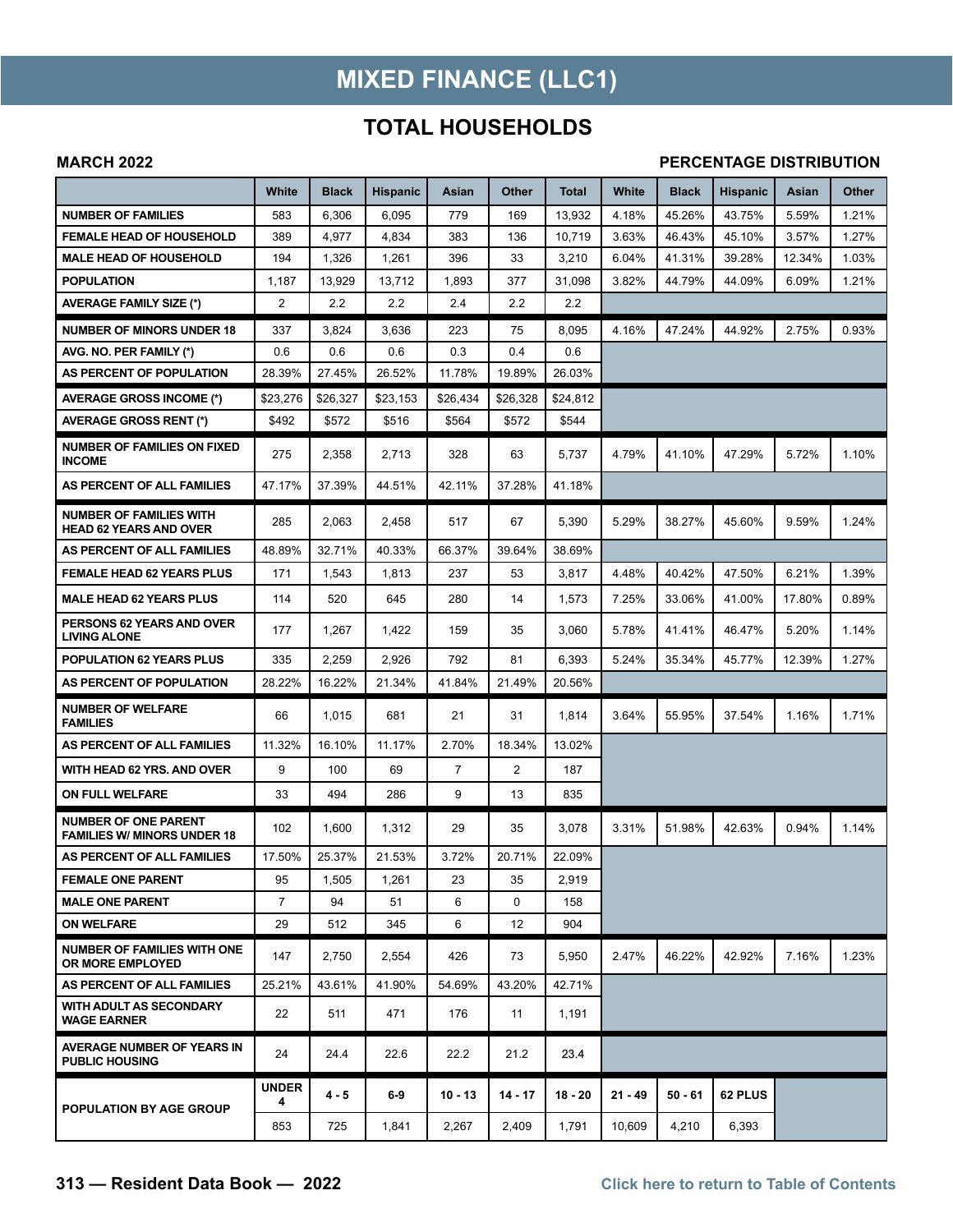## **MIXED FINANCE (LLC1)**

### **PUBLIC HOUSING HOUSEHOLDS**

#### **MARCH 2022**

#### **PERCENTAGE DISTRIBUTION**

|                                                                   | White      | Black    | <b>Hispanic</b> | Asian     | Other     | Total     | White     | <b>Black</b> | <b>Hispanic</b> | Asian  | Other |
|-------------------------------------------------------------------|------------|----------|-----------------|-----------|-----------|-----------|-----------|--------------|-----------------|--------|-------|
| <b>NUMBER OF FAMILIES</b>                                         | 493        | 4,891    | 5,233           | 755       | 133       | 11,505    | 4.29%     | 42.51%       | 45.48%          | 6.56%  | 1.16% |
| <b>FEMALE HEAD OF HOUSEHOLD</b>                                   | 332        | 3,879    | 4,149           | 372       | 108       | 8,840     | 3.76%     | 43.88%       | 46.93%          | 4.21%  | 1.22% |
| <b>MALE HEAD OF HOUSEHOLD</b>                                     | 161        | 1,009    | 1,084           | 383       | 25        | 2,662     | 6.05%     | 37.90%       | 40.72%          | 14.39% | 0.94% |
| <b>POPULATION</b>                                                 | 1,011      | 10,340   | 11,450          | 1,847     | 298       | 24.946    | 4.05%     | 41.45%       | 45.90%          | 7.40%  | 1.19% |
| <b>AVERAGE FAMILY SIZE (*)</b>                                    | 2.1        | 2.1      | 2.2             | 2.4       | 2.2       | 2.2       |           |              |                 |        |       |
| <b>NUMBER OF MINORS UNDER 18</b>                                  | 285        | 2,584    | 2,836           | 219       | 59        | 5,983     | 4.76%     | 43.19%       | 47.40%          | 3.66%  | 0.99% |
| AVG. NO. PER FAMILY (*)                                           | 0.6        | 0.5      | 0.5             | 0.3       | 0.4       | 0.5       |           |              |                 |        |       |
| AS PERCENT OF POPULATION                                          | 28.19%     | 24.99%   | 24.77%          | 11.86%    | 19.80%    | 23.98%    |           |              |                 |        |       |
| <b>AVERAGE GROSS INCOME (*)</b>                                   | \$24,365   | \$28,206 | \$23,866        | \$26,575  | \$27,170  | \$25,941  |           |              |                 |        |       |
| <b>AVERAGE GROSS RENT (*)</b>                                     | \$507      | \$611    | \$532           | \$566     | \$601     | \$567     |           |              |                 |        |       |
| <b>NUMBER OF FAMILIES ON FIXED</b><br><b>INCOME</b>               | 241        | 1,871    | 2,356           | 320       | 49        | 4,837     | 4.98%     | 38.68%       | 48.71%          | 6.62%  | 1.01% |
| AS PERCENT OF ALL FAMILIES                                        | 48.88%     | 38.25%   | 45.02%          | 42.38%    | 36.84%    | 42.04%    |           |              |                 |        |       |
| <b>NUMBER OF FAMILIES WITH</b><br><b>HEAD 62 YEARS AND OVER</b>   | 262        | 1,848    | 2,281           | 505       | 55        | 4,951     | 5.29%     | 37.33%       | 46.07%          | 10.20% | 1.11% |
| AS PERCENT OF ALL FAMILIES                                        | 53.14%     | 37.78%   | 43.59%          | 66.89%    | 41.35%    | 43.03%    |           |              |                 |        |       |
| <b>FEMALE HEAD 62 YEARS PLUS</b>                                  | 161        | 1,454    | 1,714           | 235       | 45        | 3,609     | 4.46%     | 40.29%       | 47.49%          | 6.51%  | 1.25% |
| <b>MALE HEAD 62 YEARS PLUS</b>                                    | 101        | 394      | 567             | 270       | 10        | 1,342     | 7.53%     | 29.36%       | 42.25%          | 20.12% | 0.75% |
| PERSONS 62 YEARS AND OVER<br><b>LIVING ALONE</b>                  | 158        | 1,113    | 1,300           | 153       | 24        | 2,748     | 5.75%     | 40.50%       | 47.31%          | 5.57%  | 0.87% |
| <b>POPULATION 62 YEARS PLUS</b>                                   | 312        | 2,027    | 2,731           | 777       | 68        | 5,915     | 5.27%     | 34.27%       | 46.17%          | 13.14% | 1.15% |
| AS PERCENT OF POPULATION                                          | 30.86%     | 19.60%   | 23.85%          | 42.07%    | 22.82%    | 23.71%    |           |              |                 |        |       |
| <b>NUMBER OF WELFARE</b><br><b>FAMILIES</b>                       | 54         | 706      | 525             | 18        | 23        | 1,326     | 4.07%     | 53.24%       | 39.59%          | 1.36%  | 1.73% |
| AS PERCENT OF ALL FAMILIES                                        | 10.95%     | 14.43%   | 10.03%          | 2.38%     | 17.29%    | 11.53%    |           |              |                 |        |       |
| WITH HEAD 62 YRS. AND OVER                                        | 5          | 82       | 58              | 5         | 2         | 152       |           |              |                 |        |       |
| ON FULL WELFARE                                                   | 29         | 353      | 216             | 8         | 10        | 616       |           |              |                 |        |       |
| <b>NUMBER OF ONE PARENT</b><br><b>FAMILIES W/ MINORS UNDER 18</b> | 81         | 1,171    | 1,080           | 25        | 28        | 2,385     | 3.40%     | 49.10%       | 45.28%          | 1.05%  | 1.17% |
| AS PERCENT OF ALL FAMILIES                                        | 16.43%     | 23.94%   | 20.64%          | 3.31%     | 21.05%    | 20.73%    |           |              |                 |        |       |
| <b>FEMALE ONE PARENT</b>                                          | 75         | 1,097    | 1,034           | 19        | 28        | 2,253     |           |              |                 |        |       |
| <b>MALE ONE PARENT</b>                                            | 6          | 73       | 46              | 6         | $\Omega$  | 131       |           |              |                 |        |       |
| <b>ON WELFARE</b>                                                 | 27         | 380      | 285             | 6         | 10        | 708       |           |              |                 |        |       |
| <b>NUMBER OF FAMILIES WITH ONE</b><br><b>OR MORE EMPLOYED</b>     | 132        | 2,205    | 2,240           | 415       | 59        | 5,051     | 2.61%     | 43.65%       | 44.35%          | 8.22%  | 1.17% |
| AS PERCENT OF ALL FAMILIES                                        | 26.77%     | 45.08%   | 42.81%          | 54.97%    | 44.36%    | 43.90%    |           |              |                 |        |       |
| WITH ADULT AS SECONDARY<br><b>WAGE EARNER</b>                     | 22         | 440      | 415             | 171       | 10        | 1,058     |           |              |                 |        |       |
| <b>AVERAGE NUMBER OF YEARS IN</b><br><b>PUBLIC HOUSING</b>        | 26.8       | 28.7     | 24.7            | 22.6      | 24.4      | 26.4      |           |              |                 |        |       |
| <b>POPULATION BY AGE GROUP</b>                                    | UNDER<br>4 | 4 - 5    | $6-9$           | $10 - 13$ | $14 - 17$ | $18 - 20$ | $21 - 49$ | $50 - 61$    | 62 PLUS         |        |       |
|                                                                   | 684        | 567      | 1,417           | 1,683     | 1,632     | 1,232     | 8,295     | 3,521        | 5,915           |        |       |